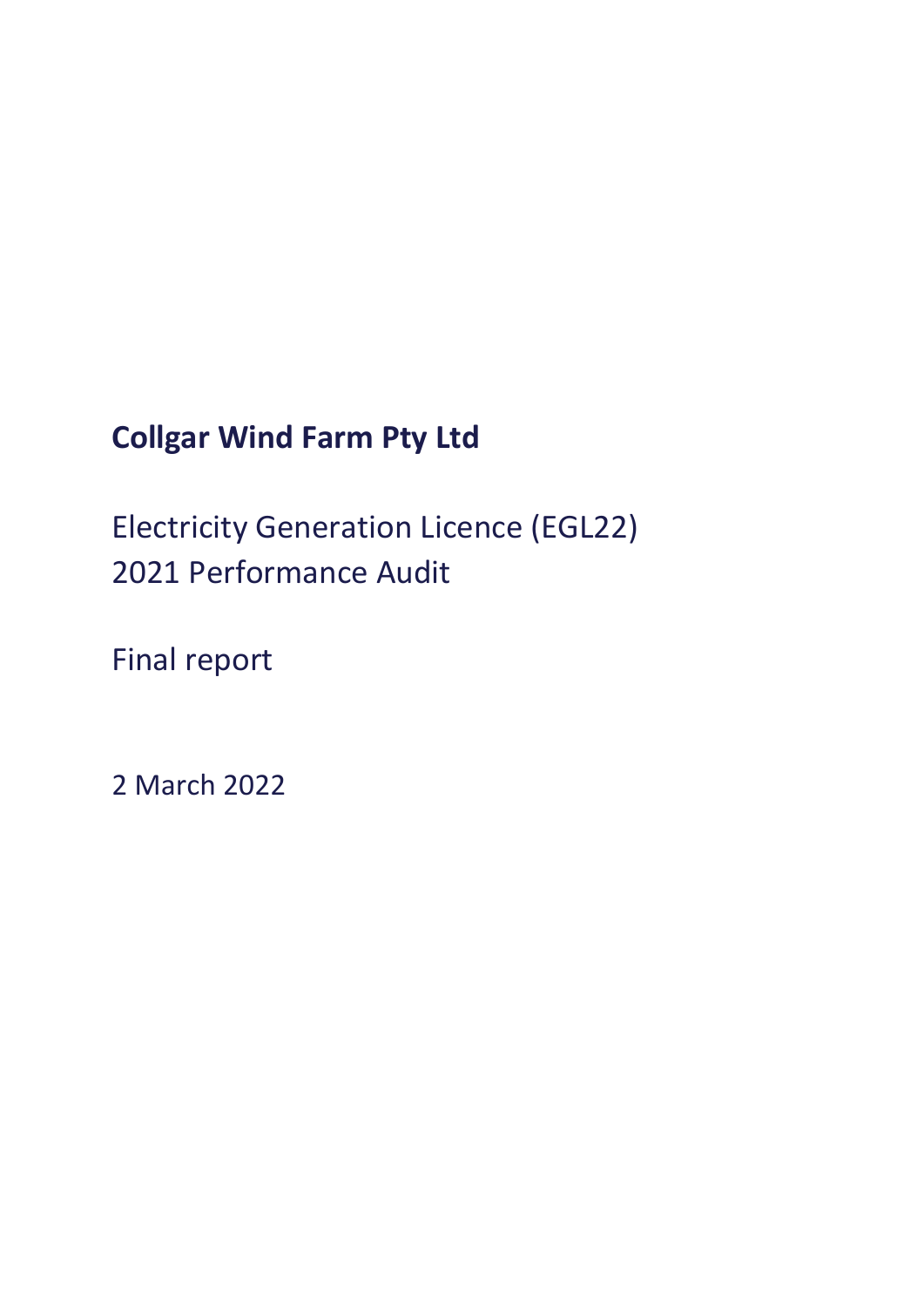

**Level 11, 251 Adelaide Terrace PERTH WA 6000**

2 March 2022

Ms Rebecca White Regulatory and Trading Manager Collgar Wind Farm PO Box 7522 Cloisters Square PO, Perth WA 6850

Dear Ms White

#### **Electricity Generation Licence (EGL22) – 2021 Performance audit report**

We have completed the Electricity Generation Licence Performance Audit for Collgar Wind Farm Pty Ltd for the period 1 November 2016 to 31 October 2021 and are pleased to submit our report to you.

I confirm that this report is an accurate presentation of the findings and conclusions from our audit procedures.

If you have any questions or wish to discuss anything raised in the report, please contact Andrew Baldwin at [abaldwin@assuranceadvisory.com.au](mailto:abaldwin@assuranceadvisory.com.au) or myself at [slinden@assuranceadvisory.com.au.](mailto:slinden@assuranceadvisory.com.au)

Yours sincerely **Assurance Advisory Group**

**Stephen Linden**

**Director www.assuranceadvisory.com.au**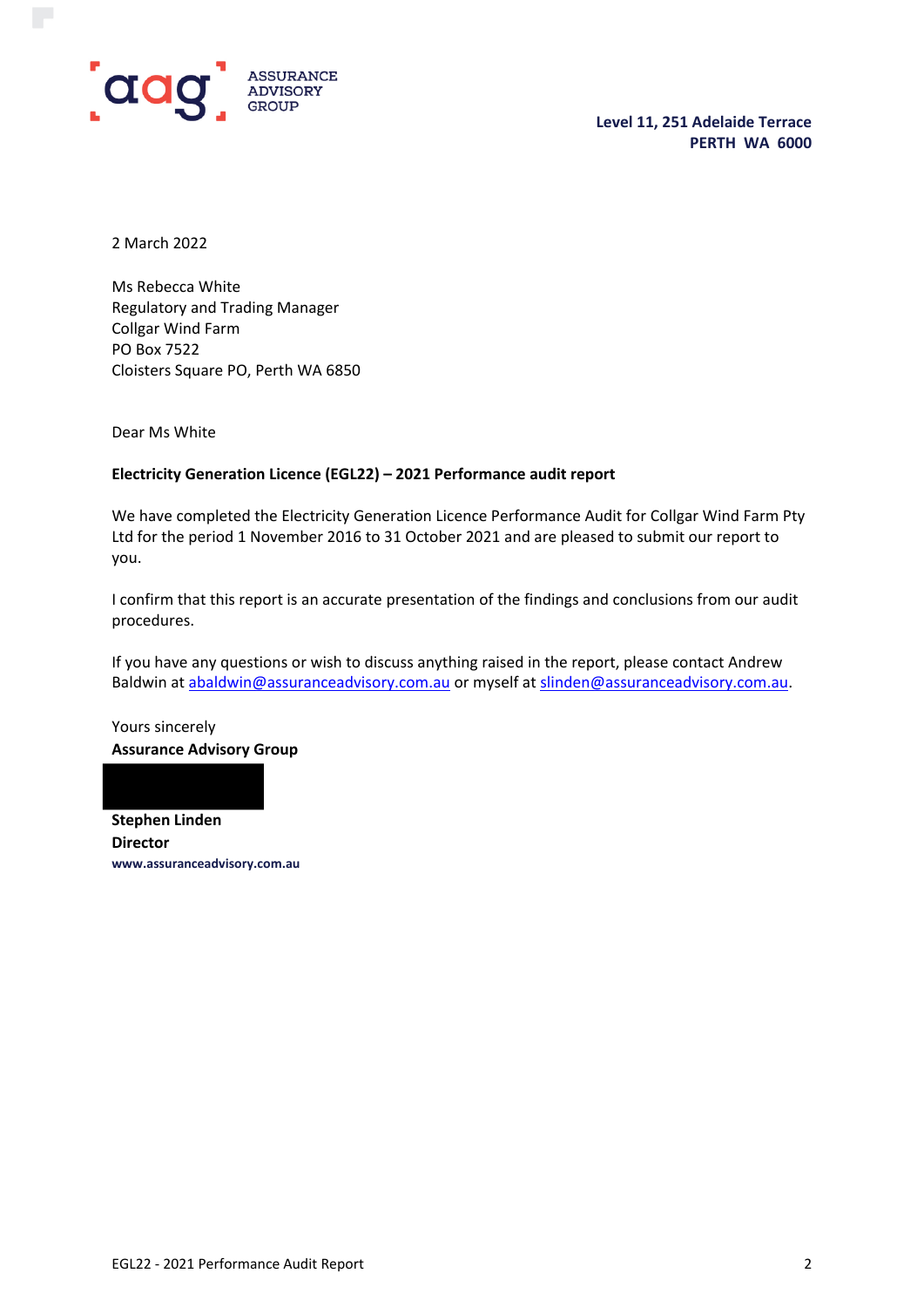# Table of Contents

| 5. Status of recommendations addressing non-compliances from the previous audit24 |  |
|-----------------------------------------------------------------------------------|--|
|                                                                                   |  |
|                                                                                   |  |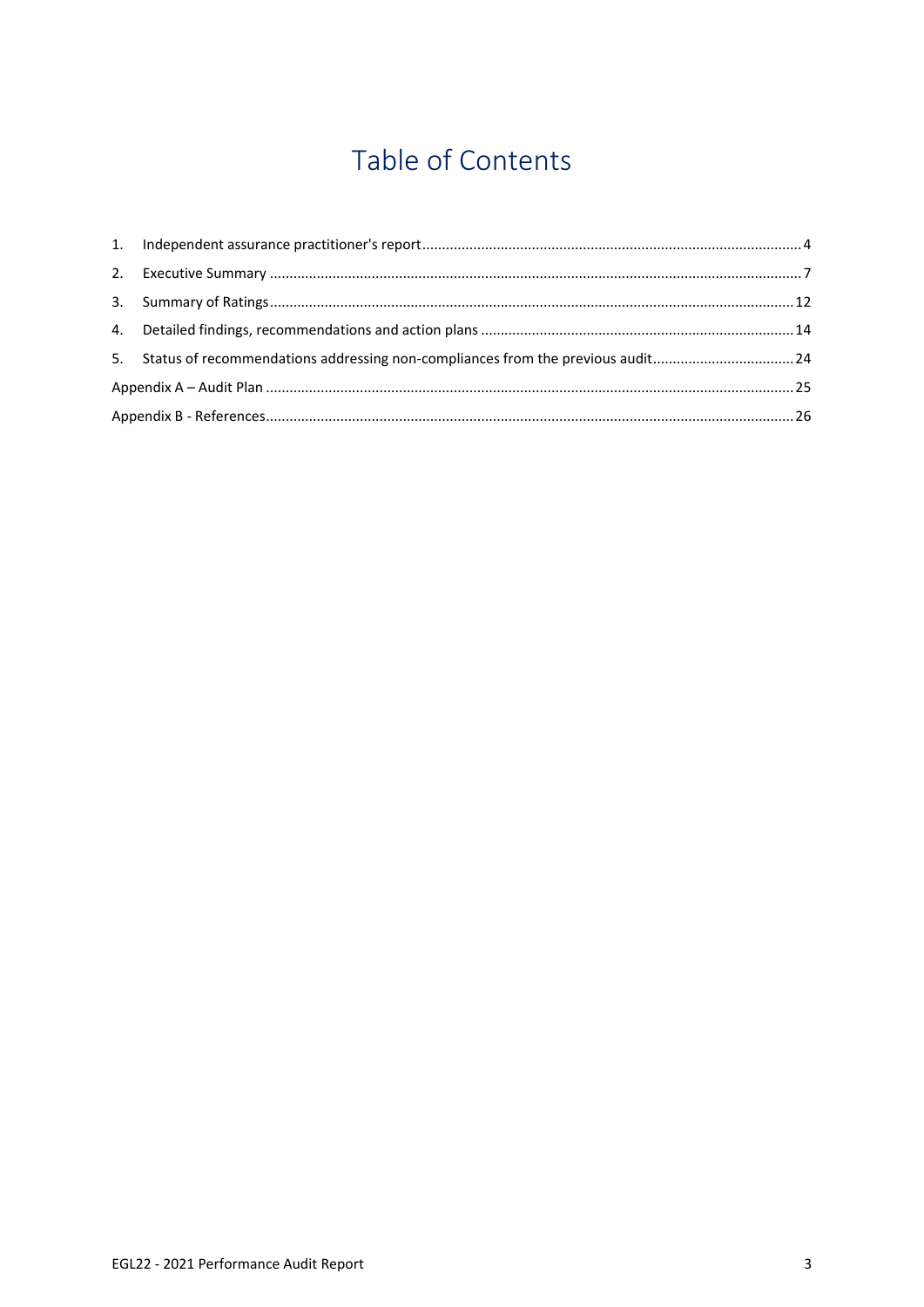# <span id="page-3-0"></span>1. Independent assurance practitioner's report

#### **Modified opinion**

We have undertaken a reasonable assurance engagement on Collgar Wind Farm Pty Ltd's (**Collgar**) compliance, in all material respects, with the conditions of its Electricity Generation Licence (EGL 22) (the **Licence**) and relevant legislative obligations for the period 1 November 2016 to 31 October 2021. Our evaluation was made against the licence obligations listed in the relevant versions of the Economic Regulation Authority's (the **ERA**) Electricity Compliance Reporting Manual (the **Reporting Manual**) and in accordance with the ERA's March 2019 Audit and Review Guidelines: Electricity and Gas Licences (the **Guidelines**).

In our opinion, based on the procedures we have performed and the evidence we have obtained, except for the effects of the matters described in the Basis for modified opinion paragraph below, Collgar has complied, in all material respects, with its licence conditions and relevant legislative obligations for the period 1 November 2016 to 31 October 2021.

#### **Basis for modified opinion**

During the period 1 November 2016 to 31 October 2021, Collgar did not comply with applicable licence obligations as outlined below. In both instances, the non-compliance related to an administrative matter and is rated as having a minor effect on customers or third parties (per the Guidelines):

|     | <b>Reporting Manual number and Licence obligation</b>                                                                                                                                                                                                                                                     | <b>Description</b>                                                                                                |  |  |  |
|-----|-----------------------------------------------------------------------------------------------------------------------------------------------------------------------------------------------------------------------------------------------------------------------------------------------------------|-------------------------------------------------------------------------------------------------------------------|--|--|--|
| 105 | <b>Electricity Industry Act Section 17(1); ERA</b><br>(Licensing Funding) Regulations 2014<br>A licensee must pay the prescribed licence fees to<br>the ERA within one month after the day of grant<br>or renewal of its licence and within one month<br>after each anniversary of that day over the term | On one occasion during the audit<br>period, Collgar did not pay quarterly<br>standing charges by the due date.    |  |  |  |
|     | of the licence according to clauses 6, 7 and 8 of<br>the Economic Regulation Authority (Licensing<br><b>Funding) Regulations 2014</b>                                                                                                                                                                     |                                                                                                                   |  |  |  |
| 124 | Licence condition 4.5.1<br>A licensee must provide the ERA, in the manner<br>prescribed, with any information that the ERA<br>requires in connection with its functions under the<br>Electricity Industry Act.                                                                                            | Collgar did not submit its 2018/2019<br>annual compliance report to the ERA by<br>the due date of 31 August 2019. |  |  |  |

We conducted our engagement in accordance with Standard on Assurance Engagements ASAE 3100 *Compliance Engagements* (**ASAE 3100**) issued by the Auditing and Assurance Standards Board.

We believe that the evidence we have obtained is sufficient and appropriate to provide a basis for our conclusion.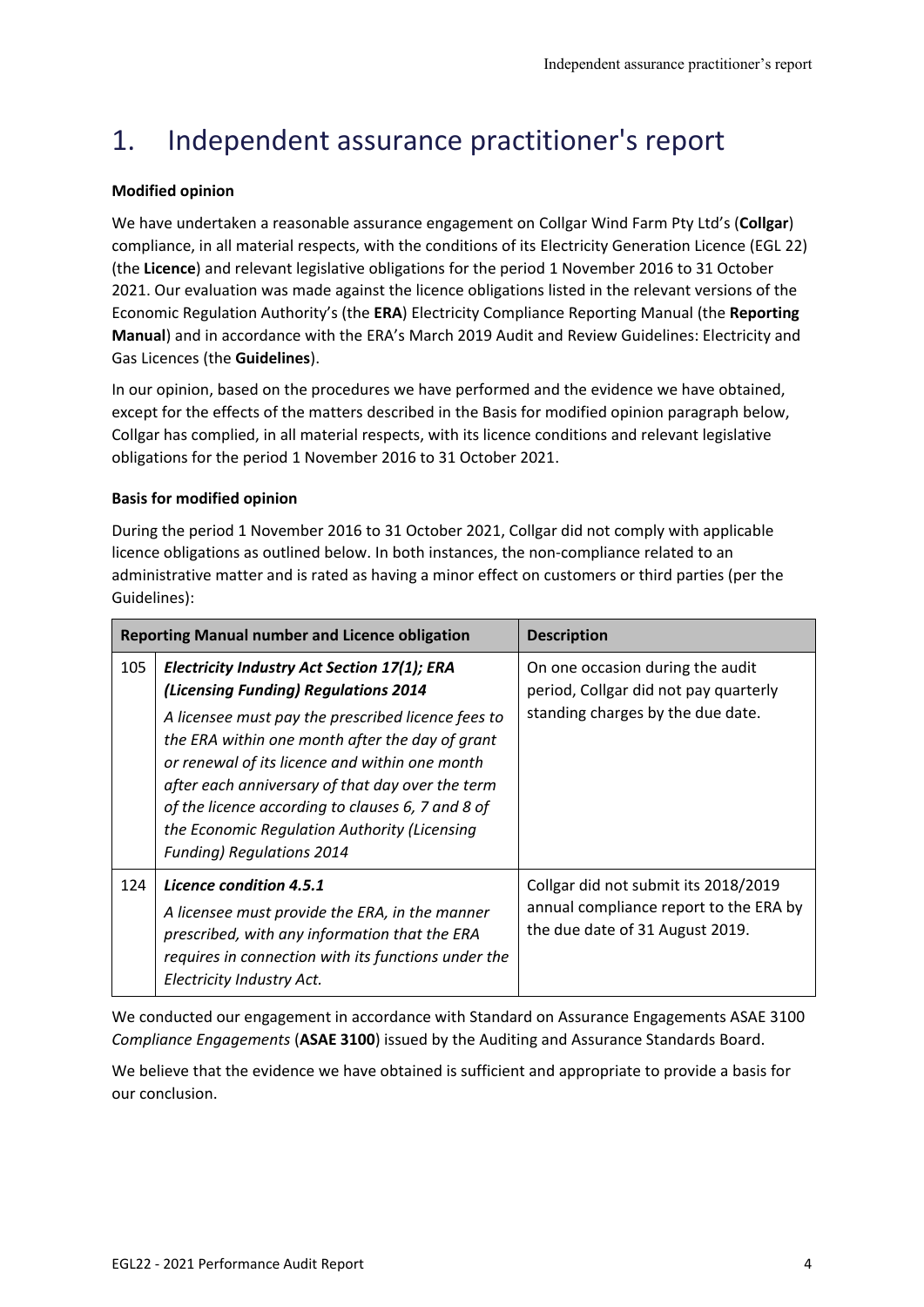#### **Collgar's responsibility for compliance with the conditions of the Licence**

Collgar is responsible for:

- Compliance with the Licences as evaluated against the conditions within the Licence, for the period 1 November 2016 to 31 October 2021
- Identifying risks that threaten the conditions within the Licence identified above being met
- Identifying suitable compliance requirements as specified by the ERA
- Identifying, designing and implementing controls to enable the conditions within the Licence to be met and to monitor ongoing compliance.

#### **Our independence and quality control**

We have complied with the independence and other relevant ethical requirements relating to assurance engagements, which are founded on fundamental principles of integrity, objectivity, professional competence and due care, confidentiality and professional behaviour. We applied Auditing Standard ASQC 1 *Quality Control for Firms that Perform Audits and Reviews of Financial Reports and Other Financial Information, and Other Assurance Engagements* in undertaking this assurance engagement.

#### **Our responsibilities**

Our responsibility is to express an opinion on Collgar's compliance, in all material respects, with the licence obligations as evaluated against its Licence Conditions for the period 1 November 2016 to 31 October 2021. ASAE 3100 requires that we plan and perform our procedures to obtain reasonable assurance about whether Collgar has complied, in all material respects, with the licence obligations as evaluated against its Licence Conditions for the period from 1 November 2016 to 31 October 2021.

A reasonable assurance engagement in accordance with ASAE 3100, to report on Collgar's compliance with the licence obligations as evaluated against its Licence Conditions involves performing procedures to obtain evidence about the compliance activity and controls implemented to meet the conditions within the Licence. The procedures selected depend on our judgement, including the identification and assessment of risks of material non-compliance with the licence obligations as evaluated against its Licence Conditions.

Our procedures included:

- Utilising the Audit Guidelines and the June 2020 Electricity Compliance Reporting Manual (the **Reporting Manual**) as a guide for development of a risk assessment and document review to assess controls
- Development of an Audit Plan for approval by the ERA and an associated work program, set out in Appendix A
- Interviews with and representations from relevant Collgar representatives to gain an understanding of process controls
- Review of documents and walkthrough of processes and controls to support the assessment of compliance and the effectiveness of the control environment in accordance with Licence obligations
- Sample testing where relevant for obligations rated as an audit priority 3 and above in the approved Audit Plan.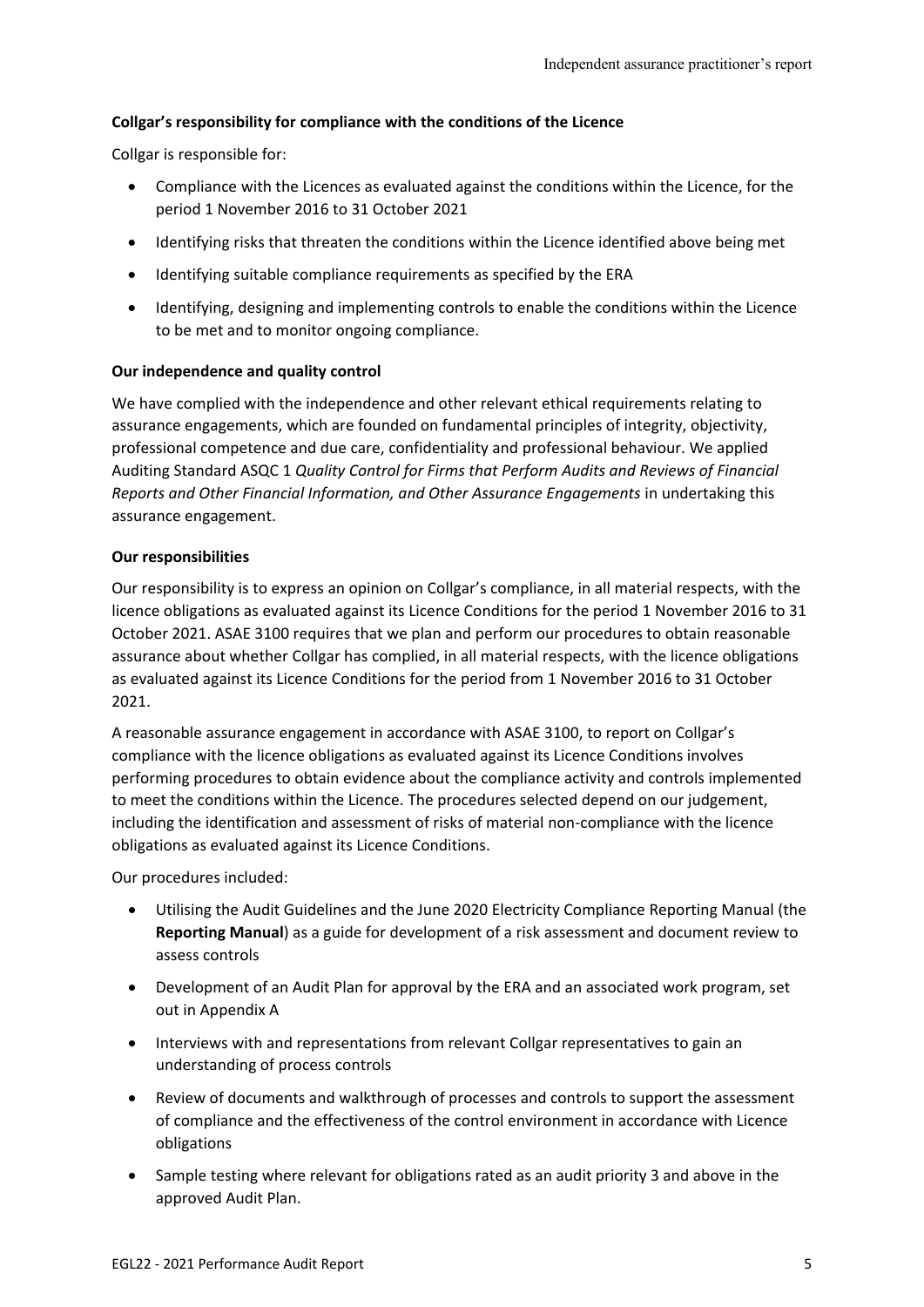#### **Inherent Limitations**

Because of the inherent limitations of an assurance engagement, together with the internal control structure, it is possible that fraud, error or non-compliance with compliance requirements may occur and not be detected.

A reasonable assurance engagement relating to the period from 1 November 2016 to 31 October 2021 does not provide assurance on whether compliance with the Licence will continue in the future.

#### **Restricted use**

This report has been prepared for use by Collgar for the purpose of satisfying its obligation under Section 13 of the Electricity Industry Act 2004. We disclaim any assumption of responsibility for any reliance on this report to any person other than Collgar, or for any other purpose other than that for which it was prepared. We understand that a copy of the report will be provided to the ERA for the purpose of reporting on the performance audit for the Licence. We agree that a copy of this report will be given to the ERA in connection with this purpose, however we accept no responsibility to the ERA or to anyone who is provided with or obtains a copy of our report.

#### **Assurance Advisory Group**

A. Lindi

**Stephen Linden Director** 2 March 2022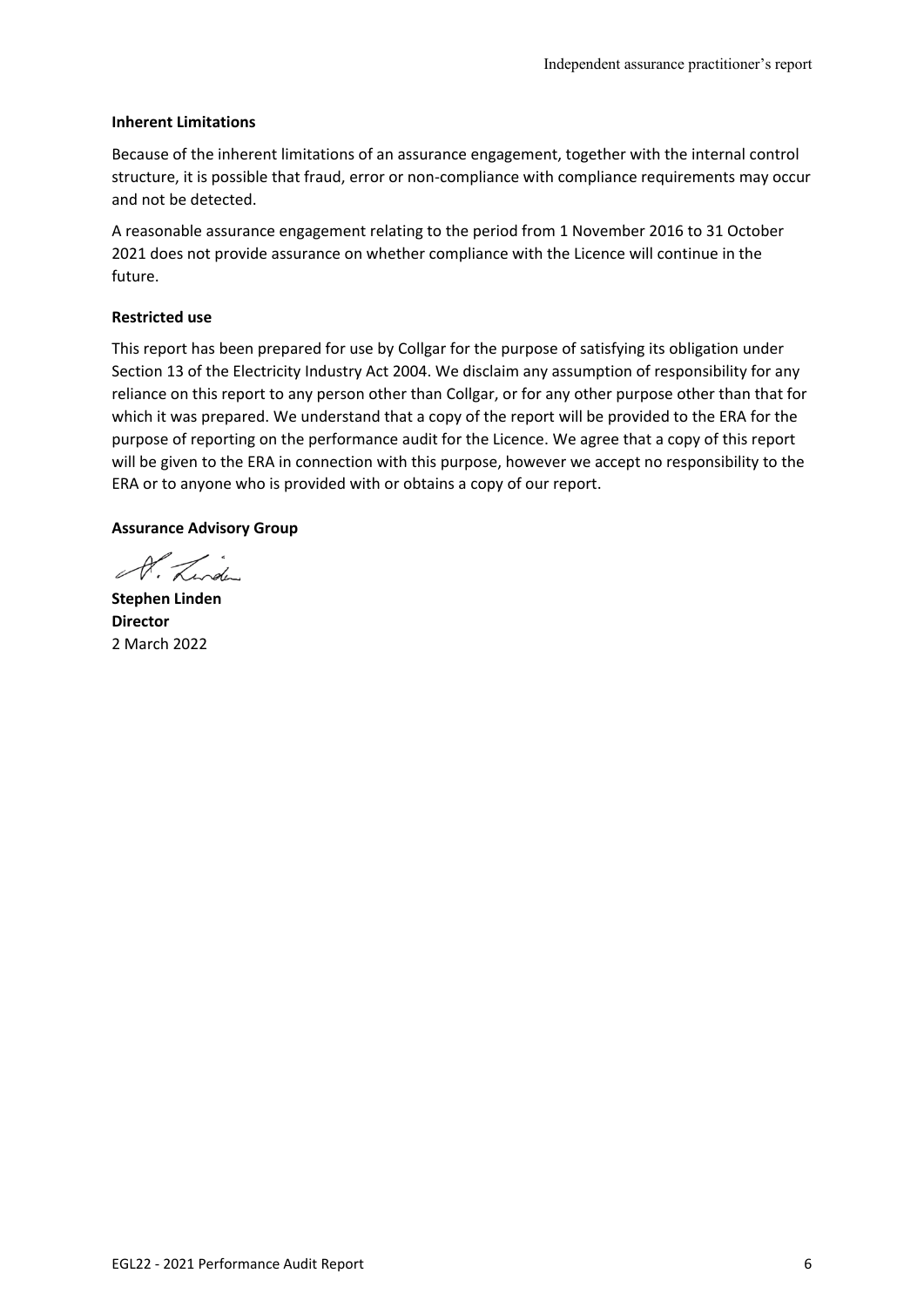## <span id="page-6-0"></span>2. Executive Summary

#### **2.1 Introduction and Background**

The Economic Regulation Authority (the **ERA**) has under the provisions of the Electricity Industry Act 2004 (the **Act**), issued to Collgar Wind Farm Pty Ltd (**Collgar**) an Electricity Generation Licence (EGL22) (the **Licence**).

The Licence relates to Collgar's operation of a 222 MW wind farm located on 18,000 hectares of mostly farming land, approximately 25km south east of Merredin in the central wheatbelt of Western Australia. Collgar Wind Farm utilises 111 Vestas 2MW V90 turbines to deliver electricity into the South West Interconnected System (**SWIS**) via the Merredin to Kalgoorlie 220kV line. All power produced by the wind farm is purchased under agreement by Synergy. Collgar also owns and operates 33kV underground/overhead collection facilities and a 220 kV substation which provides two points of connection to a contiguous Western Power owned substation. Collgar is a 100% subsidiary of CWF Holdings Pty Ltd, which is wholly owned by the Retail Employees Superannuation Trust.

Section 13 of the Act requires Collgar to provide to the ERA a performance audit (the audit) conducted by an independent expert acceptable to the ERA within 24 months after the commencement date, and every 24 months thereafter, unless otherwise approved by the ERA. With the ERA's approval, Assurance Advisory Group (**AAG**) has been appointed to conduct the audit for the period 1 November 2016 to 31 October 2021 (**audit period**).

The audit has been conducted in accordance with the ERA's March 2019 issue of the *Audit and Review Guidelines: Electricity and Gas Licences* (**Audit Guidelines**).

#### **2.2 Observations**

In considering Collgar's internal control procedures, structure and environment, its compliance culture and its information systems specifically relevant to those licence obligations subject to audit, we observed that:

- Through its contractual arrangements with Western Power, Collgar has limited obligations in relation to the relevant requirements of the Metering Code
- Collgar uses the CAMMS online platform to log and manage its compliance obligations, including allocation of responsibilities to staff and assigning tasks for reviewing and recording compliance
- Collgar had effectively responded to the one non-compliance it had recognised and reported during the audit period by further improving controls to prevent further administrative oversights
- Collgar has also responded to the additional non-compliance raised by this audit by adding the specific requirements of the obligation to the CAMMS online platform
- Collgar's recent appointment of a Regulatory and Trading Manager further strengthens its capability to understand and adhere to its Licence compliance obligations.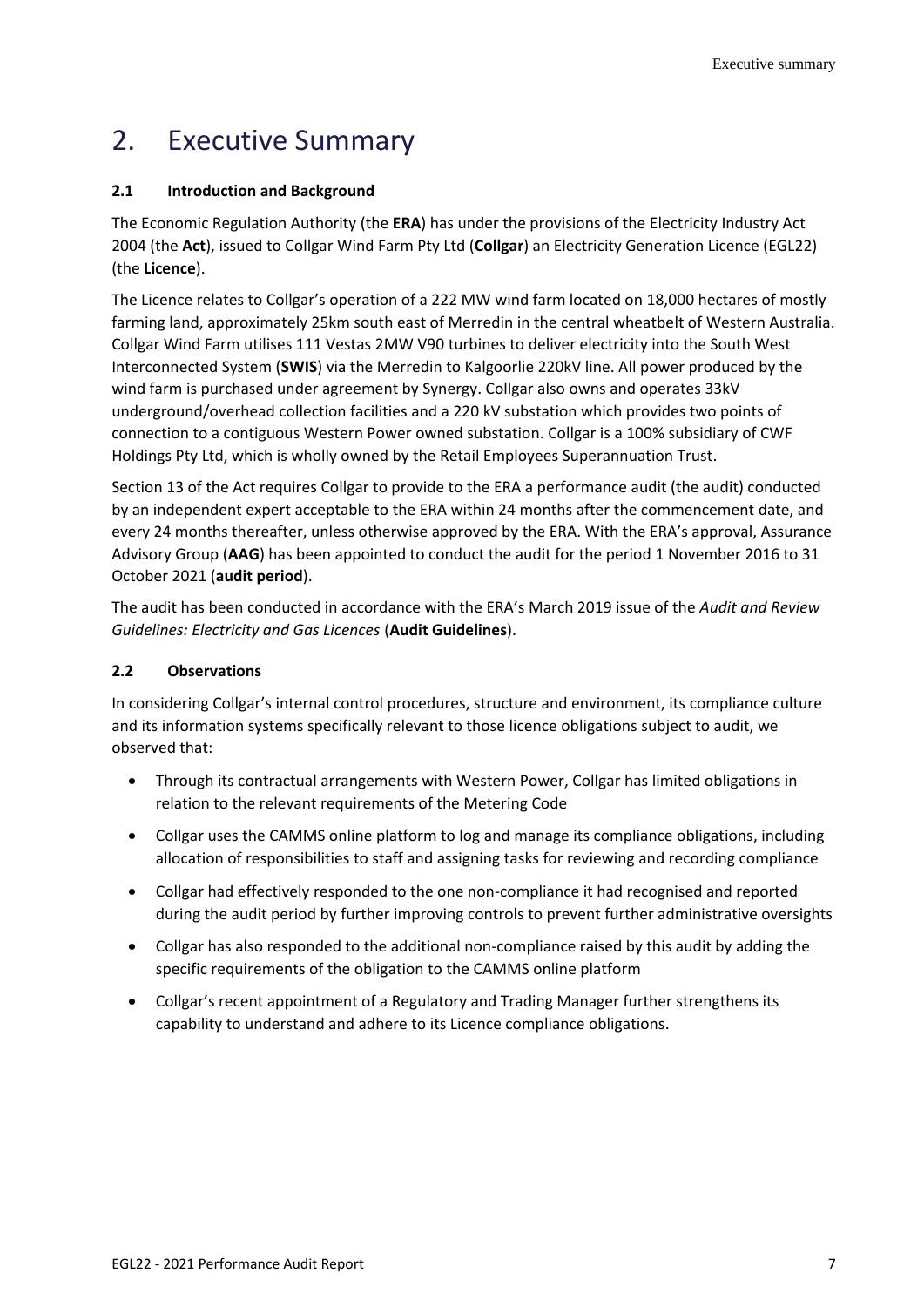#### **2.3 Findings**

The following tables summarise the assessments made during the audit on Collgar's compliance and the adequacy of controls in place for Collgar to manage its compliance with the relevant obligations or conditions of the Licence.

Table 1 sets out the rating scale defined by the ERA in the Audit Guidelines for the assessment of the level of compliance with the conditions of the Licence. For the highest possible compliance rating to be achieved, Collgar was required to demonstrate it has maintained mature processes and controls, which facilitate compliance with relevant obligations.

|              | <b>Controls Rating</b>                                    | <b>Compliance Rating</b> |                                                                  |  |  |  |
|--------------|-----------------------------------------------------------|--------------------------|------------------------------------------------------------------|--|--|--|
| Rating       | Description                                               | Rating                   | Description                                                      |  |  |  |
| A            | Adequate controls – no improvement<br>needed              | 1                        | Compliant                                                        |  |  |  |
| <sub>B</sub> | Generally adequate controls -<br>improvement needed       | $\mathcal{P}$            | Non-compliant – minor impact on<br>customers or third parties    |  |  |  |
|              | Inadequate controls - significant<br>improvement required | 3                        | Non-compliant - moderate impact on<br>customers or third parties |  |  |  |
|              | No controls evident                                       | 4                        | Non-compliant – major impact on<br>customers or third parties    |  |  |  |
| N/P          | Not performed $-$ A controls rating was<br>not required   | N/R                      | Not rated – No activity took place<br>during the audit period    |  |  |  |

Table 1: Control adequacy and compliance rating scale

**Table 5** at section 3 of this report provides further detail on the controls and compliance rating scales. The above rating scale is defined by the Audit Guidelines.

| Table 2: Summary of findings, by compliance and controls ratings |
|------------------------------------------------------------------|
|------------------------------------------------------------------|

|                 |              |              |                |   | <b>Compliance rating</b> |     |              |
|-----------------|--------------|--------------|----------------|---|--------------------------|-----|--------------|
|                 |              | $\mathbf{1}$ | $\overline{2}$ | 3 | $\overline{4}$           | N/R | Total        |
|                 | $\mathsf{A}$ |              | 1              |   |                          |     | $\mathbf{1}$ |
|                 | $\sf B$      |              | 1              |   |                          |     | 1            |
|                 | $\mathsf{C}$ |              |                |   |                          |     |              |
| Controls rating | D            |              |                |   |                          |     |              |
|                 | N/P          | 11           |                |   |                          | 29  | 40           |
|                 | Total        | 11           | $\overline{2}$ |   |                          | 29  | 42           |

Table 3: Summary of findings, by **audit priority and controls rating**

| <b>Audit Priority</b> | A | B            | C. | D | N/P | <b>Total</b> |
|-----------------------|---|--------------|----|---|-----|--------------|
| <b>Priority 1</b>     |   |              |    |   |     |              |
| <b>Priority 2</b>     |   |              |    |   |     |              |
| <b>Priority 3</b>     | 1 |              |    |   |     |              |
| <b>Priority 4</b>     |   | $\mathbf{1}$ |    |   | 28  | 29           |
| Priority 5            |   |              |    |   | 12  | 12           |
| <b>Total</b>          |   |              |    |   | 40  | 42           |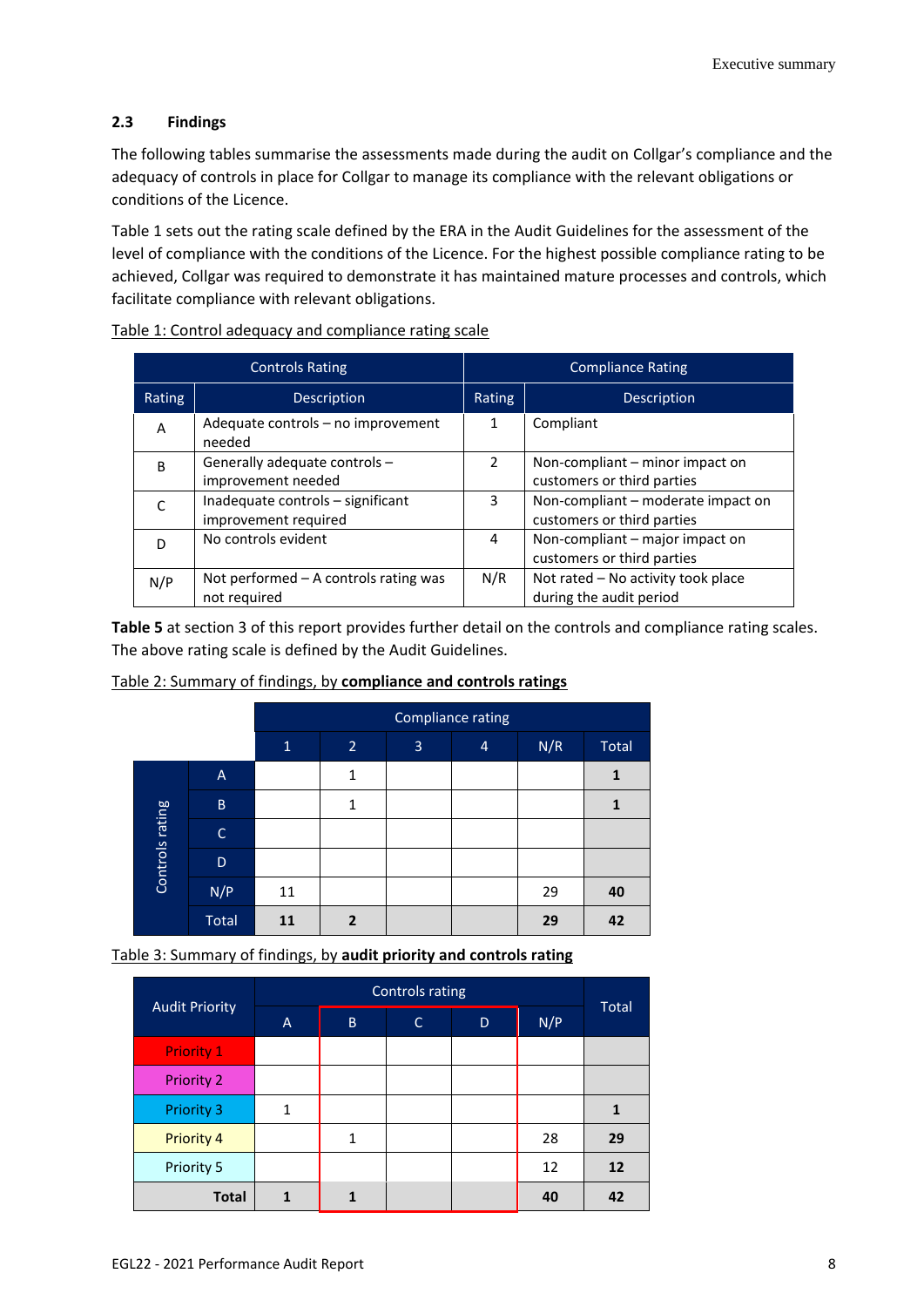| <b>Audit Priority</b> | $\mathbf{1}$ | 2 | 3 | 4 | N/R | <b>Total</b> |
|-----------------------|--------------|---|---|---|-----|--------------|
| <b>Priority 1</b>     |              |   |   |   |     |              |
| <b>Priority 2</b>     |              |   |   |   |     |              |
| <b>Priority 3</b>     |              | 1 |   |   |     |              |
| <b>Priority 4</b>     | 8            | 1 |   |   | 20  | 29           |
| Priority 5            | 3            |   |   |   | 9   | 12           |
| <b>Total</b>          | 11           | 2 |   |   | 29  | 42           |

Table 4: Summary of findings, by **audit priority and compliance rating**

Note that, in accordance with the Audit Guidelines:

- Obligations assessed as being ''not applicable" to Collgar's operations have not been included within this report
- A control rating is only provided for those obligations with a Priority 1, 2 or 3 rating, where an obligation is assessed as non-compliant, or where a control improvement opportunity is identified.

Specific assessments for each Licence obligation are summarised at Table 5 in the ''Summary of findings" section of this report.

Detailed findings, including relevant observations, recommendations and action plans are located in section 4 "Detailed findings, recommendations and action plans".

#### **2.4 Collgar's response to previous audit recommendations**

Not applicable - the previous audit did not make any recommendations.

#### **2.5 Current audit non-compliances, recommendations and action plans**

#### A. Resolved during current audit period

| Licence obligation ref<br>no. / Recommendation<br>ref from previous audit | Non-compliance / Controls improvement<br>(Rating / Licence obligation / Details of non-<br>compliance or inadequacy of controls)                                                                                                                                             | Date resolved & action taken by the<br>licensee                                                                                                                                                                                                         | <b>Auditor's comments</b>     |
|---------------------------------------------------------------------------|------------------------------------------------------------------------------------------------------------------------------------------------------------------------------------------------------------------------------------------------------------------------------|---------------------------------------------------------------------------------------------------------------------------------------------------------------------------------------------------------------------------------------------------------|-------------------------------|
| 124                                                                       | A2<br>Licence condition 4.5.1<br>Collgar submitted its 2018/2019<br>annual compliance report to the ERA<br>on 10 September 2019, which was<br>after the due date of 31 August<br>2019.<br>This non-compliance was attributed<br>to an oversight in the reporting<br>process. | <b>Resolved: October 2019</b><br>Collgar has reviewed its<br>compliance process and tools to<br>ensure reminders are in place for<br>submitting annual compliance<br>reports, standing charge data and<br>any other information required<br>by the ERA. | No further action<br>required |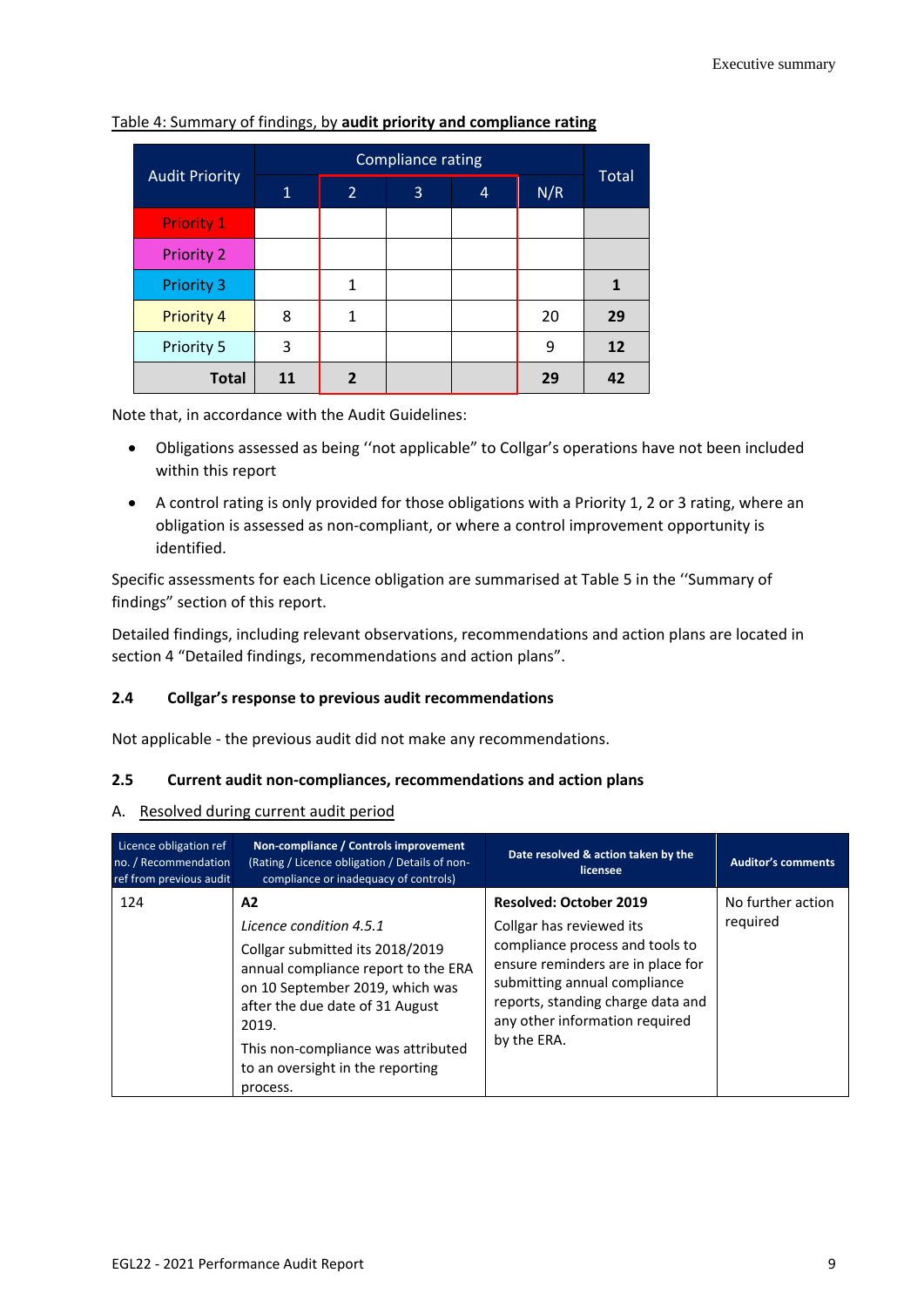#### Unresolved at end of current audit period

| Reference<br>(no./year) | Non-compliance / Controls improvement<br>(Rating / Licence obligation reference number and licence<br>obligation / Details of noncompliance or inadequacy of controls) | <b>Auditor's</b><br>recommendation | <b>Action taken</b>     |
|-------------------------|------------------------------------------------------------------------------------------------------------------------------------------------------------------------|------------------------------------|-------------------------|
| 1/2021                  | <b>B2</b>                                                                                                                                                              | Collgar update its                 | On 13 January 2022,     |
|                         | Obligation 105 Electricity Industry Act Section                                                                                                                        | CAMMS online                       | Collgar updated its     |
|                         | 17(1); ERA (Licensing Funding) Regulations 2014                                                                                                                        | platform to include                | CAMMS online            |
|                         | Collgar did not pay the September 2020 quarterly                                                                                                                       | the obligation to                  | platform to include the |
|                         | standing charges by the due date of 6 February                                                                                                                         | pay standing data                  | obligation to pay       |
|                         | 2021. The payment was not made until 26                                                                                                                                | charges on the                     | standing data charges   |
|                         | February 2021 due to an administrative                                                                                                                                 | required 30-day                    | on the required 30-day  |
|                         | oversight.                                                                                                                                                             | payment terms.                     | payment terms.          |

#### **2.6 Scope and objectives**

We have conducted a reasonable assurance audit in order to state whether, in our opinion, based on our procedures, Collgar has complied, in all material respects, with the conditions of its Licence as outlined in the approved Audit Plan (dated October 2021) during the period 1 November 2016 to 31 October 2021.

Our engagement was conducted in accordance with Australian Standard on Assurance Engagements ASAE 3100 Compliance Engagements, issued by the Australian Auditing and Assurance Standards Board and provides reasonable assurance as defined in ASAE 3100. The procedures we performed are described in more detail in section 2.7 below.

A reasonable assurance engagement in accordance with ASAE 3100 involves performing procedures to obtain evidence about the compliance with the conditions of the Licence. The nature, timing and extent of procedures selected depend on the assurance practitioner's professional judgement, including the assessment of the risks of material misstatement in compliance with the conditions of the Licence. In making those risk assessments, we considered internal controls in relation to compliance with the conditions of the Licence.

ASAE 3100 also requires us to comply with the relevant ethical requirements of the Australian professional accounting bodies.

The ERA has summarised the requirements of the applicable legislation that it expects to be reported upon and included in the scope of this audit in its June 2020 Electricity Compliance Reporting Manual.

The Audit Plan approved by the ERA for this audit sets out Collgar's Licence obligations confirmed to be included in the scope of the audit, along with the risk assessments and audit priority assigned to each licence obligation.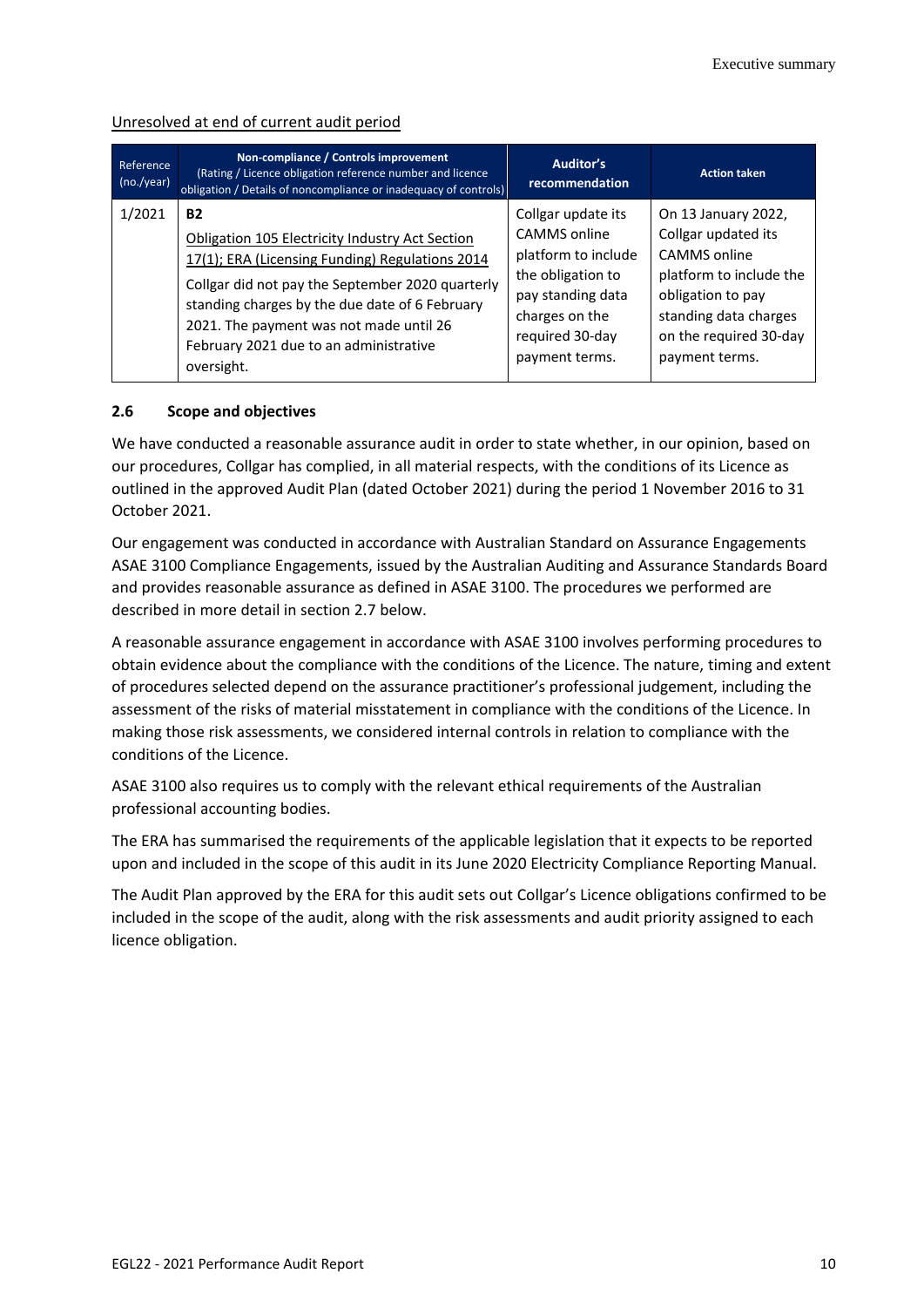#### **2.7 Approach**

Our approach for this audit involved the following activities, which were undertaken during the period October to December 2021:

- Utilising the Guidelines and Reporting Manuals as a guide, developed a risk assessment, which involved discussions with key staff and document review to assess controls
- Developed an Audit Plan (see Appendix A) for approval by the ERA and an associated work program
- Interviewed relevant Collgar representatives to gain understanding of process controls (see Appendix B for staff involved)
- Reviewed relevant documentation and walked through processes and controls to assess overall compliance and effectiveness in accordance with Licence obligations (see Appendix B for reference listing)
- Sample tested relevant obligations (assessed as an audit priority 3) and where there was relevant activity, determine whether transactions complied with the requirements of the obligation
- Reported findings to Collgar for review and response.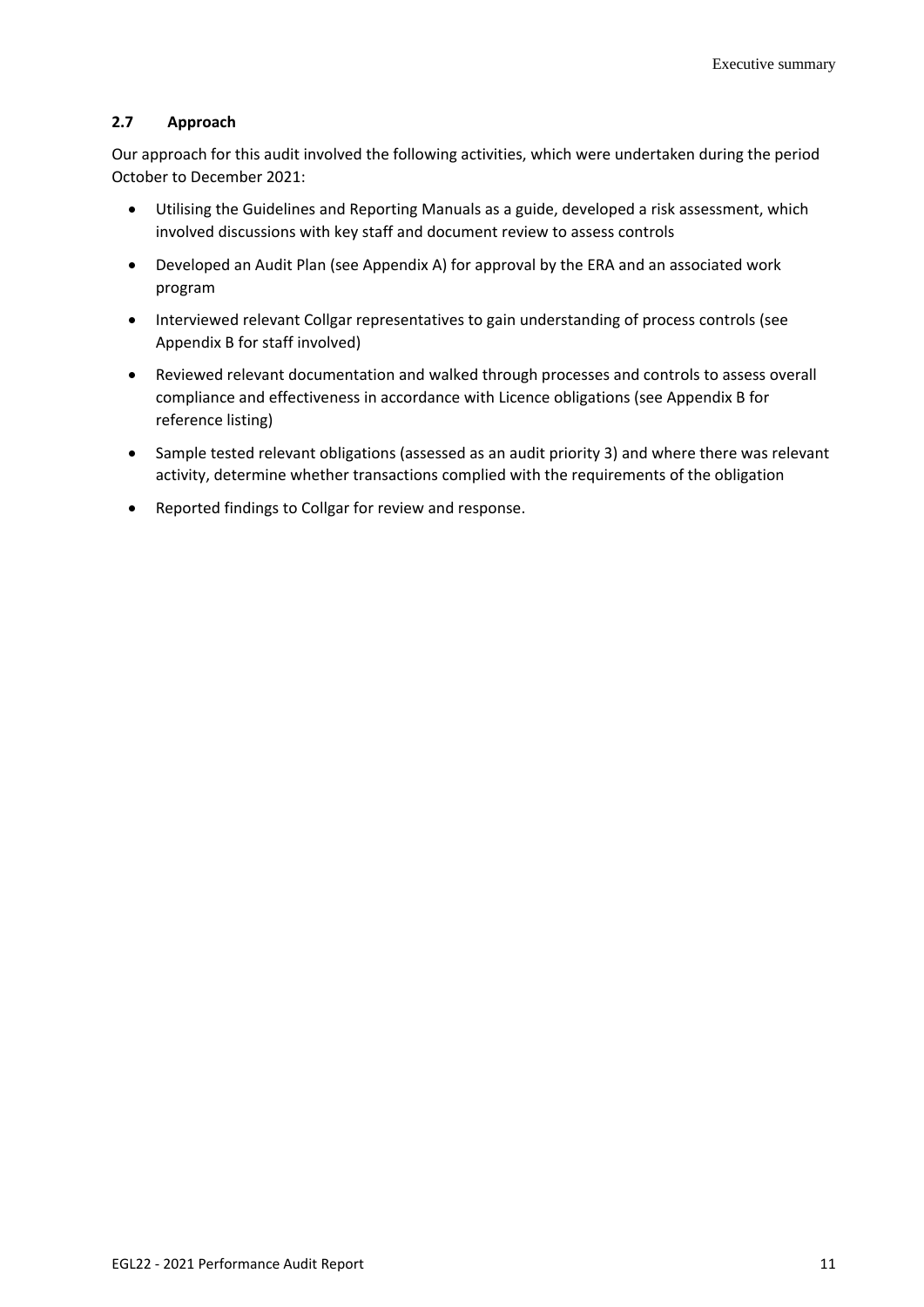## <span id="page-11-0"></span>3. Summary of Ratings

Table 1 in section 2 above sets out the rating scale defined by the ERA in the Audit Guidelines for the assessment of the level of compliance with the conditions of the Licence. For the highest possible compliance rating to be achieved, Collgar was required to demonstrate it has maintained effective processes and controls, which facilitate compliance with relevant obligations.

The remainder of this report provides:

- A summary of the findings for the compliance obligations (at Table 5 below)
- Detailed findings, including relevant observations and recommendations (at Section 4).

#### Table 5: Compliance Ratings

Refer to Detailed Findings at Section 4 and Audit Plan at Appendix A for descriptions of the obligations. Note that detailed findings are not presented for those obligations assessed to be not applicable to Collgar's operations for the period subject to audit - refer to the Audit Plan at Appendix A for further explanation.

| <b>No</b> | <b>Obligation reference</b>                                                | <b>Audit</b>      |                           |   | <b>Controls rating</b> |   |     |                |                | <b>Compliance rating</b> |                |     |
|-----------|----------------------------------------------------------------------------|-------------------|---------------------------|---|------------------------|---|-----|----------------|----------------|--------------------------|----------------|-----|
|           |                                                                            | <b>Priority</b>   | $\boldsymbol{\mathsf{A}}$ | B | $\mathbf{C}$           | D | N/P | $\overline{1}$ | $\overline{2}$ | 3                        | $\overline{4}$ | N/R |
|           | 12 Electricity Industry Act - Licence Conditions and Obligations           |                   |                           |   |                        |   |     |                |                |                          |                |     |
| 101       | Section 13(1)                                                              | <b>Priority 4</b> |                           |   |                        |   | N/P | $\mathbf{1}$   |                |                          |                |     |
| 102       | Section $14(1)(a)$                                                         | Priority 5        |                           |   |                        |   | N/P | $\mathbf{1}$   |                |                          |                |     |
| 103       | Section 14(1)(b)                                                           | Priority 4        |                           |   |                        |   | N/P |                |                |                          |                | N/R |
| 104       | Section $14(1)(c)$                                                         | Priority 4        |                           |   |                        |   | N/P | $\mathbf{1}$   |                |                          |                |     |
| 105       | Section 17(1); ERA (Licensing<br>Funding) Regulations 2014                 | Priority 4        |                           | B |                        |   |     |                | $\overline{2}$ |                          |                |     |
| 106       | Section 31(3)                                                              | Priority 5        |                           |   |                        |   | N/P | $\mathbf{1}$   |                |                          |                |     |
| 107       | Section 41(6)                                                              | Priority 4        |                           |   |                        |   | N/P | $\mathbf{1}$   |                |                          |                |     |
|           | 13 Electricity Licences - Licence Conditions and Obligations               |                   |                           |   |                        |   |     |                |                |                          |                |     |
| 119       | Licence condition 4.3.1                                                    | Priority 4        |                           |   |                        |   | N/P | $\mathbf{1}$   |                |                          |                |     |
| 120       | Licence condition 5.2.4                                                    | Priority 4        |                           |   |                        |   | N/P |                |                |                          |                | N/R |
| 121       | Licence condition 5.3.2                                                    | Priority 4        |                           |   |                        |   | N/P | $\mathbf{1}$   |                |                          |                |     |
| 122       | Licence condition 5.1.5                                                    | Priority 4        |                           |   |                        |   | N/P | $\mathbf 1$    |                |                          |                |     |
| 123       | Licence condition 4.4.1                                                    | Priority 4        |                           |   |                        |   | N/P |                |                |                          |                | N/R |
| 124       | Licence condition 4.5.1                                                    | <b>Priority 3</b> | A                         |   |                        |   |     |                | $\overline{2}$ |                          |                |     |
| 125       | Licence condition 3.8.1, 3.8.2                                             | Priority 4        |                           |   |                        |   | N/P |                |                |                          |                | N/R |
| 126       | Licence condition 3.7.1                                                    | <b>Priority 4</b> |                           |   |                        |   | N/P | $\mathbf{1}$   |                |                          |                |     |
|           | 14 Electricity Industry Metering Code - Licence Conditions and Obligations |                   |                           |   |                        |   |     |                |                |                          |                |     |
| 324       | Clause 3.3B                                                                | Priority 4        |                           |   |                        |   | N/P |                |                |                          |                | N/R |
| 339       | Clause 3.11(3)                                                             | Priority 4        |                           |   |                        |   | N/P |                |                |                          |                | N/R |
| 371       | Clause 4.4(1)                                                              | Priority 5        |                           |   |                        |   | N/P |                |                |                          |                | N/R |
| 372       | Clause 4.5(1)                                                              | Priority 5        |                           |   |                        |   | N/P |                |                |                          |                | N/R |
| 373       | Clause 4.5(2)                                                              | Priority 4        |                           |   |                        |   | N/P |                |                |                          |                | N/R |
| 388       | Clause 5.4(2)                                                              | <b>Priority 4</b> |                           |   |                        |   | N/P |                |                |                          |                | N/R |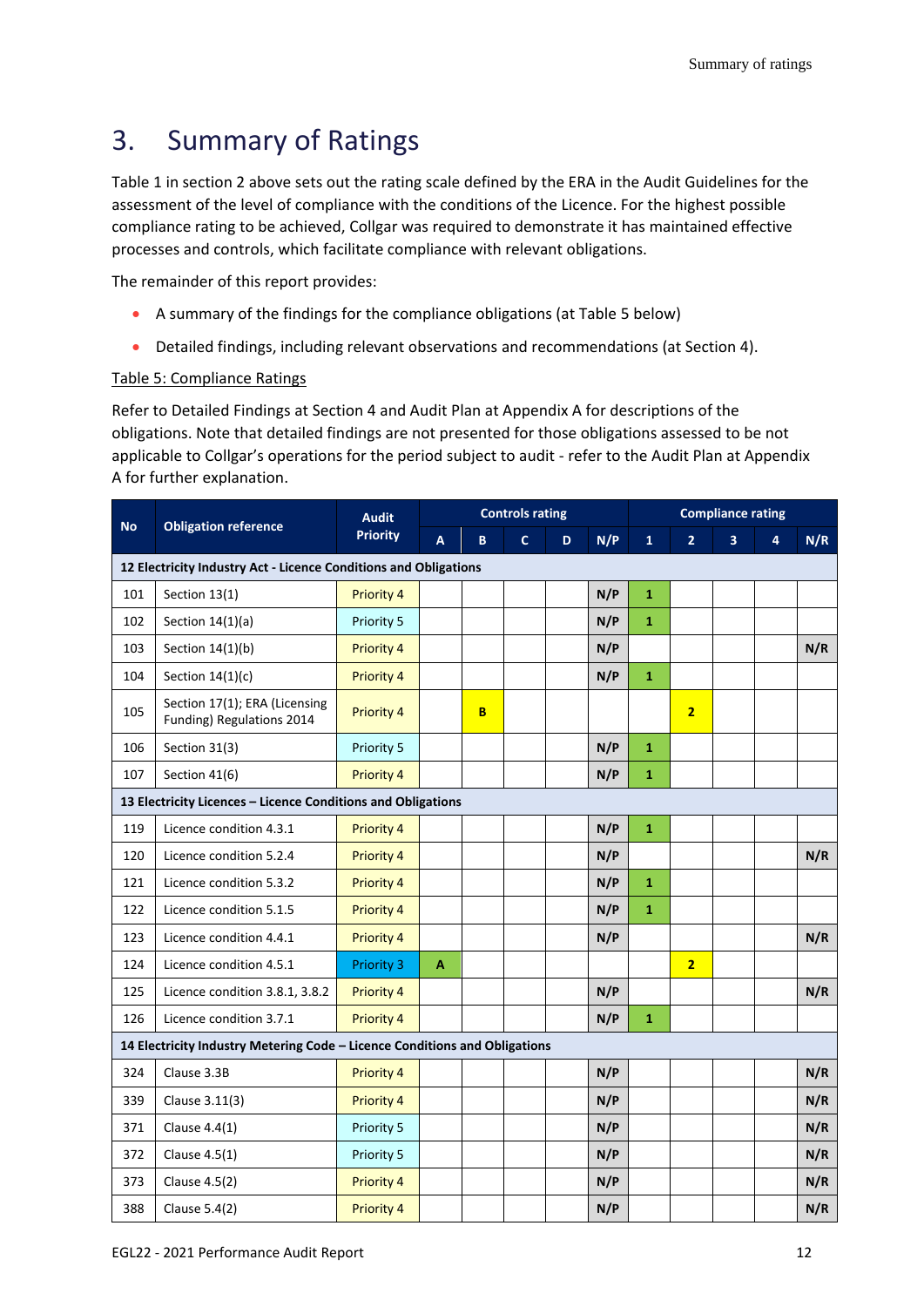|           |                             | <b>Audit</b>      |                                                             |  | <b>Controls rating</b> |                | <b>Compliance rating</b> |                         |     |  |     |
|-----------|-----------------------------|-------------------|-------------------------------------------------------------|--|------------------------|----------------|--------------------------|-------------------------|-----|--|-----|
| <b>No</b> | <b>Obligation reference</b> | <b>Priority</b>   | N/P<br>$\mathbf{C}$<br>$\boldsymbol{\mathsf{A}}$<br>B<br>D. |  | $\mathbf{1}$           | $\overline{2}$ | $\overline{\mathbf{3}}$  | $\overline{\mathbf{4}}$ | N/R |  |     |
| 401       | Clause 5.16                 | <b>Priority 4</b> |                                                             |  |                        | N/P            |                          |                         |     |  | N/R |
| 402       | Clause 5.17(1)              | <b>Priority 4</b> |                                                             |  |                        | N/P            |                          |                         |     |  | N/R |
| 405       | Clause 5.18                 | Priority 4        |                                                             |  |                        | N/P            |                          |                         |     |  | N/R |
| 406       | Clause 5.19(1)              | Priority 5        |                                                             |  |                        | N/P            |                          |                         |     |  | N/R |
| 407       | Clause 5.19(2)              | Priority 5        |                                                             |  |                        | N/P            |                          |                         |     |  | N/R |
| 408       | Clause 5.19(3)              | Priority 4        |                                                             |  |                        | N/P            |                          |                         |     |  | N/R |
| 410       | Clause 5.19(6)              | Priority 5        |                                                             |  |                        | N/P            |                          |                         |     |  | N/R |
| 416       | Clause 5.21(5)              | <b>Priority 4</b> |                                                             |  |                        | N/P            |                          |                         |     |  | N/R |
| 417       | Clause 5.21(6)              | <b>Priority 4</b> |                                                             |  |                        | N/P            |                          |                         |     |  | N/R |
| 435       | Clause 5.27                 | <b>Priority 4</b> |                                                             |  |                        | N/P            |                          |                         |     |  | N/R |
| 448       | Clause $6.1(2)$             | <b>Priority 4</b> |                                                             |  |                        | N/P            | $\mathbf{1}$             |                         |     |  |     |
| 451       | <b>Clause 7.2(1)</b>        | Priority 5        |                                                             |  |                        | N/P            | $\mathbf{1}$             |                         |     |  |     |
| 453       | Clause 7.2(4)               | <b>Priority 4</b> |                                                             |  |                        | N/P            |                          |                         |     |  | N/R |
| 454       | Clause 7.2(5)               | <b>Priority 4</b> |                                                             |  |                        | N/P            |                          |                         |     |  | N/R |
| 455       | Clause 7.5                  | <b>Priority 4</b> |                                                             |  |                        | N/P            |                          |                         |     |  | N/R |
| 456       | Clause 7.6(1)               | Priority 4        |                                                             |  |                        | N/P            |                          |                         |     |  | N/R |
| 457       | Clause $8.1(1)$             | Priority 5        |                                                             |  |                        | N/P            |                          |                         |     |  | N/R |
| 458       | Clause 8.1(2)               | Priority 5        |                                                             |  |                        | N/P            |                          |                         |     |  | N/R |
| 459       | Clause 8.1(3)               | Priority 5        |                                                             |  |                        | N/P            |                          |                         |     |  | N/R |
| 460       | Clause 8.1(4)               | Priority 4        |                                                             |  |                        | N/P            |                          |                         |     |  | N/R |
| 461       | Clause 8.3(2)               | Priority 5        |                                                             |  |                        | N/P            |                          |                         |     |  | N/R |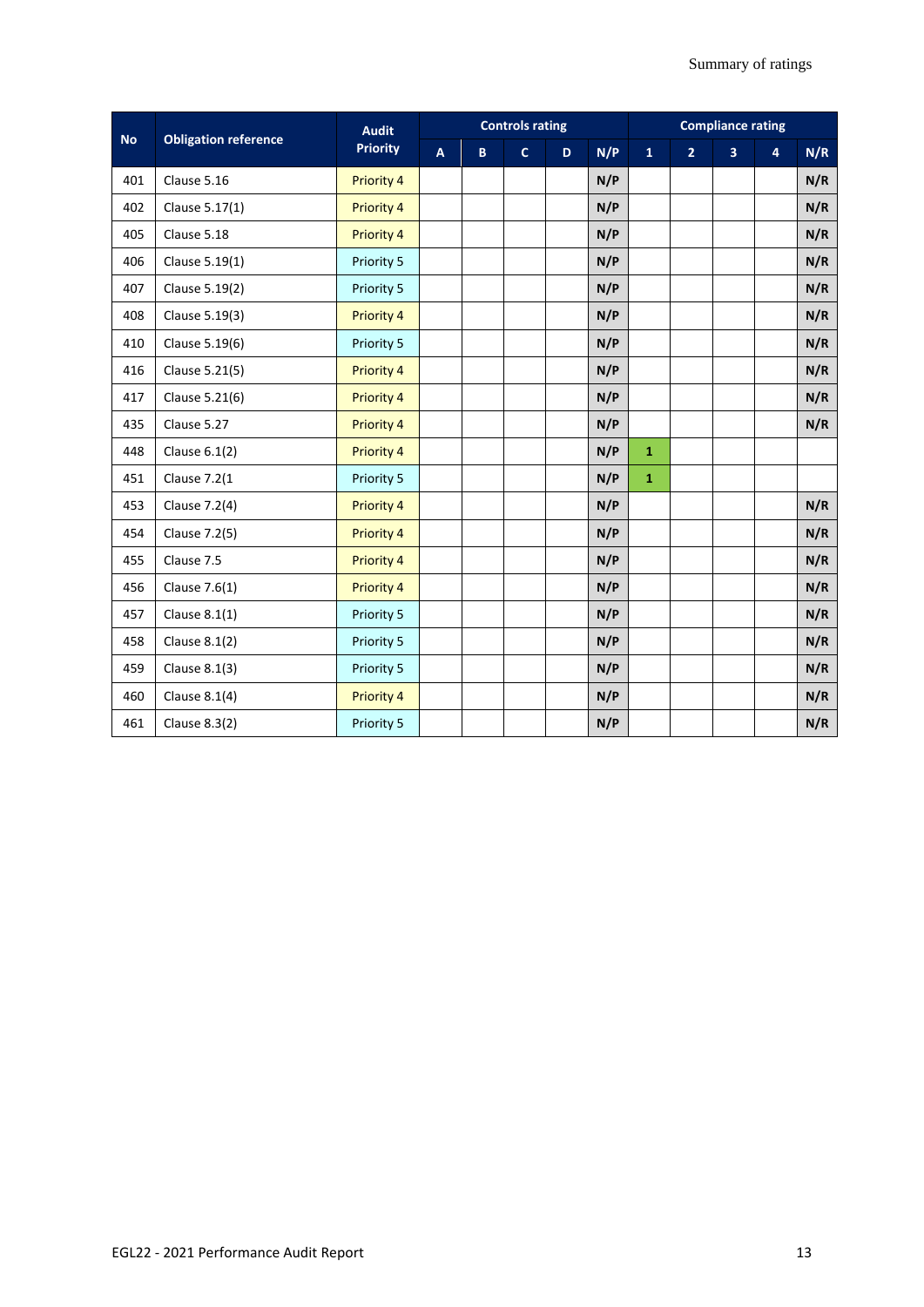# <span id="page-13-0"></span>4. Detailed findings, recommendations and action plans

This section has been structured in subsections for the relevant Codes and Regulations against which we assessed Collgar's compliance. The sections are:

4.1: Electricity Industry Act – Licence Conditions and Obligations

- 4.2 Electricity Licences Licence Conditions and Obligations
- 4.3 Electricity Industry Metering Code Licence Conditions and Obligations.

Each section contains:

- **Assessment of compliance and control adequacy** the conclusions from our audit procedures and our assessment of Collgar's compliance with the applicable obligations
- **Findings** the auditor's understanding of the process and any issues that have been identified during the audit
- **Recommendations (if any)** for improvement or enhancement of the process or control.

The compliance and control adequacy ratings have been summarised below for each sub-section.

|                              | Controls adequacy rating               |              |   |           |                         | Compliance rating |                |                |                |           |              |
|------------------------------|----------------------------------------|--------------|---|-----------|-------------------------|-------------------|----------------|----------------|----------------|-----------|--------------|
| $\overline{A}$               | B.                                     | $\mathsf{C}$ | D | <b>NP</b> | <b>Total</b>            | $\mathbf{1}$      | $\overline{2}$ | $\overline{3}$ | $\overline{4}$ | <b>NR</b> | <b>Total</b> |
| 4.1 Electricity Industry Act |                                        |              |   |           |                         |                   |                |                |                |           |              |
|                              | 1                                      |              |   | 6         | $\overline{\mathbf{z}}$ | 5                 | 1              |                |                | 1         |              |
|                              | <b>4.2 Electricity Licences</b>        |              |   |           |                         |                   |                |                |                |           |              |
| 1                            |                                        |              |   |           | 8                       | 4                 | 1              |                |                | 3         | 8            |
|                              | 4.3 Electricity Industry Metering Code |              |   |           |                         |                   |                |                |                |           |              |
|                              |                                        |              |   | 27        | 27                      | 2                 |                |                |                | 25        | 27           |
|                              |                                        |              |   | 40        | 42                      | 11                | $\overline{2}$ |                |                | 29        | 42           |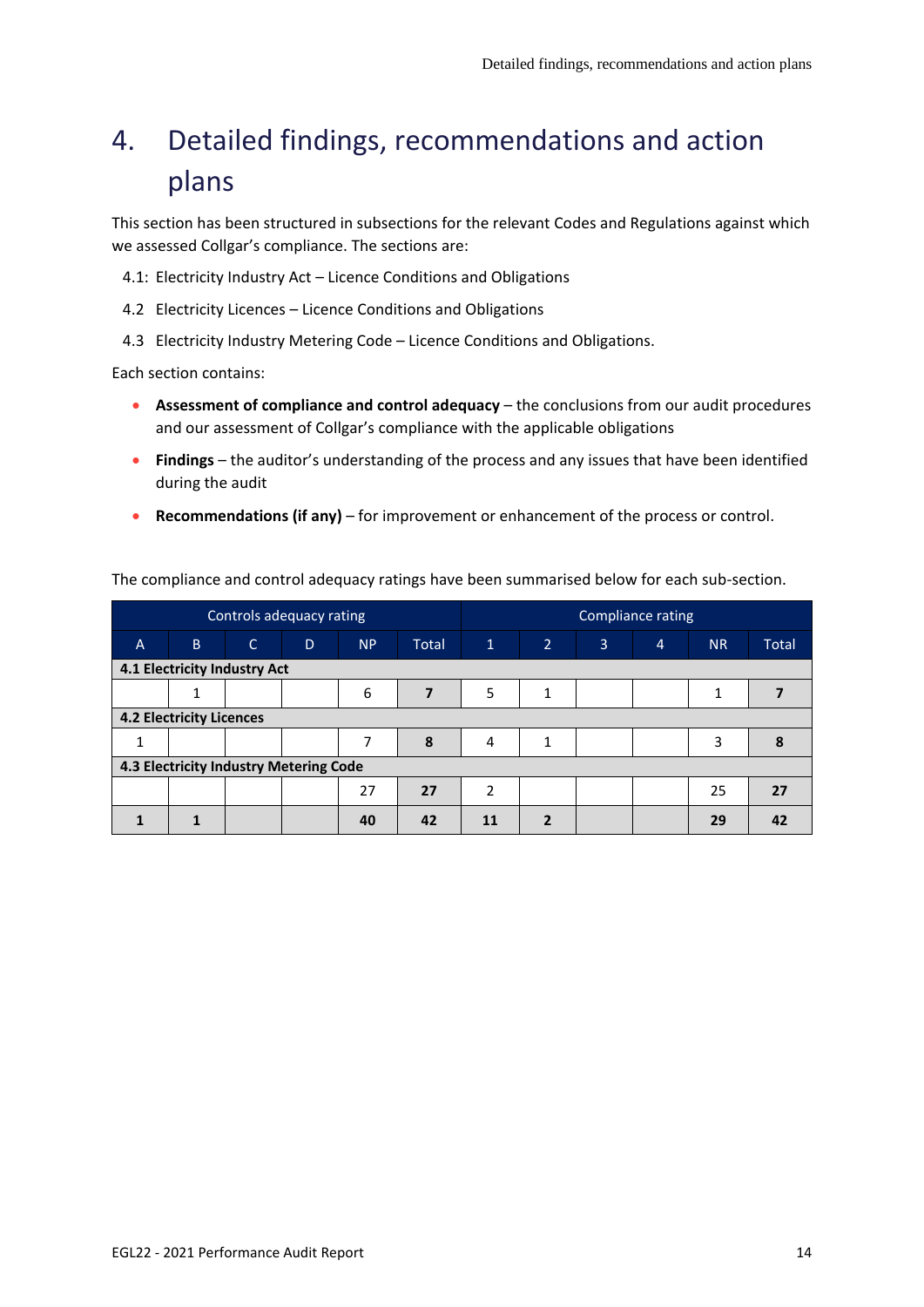#### **4.1 Electricity Industry Act – Licence Conditions and Obligations**

| <b>No</b> | <b>Obligation under Condition</b>                                                                                                                                                                                                                               |                                                                       |                             | <b>Findings</b>                                                                                                                                                                                                                                                                                                                                                                                                                                                                                                                                                                                                                                                                                                                                                                                                                                                                                                                          |
|-----------|-----------------------------------------------------------------------------------------------------------------------------------------------------------------------------------------------------------------------------------------------------------------|-----------------------------------------------------------------------|-----------------------------|------------------------------------------------------------------------------------------------------------------------------------------------------------------------------------------------------------------------------------------------------------------------------------------------------------------------------------------------------------------------------------------------------------------------------------------------------------------------------------------------------------------------------------------------------------------------------------------------------------------------------------------------------------------------------------------------------------------------------------------------------------------------------------------------------------------------------------------------------------------------------------------------------------------------------------------|
| 101       | A licensee must provide the ERA with a performance audit conducted by an<br>independent expert acceptable to the ERA, not less than once every 24 months.<br>Electricity Industry Act Section 13(1)                                                             |                                                                       |                             | The previous performance audit for Collgar Wind Farm EGL22 was prepared by McGill<br>Engineering Service Pty Ltd in 2017.<br>With the ERA's approval, AAG was appointed to undertake Collgar's Performance Audit for the<br>period 1 November 2016 to 31 October 2021 (the ERA increased the audit and review period to                                                                                                                                                                                                                                                                                                                                                                                                                                                                                                                                                                                                                  |
|           | Priority 4                                                                                                                                                                                                                                                      | Controls rating: N/P                                                  | Compliance rating: 1        | 60 months by notice on 31 March 2017).                                                                                                                                                                                                                                                                                                                                                                                                                                                                                                                                                                                                                                                                                                                                                                                                                                                                                                   |
| 102       | Electricity Industry Act Section 14(1)(a)                                                                                                                                                                                                                       | A licensee must provide for an asset management system.               |                             | Obligations 102 and 103<br>Through discussion with the Principal Engineer and Site Superintendent, and consideration of                                                                                                                                                                                                                                                                                                                                                                                                                                                                                                                                                                                                                                                                                                                                                                                                                  |
|           | Priority 5                                                                                                                                                                                                                                                      | Controls rating: N/P                                                  | Compliance rating: 1        | Collgar's asset management system in operation during the period to 31 October 2021, we<br>determined that Collgar had provided for an asset management system during the audit period.                                                                                                                                                                                                                                                                                                                                                                                                                                                                                                                                                                                                                                                                                                                                                  |
|           | substantial changes to it to the ERA.                                                                                                                                                                                                                           | A licensee must notify details of the asset management system and any |                             | The EGL22 2021 Asset Management System Review report provides further detail on the<br>effectiveness of Collgar's asset management system.                                                                                                                                                                                                                                                                                                                                                                                                                                                                                                                                                                                                                                                                                                                                                                                               |
| 103       | Electricity Industry Act Section 14(1)(b)                                                                                                                                                                                                                       |                                                                       |                             | The previous audit confirmed notification of the Asset Management System to the ERA. The<br>Principal Engineer confirmed that there had been no substantial change to the asset management                                                                                                                                                                                                                                                                                                                                                                                                                                                                                                                                                                                                                                                                                                                                               |
|           | <b>Priority 4</b>                                                                                                                                                                                                                                               | Controls rating: N/P                                                  | Compliance rating: N/R      | system during the audit period.                                                                                                                                                                                                                                                                                                                                                                                                                                                                                                                                                                                                                                                                                                                                                                                                                                                                                                          |
| 104       | A licensee must provide the ERA with a report by an independent expert about<br>the effectiveness of its asset management system every 24 months, or such<br>longer period as determined by the ERA.<br>Electricity Industry Act Section 14(1)(c)               |                                                                       |                             | The previous Asset Management System Review for Collgar Wind Farm EGL22 was conducted by<br>McGill Engineering Service Pty Ltd in 2016 with the final report submitted to the ERA in 2017.<br>With the ERA's approval, AAG was appointed to undertake Collgar's Asset Management System<br>Review for the period 1 November 2016 to 31 October 2021 (the ERA increased the audit and                                                                                                                                                                                                                                                                                                                                                                                                                                                                                                                                                     |
|           | <b>Priority 4</b>                                                                                                                                                                                                                                               | Controls rating: N/P                                                  | Compliance rating: 1        | review period to 60 months by notice on 31 March 2017).                                                                                                                                                                                                                                                                                                                                                                                                                                                                                                                                                                                                                                                                                                                                                                                                                                                                                  |
| 105       | A licensee must pay the prescribed licence fees to the ERA according to clauses<br>6, 7 and 8 of the Economic Regulation Authority (Licensing Funding) Regulations<br>2014.<br>Electricity Industry Act Section 17(1); ERA (Licensing Funding) Regulations 2014 |                                                                       |                             | By examining records of Collgar's payment of all licence fees and standing data charges payable<br>during the audit period, we determined that:<br>For the 2017, 2018, 2019, 2020 and 2021 licence fees, payment was made within the<br>$\bullet$<br>required one-month period of the licence anniversary date (i.e. by 30 May each year)<br>With one exception, all quarterly standing data charges were paid on time, being within<br>$\bullet$<br>30 days of the ERA's issue of the related invoice. The exception related to standing data<br>charges for the September 2020 quarter, which were paid late due to an administrative<br>error. This breach was not recognised by Collgar and therefore not disclosed in its 2020/21<br>annual compliance report.<br>Recommendation 1/2021<br>Collgar update its CAMMS online platform to include the obligation to pay standing data charges<br>on the required 30-day payment terms. |
|           | Priority 4                                                                                                                                                                                                                                                      | <b>Controls rating: B</b>                                             | <b>Compliance rating: 2</b> | Note that Collgar implemented this recommendation on 13 January 2022.                                                                                                                                                                                                                                                                                                                                                                                                                                                                                                                                                                                                                                                                                                                                                                                                                                                                    |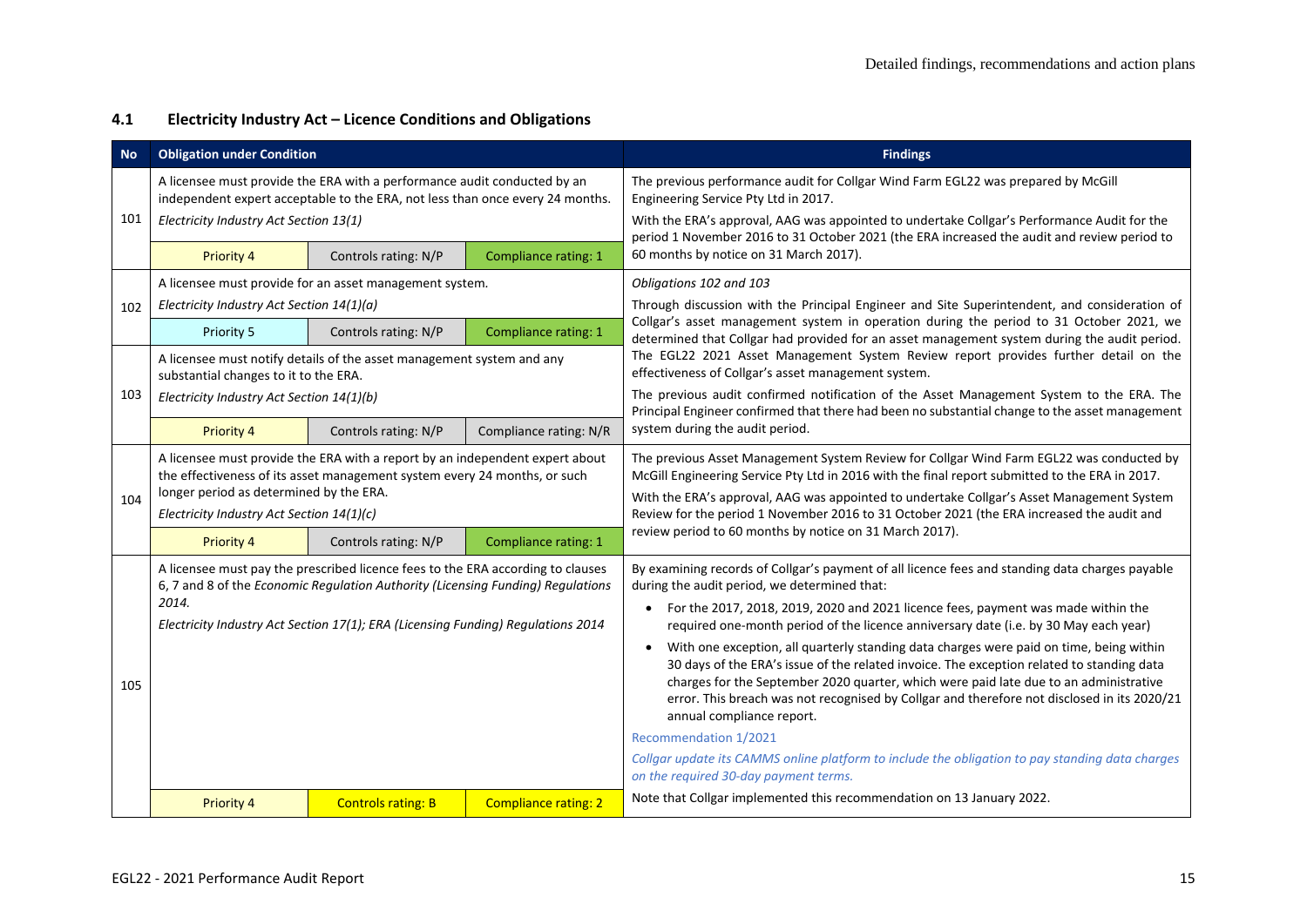| <b>No</b> | <b>Obligation under Condition</b>                                                                                                                                                                                                        |                                                                                 |                      | <b>Findings</b>                                                                                                                                                                                                                                                                                                                                                                       |
|-----------|------------------------------------------------------------------------------------------------------------------------------------------------------------------------------------------------------------------------------------------|---------------------------------------------------------------------------------|----------------------|---------------------------------------------------------------------------------------------------------------------------------------------------------------------------------------------------------------------------------------------------------------------------------------------------------------------------------------------------------------------------------------|
|           | A licensee must take reasonable steps to minimise the extent, or duration, of<br>any interruption, suspension or restriction of the supply of electricity due to an<br>accident, emergency, potential danger or other unavoidable cause. |                                                                                 |                      | Through discussion with the Site Superintendent and Site Manager - Vestas, and consideration<br>of emergency response and business continuity processes established to accommodate the<br>Collgar Wind Farm facility, we observed that:                                                                                                                                               |
| 106       | Electricity Industry Act Section 31(3)                                                                                                                                                                                                   |                                                                                 |                      | A key objective of Collgar's operations is to maintain the facility's availability (including for<br>individual turbines) and to maximise the supply of electricity to the extent allowable by the<br>market operator. This objective provides the direct incentive to minimise the extent or<br>duration of any interruption, suspension or restriction of the supply of electricity |
|           |                                                                                                                                                                                                                                          |                                                                                 |                      | Collgar has appropriate maintenance, emergency response and contingency planning<br>systems and procedures in place to reasonably provide for and manage unplanned events,<br>including emergencies or equipment failures.                                                                                                                                                            |
|           |                                                                                                                                                                                                                                          |                                                                                 |                      | We sighted evidence of those systems and procedures being effectively applied in Collgar's<br>response to a severe bearing failure in August 2021, which resulted in a single turbine generator<br>being unavailable. Collgar's response enabled it to avoid an interruption to the supply of                                                                                         |
|           | Priority 5                                                                                                                                                                                                                               | Controls rating: N/P                                                            | Compliance rating: 1 | electricity.                                                                                                                                                                                                                                                                                                                                                                          |
|           |                                                                                                                                                                                                                                          | A licensee must pay the costs of taking an interest in land or an easement over |                      | Through examination of supporting documentation, we determined that Collgar:                                                                                                                                                                                                                                                                                                          |
|           | land.<br>Electricity Industry Act Section 41(6)                                                                                                                                                                                          |                                                                                 |                      | Entered into a lease agreement with the landowners for the use of the sites for the<br>purposes of installing turbines and supporting infrastructure                                                                                                                                                                                                                                  |
| 107       |                                                                                                                                                                                                                                          |                                                                                 |                      | Appropriately paid the associated lease fees. We sighted examples of annual rent and<br>easement rent paid quarterly (Recipient Created Tax Invoices and payments) and rates                                                                                                                                                                                                          |
|           | <b>Priority 4</b>                                                                                                                                                                                                                        | Controls rating: N/P                                                            | Compliance rating: 1 | refund payments - to five different landowners during 2020 and 2021.                                                                                                                                                                                                                                                                                                                  |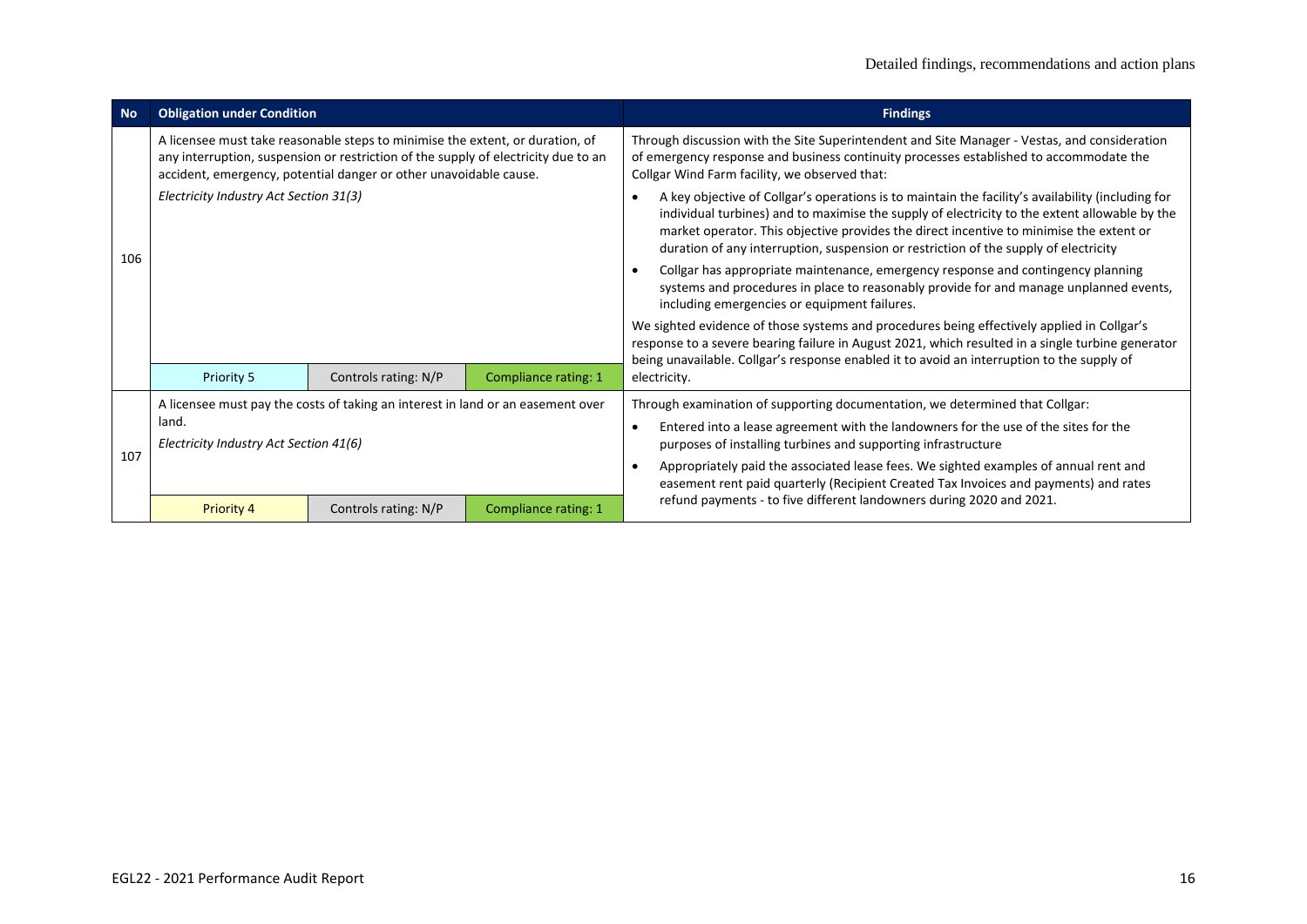#### **4.2 Electricity Licences – Licence Conditions and Obligations**

| <b>No</b> | <b>Obligation under Condition</b>                                                                                                                                                                                                  |                                                                                   |                                                                                | <b>Findings</b>                                                                                                                                                                                                                                                                |
|-----------|------------------------------------------------------------------------------------------------------------------------------------------------------------------------------------------------------------------------------------|-----------------------------------------------------------------------------------|--------------------------------------------------------------------------------|--------------------------------------------------------------------------------------------------------------------------------------------------------------------------------------------------------------------------------------------------------------------------------|
|           | A licensee and any related body corporate must maintain accounting records<br>that comply with the Australian Accounting Standards Board Standards or<br>equivalent International Accounting Standards.<br>Licence condition 4.3.1 |                                                                                   |                                                                                | As a proprietary company limited by shares, incorporated and domiciled in<br>Australia, Collgar Wind Farm Pty Ltd prepares financial reports for its financial year<br>ending 31 December annually. Those financial reports fully account for Collgar's<br>financial activity. |
| 119       |                                                                                                                                                                                                                                    |                                                                                   |                                                                                | We examined the following financial reports which have been prepared in<br>accordance with the Corporations Act 2001, complying with Australian Accounting<br>Standards and audited by KPMG:                                                                                   |
|           |                                                                                                                                                                                                                                    |                                                                                   |                                                                                | Financial Report for the financial year ending 31 December 2019<br>$\bullet$                                                                                                                                                                                                   |
|           | Priority 4                                                                                                                                                                                                                         | Controls rating: N/P                                                              | Compliance rating: 1                                                           | Financial Report for the financial year ending 31 December 2020.<br>$\bullet$                                                                                                                                                                                                  |
|           | the ERA.                                                                                                                                                                                                                           |                                                                                   | A licensee must comply with any individual performance standards prescribed by | The Principal Engineer confirmed that for the period 1 November 2016 to 31<br>October 2021 Collgar was not prescribed individual performance standards by the                                                                                                                  |
| 120       | Licence condition 5.2.4                                                                                                                                                                                                            |                                                                                   |                                                                                | ERA.                                                                                                                                                                                                                                                                           |
|           | Priority 4                                                                                                                                                                                                                         | Controls rating: N/P                                                              | Compliance rating: N/R                                                         |                                                                                                                                                                                                                                                                                |
|           | A licensee must comply, and require its auditor to comply, with the ERA's                                                                                                                                                          |                                                                                   |                                                                                | Obligations 121 and 122                                                                                                                                                                                                                                                        |
|           | standard audit guidelines for a performance audit.                                                                                                                                                                                 |                                                                                   |                                                                                | With the ERA's approval, AAG was appointed to undertake Collgar's performance<br>audit and asset management system review for the period 1 November 2016 to 31                                                                                                                 |
| 121       | Licence condition 5.3.2                                                                                                                                                                                                            |                                                                                   |                                                                                |                                                                                                                                                                                                                                                                                |
|           | Priority 4                                                                                                                                                                                                                         | Controls rating: N/P                                                              | <b>Compliance rating: 1</b>                                                    | October 2021. For the 2021 performance audit and asset management system<br>review, the audit and review plans approved by the ERA in October 2021 commit                                                                                                                      |
| 122       | A licensee must comply, and must require the licensee's expert to comply, with<br>the relevant aspects of the ERA's standard audit guidelines for an asset<br>management system review.<br>Licence condition 5.1.5                 |                                                                                   |                                                                                | Collgar and AAG (auditor and expert) to comply with the prescribed audit and<br>review guidelines and reporting manual issued by the ERA.                                                                                                                                      |
|           | <b>Priority 4</b>                                                                                                                                                                                                                  | Controls rating: N/P                                                              | <b>Compliance rating: 1</b>                                                    |                                                                                                                                                                                                                                                                                |
|           |                                                                                                                                                                                                                                    | In the manner prescribed, a licensee must notify the ERA, if it is under external |                                                                                | Licence condition 4.4.1 requires Collgar to report to the ERA within prescribed                                                                                                                                                                                                |
|           |                                                                                                                                                                                                                                    | administration or if there is a significant change in the circumstances that the  |                                                                                | timeframes any of the following:                                                                                                                                                                                                                                               |
|           | obligations.                                                                                                                                                                                                                       | licence was granted which may affect the licensee's ability to meet its           |                                                                                | (a) If Collgar was under external administration                                                                                                                                                                                                                               |
| 123       | Licence condition 4.4.1                                                                                                                                                                                                            |                                                                                   |                                                                                | (b) Any change in Collgar's corporate, financial or technical circumstances in<br>which the Licence was granted, and if that change materially affected<br>Collgar's ability to meet its obligations                                                                           |
|           |                                                                                                                                                                                                                                    |                                                                                   |                                                                                | (c) Any change in the Licensee's name, ABN or address (within 10 business<br>days of the change occurring).                                                                                                                                                                    |
|           | <b>Priority 4</b>                                                                                                                                                                                                                  | Controls rating: N/P                                                              | Compliance rating: N/R                                                         | The Principal Engineer and Regulatory and Trading Manager confirmed that to the<br>best of their knowledge, none of these circumstances during the audit period.                                                                                                               |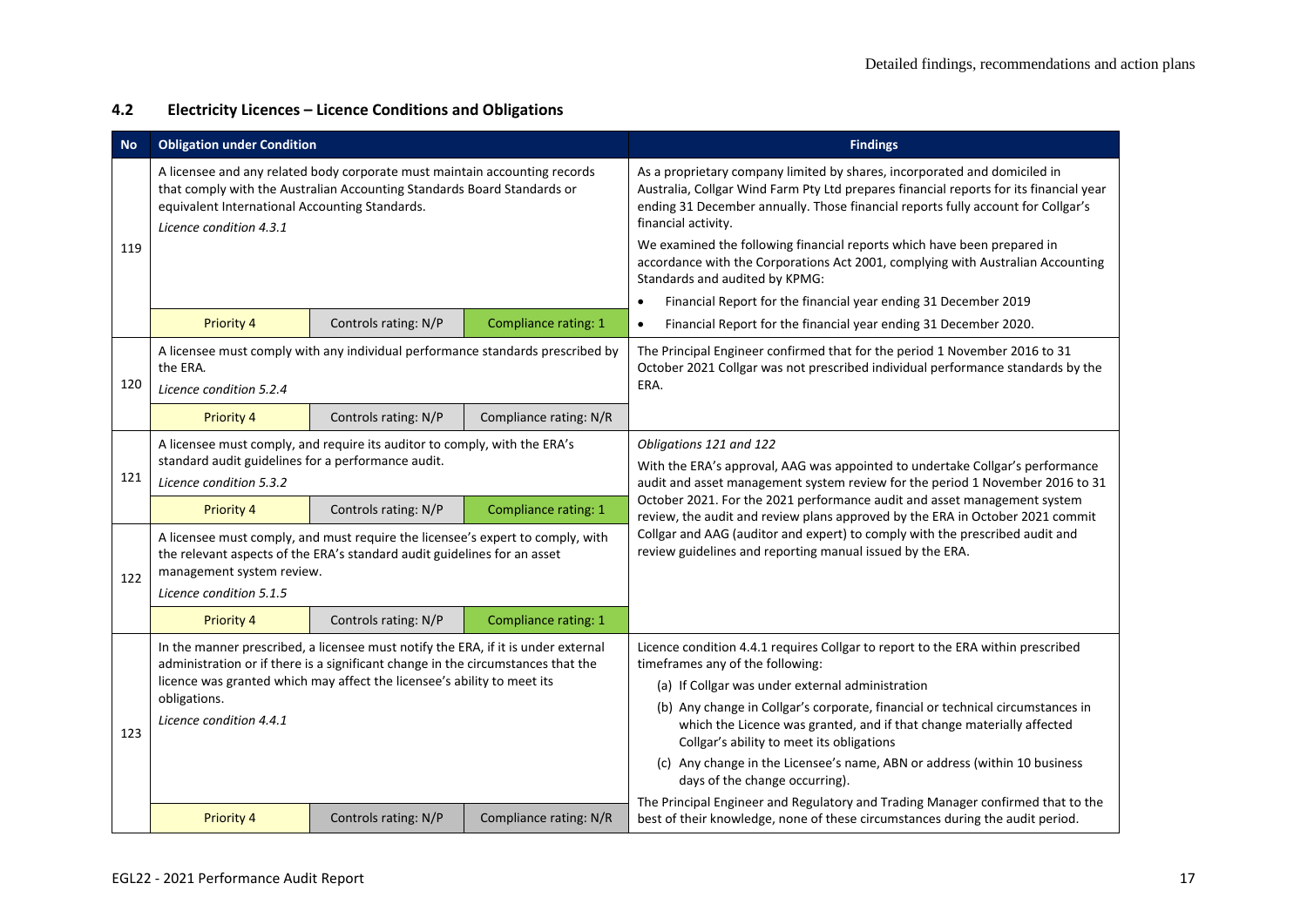| <b>No</b> | <b>Obligation under Condition</b>                                                                                                                                                |                           |                                                                                   | <b>Findings</b>                                                                                                                                                                                                                                                                                                                                                                                                                     |
|-----------|----------------------------------------------------------------------------------------------------------------------------------------------------------------------------------|---------------------------|-----------------------------------------------------------------------------------|-------------------------------------------------------------------------------------------------------------------------------------------------------------------------------------------------------------------------------------------------------------------------------------------------------------------------------------------------------------------------------------------------------------------------------------|
|           | A licensee must provide the ERA, in the manner prescribed, with any information<br>that the ERA requires in connection with its functions under the Electricity<br>Industry Act. |                           |                                                                                   | The Principal Engineer confirmed that, other than Annual Compliance Reports and<br>standing data charges, the ERA did not request any other information from Collgar<br>in connection with its functions under the Electricity Industry Act.                                                                                                                                                                                        |
|           | Licence condition 4.5.1                                                                                                                                                          |                           |                                                                                   | We observed that:                                                                                                                                                                                                                                                                                                                                                                                                                   |
|           |                                                                                                                                                                                  |                           |                                                                                   | In accordance with its obligation to submit annual compliance reports to the<br>ERA, Collgar submitted its 2016/17, 2017/18, 2019/20 and 2020/21 annual<br>compliance reports by the due date                                                                                                                                                                                                                                       |
| 124       |                                                                                                                                                                                  |                           |                                                                                   | The 2018/19 annual compliance report was submitted on 10 September<br>$\bullet$<br>2019, which was after the due date of 31 August 2019. Collgar self-reported<br>the breach in the following year's compliance report. The non-compliance<br>was attributed to an oversight in the reporting process, which was addressed<br>through implementation of stronger process for reminding staff of due dates<br>for compliance reports |
|           |                                                                                                                                                                                  |                           |                                                                                   | Collgar appropriately submitted standing data to the ERA to enable the ERA<br>to calculate quarterly standing charges.                                                                                                                                                                                                                                                                                                              |
|           | <b>Priority 3</b>                                                                                                                                                                | <b>Controls rating: A</b> | Compliance rating: 2                                                              | This audit makes no further recommendation in relation to this matter.                                                                                                                                                                                                                                                                                                                                                              |
| 125       | the timeframes specified.<br>Licence conditions 3.8.1 and 3.8.2                                                                                                                  |                           | A licensee must publish any information as directed by the ERA to publish, within | The Principal Engineer confirmed that Collgar was not requested to publish any<br>information by the ERA.                                                                                                                                                                                                                                                                                                                           |
|           | <b>Priority 4</b>                                                                                                                                                                | Controls rating: N/P      | Compliance rating: N/R                                                            |                                                                                                                                                                                                                                                                                                                                                                                                                                     |
|           | All notices must be in writing, unless otherwise specified.<br>Licence condition 3.7.1                                                                                           |                           |                                                                                   | Through discussions with the Principal Engineer and Regulatory and Trading<br>Manager, and examination of relevant communications, we determined that<br>Collgar:                                                                                                                                                                                                                                                                   |
| 126       |                                                                                                                                                                                  |                           |                                                                                   | Has an established document management system that maintains records<br>$\bullet$<br>within its corporate network for all formal communication with the ERA                                                                                                                                                                                                                                                                         |
|           | <b>Priority 4</b>                                                                                                                                                                | Controls rating: N/P      | <b>Compliance rating: 1</b>                                                       | Has maintained processes and practices to formally respond to all notices in<br>$\bullet$<br>writing unless the ERA specified otherwise.                                                                                                                                                                                                                                                                                            |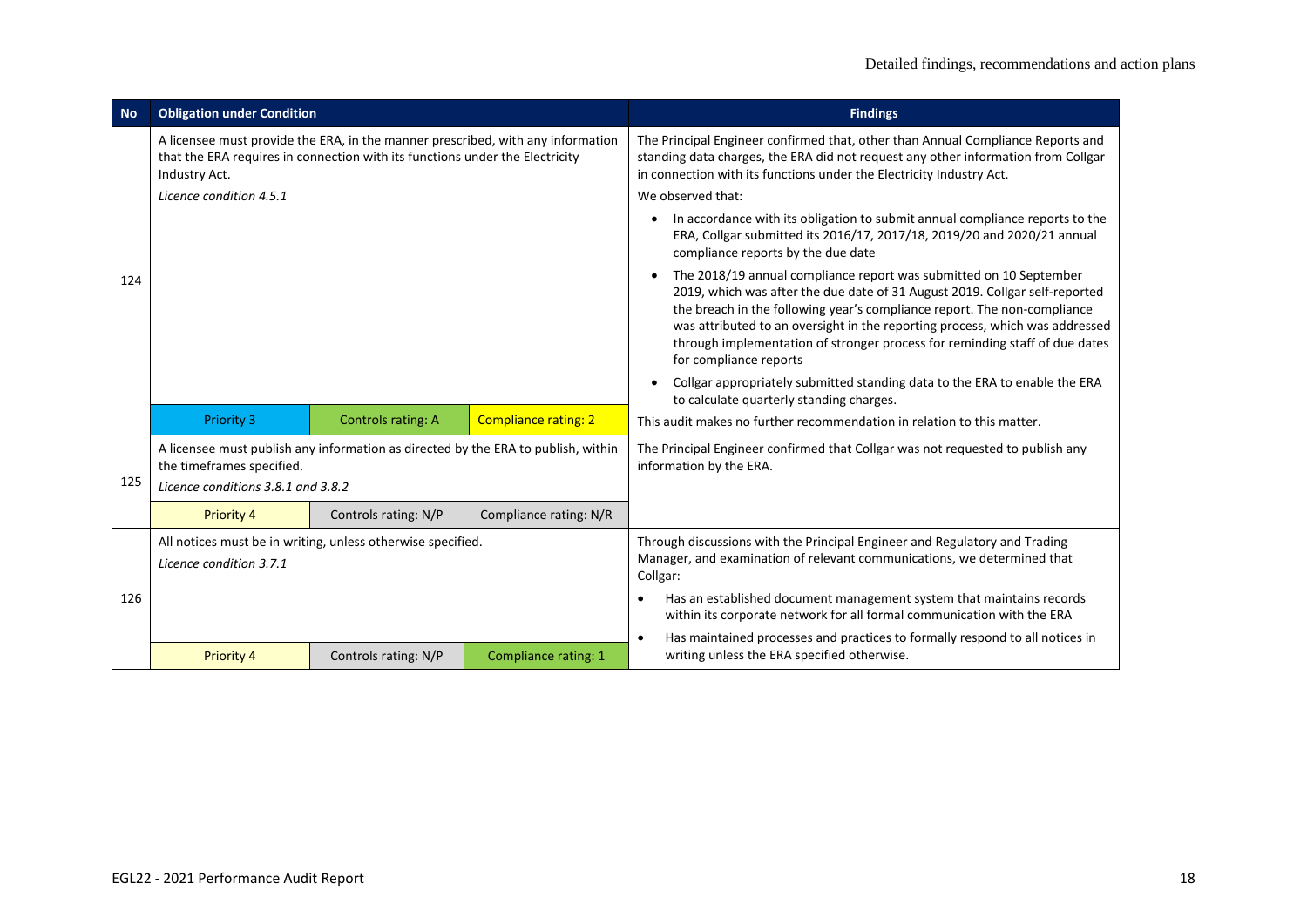#### **4.3 Electricity Industry Metering Code – Licence Conditions and Obligations.**

| Νo  | <b>Obligation under Condition</b>                                                                                                                                                                                                                                                                                                                                             |                      |                        | <b>Findings</b>                                                                                                                                                                                                                                                                                                                                                                                                                                                                                                                                  |
|-----|-------------------------------------------------------------------------------------------------------------------------------------------------------------------------------------------------------------------------------------------------------------------------------------------------------------------------------------------------------------------------------|----------------------|------------------------|--------------------------------------------------------------------------------------------------------------------------------------------------------------------------------------------------------------------------------------------------------------------------------------------------------------------------------------------------------------------------------------------------------------------------------------------------------------------------------------------------------------------------------------------------|
| 324 | If a user is aware of bi-directional electricity flows at a metering point that was<br>not previously subject to a bi-directional flows or any changes in a customer's or<br>user's circumstances in a metering point that will result in bi-directional flows,<br>the user must notify the network operator within 2 business days.<br>Electricity Metering Code Clause 3.3B |                      |                        | The 2016 performance audit identified that all meters installed by Western Power at Collgar Wind<br>Farm had bi-directional capability.<br>The Principal Engineer confirmed that there had been no change to metering arrangements during<br>the audit period.<br>Therefore, this obligation was not relevant to Collgar's activities during the audit period.                                                                                                                                                                                   |
|     | Priority 4                                                                                                                                                                                                                                                                                                                                                                    | Controls rating: N/P | Compliance rating: N/R |                                                                                                                                                                                                                                                                                                                                                                                                                                                                                                                                                  |
| 339 | A Code participant who becomes aware of an outage or malfunction of a<br>metering installation must advise the network operator as soon as practicable.<br>Electricity Metering Code Clause 3.11(3)                                                                                                                                                                           |                      |                        | Obligations 339 and 371<br>We observed that:<br>Western Power is responsible for installing and operating all meters located at Collgar Wind<br>$\bullet$                                                                                                                                                                                                                                                                                                                                                                                        |
|     | <b>Priority 4</b>                                                                                                                                                                                                                                                                                                                                                             | Controls rating: N/P | Compliance rating: N/R | Farm, and for maintaining the metering database and metering registry.                                                                                                                                                                                                                                                                                                                                                                                                                                                                           |
| 371 | $\bullet$<br>If there is a discrepancy between energy data held in a metering installation and<br>in the metering database, the affected Code participants and the network<br>operator must liaise to determine the most appropriate way to resolve the<br>discrepancy.<br>$\bullet$<br>Electricity Metering Code Clause 4.4(1)                                               |                      |                        | Although Collgar has limited visibility of the function and operation of those meters and<br>energy data held in the metering database, as it does monitor electricity production, it has<br>the capacity to query the accuracy and completeness of energy data presented in Western<br>Power's monthly invoices<br>During the audit period, there were no instances where Collgar became aware of an outage<br>or malfunction of a meter, and no known discrepancies between energy data held in a                                              |
|     | Priority 5                                                                                                                                                                                                                                                                                                                                                                    | Controls rating: N/P | Compliance rating: N/R | metering installation and in the metering database.                                                                                                                                                                                                                                                                                                                                                                                                                                                                                              |
| 372 | A Code participant must not knowingly permit the registry to be materially<br>inaccurate.<br>Electricity Metering Code Clause 4.5(1)                                                                                                                                                                                                                                          |                      |                        | Obligations 372 and 373<br>The Principal Engineer confirmed that Western Power was solely responsible for the management<br>of standing data within the metering registry and/or metering database, and Collgar plays no                                                                                                                                                                                                                                                                                                                         |
|     | Priority 5                                                                                                                                                                                                                                                                                                                                                                    | Controls rating: N/P | Compliance rating: N/R | active role in managing standing data or the metering registry.                                                                                                                                                                                                                                                                                                                                                                                                                                                                                  |
| 373 | Subject to subclause 5.19(6), if a Code participant, other than a network<br>operator, becomes aware of a change to, or inaccuracy in, an item of standing<br>data in the registry, then it must notify the network operator and provide<br>details of the change or inaccuracy within the timeframes prescribed.<br>Electricity Metering Code Clause 4.5(2)                  |                      |                        | Therefore, these obligations were not relevant to Collgar's activities during the audit period.                                                                                                                                                                                                                                                                                                                                                                                                                                                  |
|     | Priority 4                                                                                                                                                                                                                                                                                                                                                                    | Controls rating: N/P | Compliance rating: N/R |                                                                                                                                                                                                                                                                                                                                                                                                                                                                                                                                                  |
| 388 | A user must, when reasonably requested by a network operator, assist the<br>network operator to comply with the network operator's obligation under<br>subclause 5.4(1).<br>Electricity Metering Code Clause 5.4(2)                                                                                                                                                           |                      |                        | Through discussion with the Principal Engineer we determined that:<br>All meters installed at the facility are designated as interval meters (i.e. not accumulation<br>$\bullet$<br>meters, for which Western Power may require assistance for scheduling meter reads)<br>Western Power has permission to induct their own employee to enter the site at any time in<br>$\bullet$<br>order for them to access meters and meet their obligations.<br>Therefore, this obligation was not relevant to Collgar's activities during the audit period. |
|     | Priority 4                                                                                                                                                                                                                                                                                                                                                                    | Controls rating: N/P | Compliance rating: N/R |                                                                                                                                                                                                                                                                                                                                                                                                                                                                                                                                                  |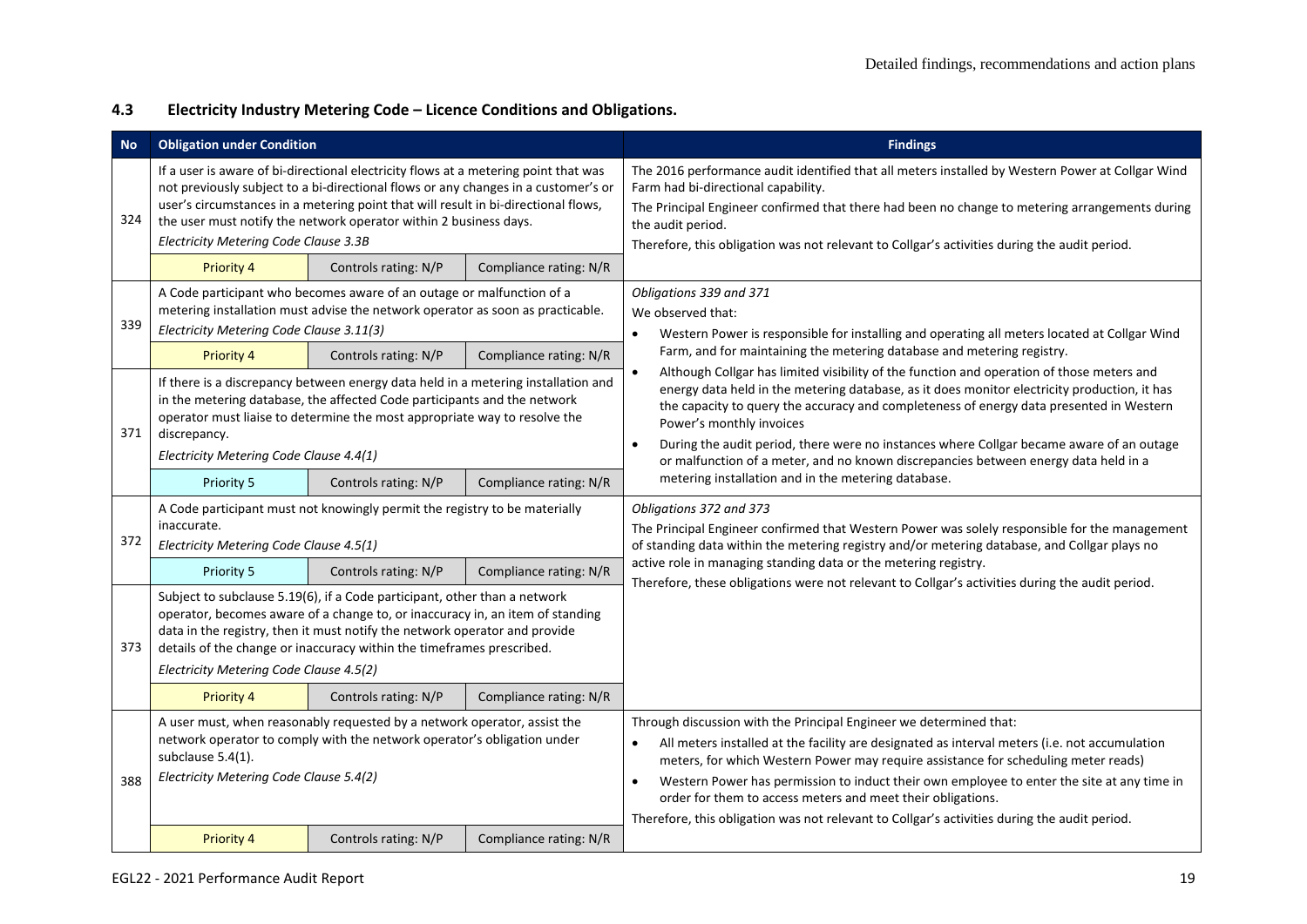| <b>No</b> | <b>Obligation under Condition</b>                                                                                                                                                                                                                                                                                                                                                                          |                      |                        | <b>Findings</b>                                                                                                                                                                                                                                                                                                                                                                                                          |
|-----------|------------------------------------------------------------------------------------------------------------------------------------------------------------------------------------------------------------------------------------------------------------------------------------------------------------------------------------------------------------------------------------------------------------|----------------------|------------------------|--------------------------------------------------------------------------------------------------------------------------------------------------------------------------------------------------------------------------------------------------------------------------------------------------------------------------------------------------------------------------------------------------------------------------|
| 401       | If a user collects or receives energy data from a metering installation then the<br>user must provide the network operator with the energy data (in accordance<br>with the communication rules) within the timeframes prescribed.<br>Electricity Metering Code Clause 5.16                                                                                                                                 |                      |                        | Obligations 401, 402, 405 to 408 and 410<br>We observed that during the period:<br>Western Power was solely responsible for the management of standing data within the<br>$\bullet$                                                                                                                                                                                                                                      |
|           | <b>Priority 4</b>                                                                                                                                                                                                                                                                                                                                                                                          | Controls rating: N/P | Compliance rating: N/R | metering registry and/or metering database, including information relating to connection<br>points such as address, and site and customer attributes                                                                                                                                                                                                                                                                     |
| 402       | A user must provide standing data and validated, and where necessary<br>substituted or estimated, energy data to the user's customer to which that<br>information relates where the user is required by an enactment or an<br>agreement to do so for billing purposes or for the purpose of providing<br>metering services to the customer.<br>Electricity Metering Code Clause 5.17(1)                    |                      |                        | Collgar did not maintain any standing data or energy data in relation to the connection points<br>$\bullet$<br>and meters captured under the Metering Code<br>Collgar did not have any visibility of or influence over the data contained in the registry or<br>$\bullet$<br>metering database<br>Western Power did not make any request of Collgar to provide information collected from any<br>$\bullet$<br>customers. |
|           | <b>Priority 4</b>                                                                                                                                                                                                                                                                                                                                                                                          | Controls rating: N/P | Compliance rating: N/R | Therefore, these obligations were not relevant to Collgar's activities during the audit period.                                                                                                                                                                                                                                                                                                                          |
| 405       | If a user collects or receives information regarding a change in the energisation<br>status of a metering point then the user must provide the network operator<br>with the prescribed information, including the stated attributes, within the<br>timeframes prescribed.<br>Electricity Metering Code Clause 5.18                                                                                         |                      |                        |                                                                                                                                                                                                                                                                                                                                                                                                                          |
|           | Priority 4                                                                                                                                                                                                                                                                                                                                                                                                 | Controls rating: N/P | Compliance rating: N/R |                                                                                                                                                                                                                                                                                                                                                                                                                          |
| 406       | A user must, when requested by the network operator acting in accordance<br>with good electricity industry practice, use reasonable endeavours to collect<br>information from customers, if any, that assists the network operator in<br>meeting its obligations described in the Code and elsewhere, and provide that<br>information to the network operator.<br>Electricity Metering Code Clause 5.19(1) |                      |                        |                                                                                                                                                                                                                                                                                                                                                                                                                          |
|           | Priority 5                                                                                                                                                                                                                                                                                                                                                                                                 | Controls rating: N/P | Compliance rating: N/R |                                                                                                                                                                                                                                                                                                                                                                                                                          |
| 407       | A user must, to the extent that it is able, collect and maintain a record of the<br>prescribed information in relation to the site of each connection point with<br>which the user is associated.<br>Electricity Metering Code Clause 5.19(2)                                                                                                                                                              |                      |                        |                                                                                                                                                                                                                                                                                                                                                                                                                          |
|           | Priority 5                                                                                                                                                                                                                                                                                                                                                                                                 | Controls rating: N/P | Compliance rating: N/R |                                                                                                                                                                                                                                                                                                                                                                                                                          |
| 408       | Subject to subclauses 5.19(3A) and 5.19(6), the user must, within 1 business day<br>after becoming aware of any change in an attribute described in subclause<br>5.19(2), notify the network operator of the change.<br>Electricity Metering Code Clause 5.19(3)                                                                                                                                           |                      |                        |                                                                                                                                                                                                                                                                                                                                                                                                                          |
|           | <b>Priority 4</b>                                                                                                                                                                                                                                                                                                                                                                                          | Controls rating: N/P | Compliance rating: N/R |                                                                                                                                                                                                                                                                                                                                                                                                                          |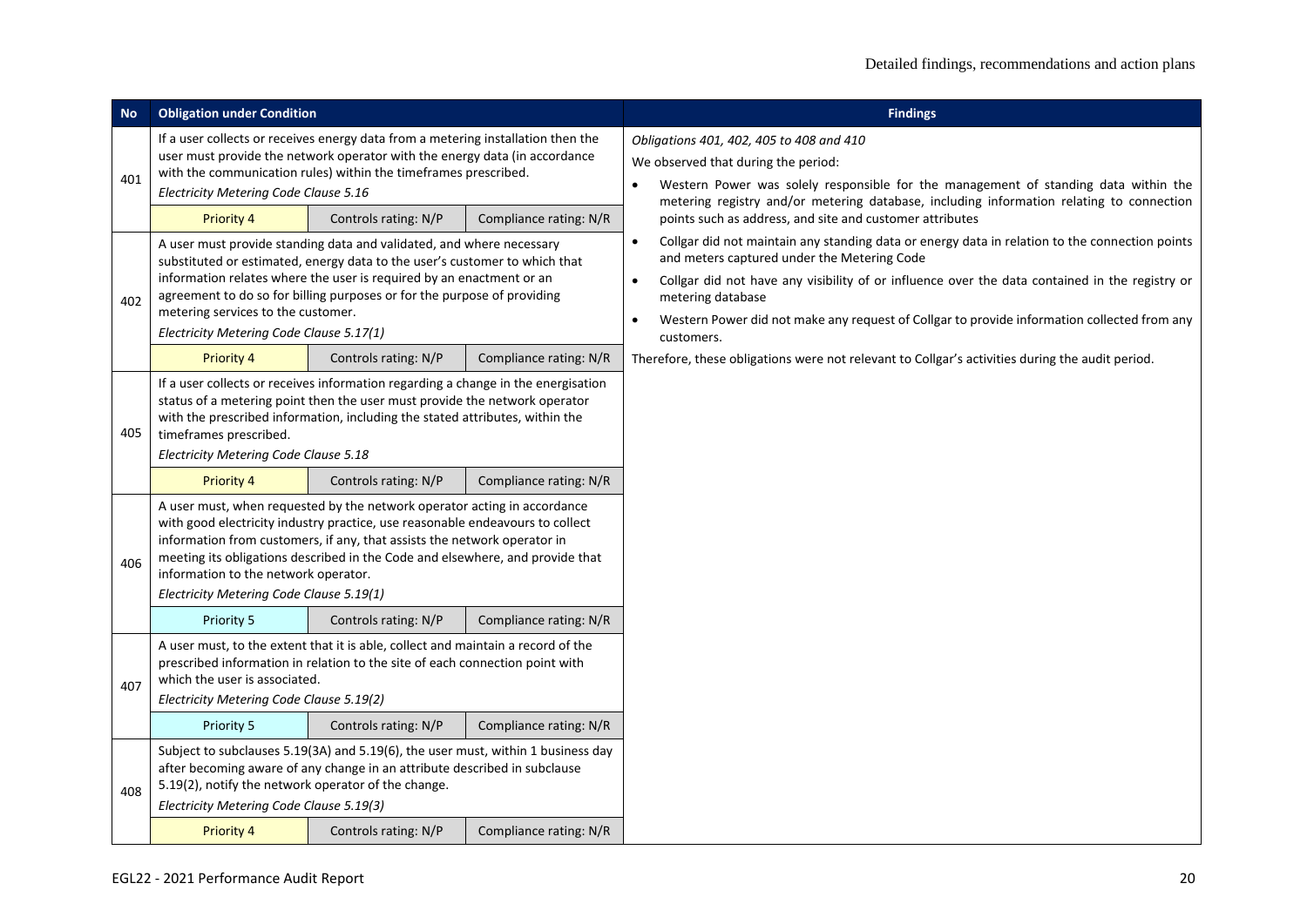| <b>No</b> | <b>Obligation under Condition</b>                                                                                                                                                                                                                                                                                      |                      |                        | <b>Findings</b>                                                                                                                                                                                                                                                                                                                                                                                                                                                                                                                                                                                                                                                           |
|-----------|------------------------------------------------------------------------------------------------------------------------------------------------------------------------------------------------------------------------------------------------------------------------------------------------------------------------|----------------------|------------------------|---------------------------------------------------------------------------------------------------------------------------------------------------------------------------------------------------------------------------------------------------------------------------------------------------------------------------------------------------------------------------------------------------------------------------------------------------------------------------------------------------------------------------------------------------------------------------------------------------------------------------------------------------------------------------|
| 410       | The user must use reasonable endeavours to ensure that it does not notify the<br>network operator of a change in an attribute described in subclause 5.19(2) that<br>results from the provision of standing data by the network operator to the user.<br>Electricity Metering Code Clause 5.19(6)                      |                      |                        |                                                                                                                                                                                                                                                                                                                                                                                                                                                                                                                                                                                                                                                                           |
|           | Priority 5                                                                                                                                                                                                                                                                                                             | Controls rating: N/P | Compliance rating: N/R |                                                                                                                                                                                                                                                                                                                                                                                                                                                                                                                                                                                                                                                                           |
| 416       | A Code participant must not request a test or audit under subclause 5.21(1)<br>unless the Code participant is a user and the test or audit relates to a time or<br>times at which the user was the current user or the Code participant is the IMO.<br>Electricity Metering Code Clause 5.21(5)                        |                      |                        | Obligations 416 and 417<br>The Principal Engineer and Site Superintendent confirmed that during the audit period, Collgar did<br>not request a test or audit of the items at clause 5.21(1) of the Metering Code (i.e. relating to the<br>accuracy of the metering installation, the energy data from the metering installation and the                                                                                                                                                                                                                                                                                                                                   |
|           | <b>Priority 4</b>                                                                                                                                                                                                                                                                                                      | Controls rating: N/P | Compliance rating: N/R | standing data for the metering installation).<br>Therefore, this obligation was not relevant to Collgar's activities during the audit period.                                                                                                                                                                                                                                                                                                                                                                                                                                                                                                                             |
| 417       | A Code participant must not make a request under subclause 5.21(1) that is<br>inconsistent with any access arrangement or agreement.<br>Electricity Metering Code Clause 5.21(6)                                                                                                                                       |                      |                        |                                                                                                                                                                                                                                                                                                                                                                                                                                                                                                                                                                                                                                                                           |
|           | <b>Priority 4</b>                                                                                                                                                                                                                                                                                                      | Controls rating: N/P | Compliance rating: N/R |                                                                                                                                                                                                                                                                                                                                                                                                                                                                                                                                                                                                                                                                           |
| 435       | Upon request from a network operator, the current user for a connection point<br>must provide the network operator with customer attribute information that it<br>reasonably believes are missing or incorrect within the timeframes prescribed.<br>Electricity Metering Code Clause 5.27                              |                      |                        | We observed that during the audit period, Western Power did not make any request of Collgar to<br>provide customer attribute information.<br>Therefore, this obligation was not relevant to Collgar's activities during the audit period.                                                                                                                                                                                                                                                                                                                                                                                                                                 |
|           | <b>Priority 4</b>                                                                                                                                                                                                                                                                                                      | Controls rating: N/P | Compliance rating: N/R |                                                                                                                                                                                                                                                                                                                                                                                                                                                                                                                                                                                                                                                                           |
| 448       | A user must, in relation to a network on which it has an access contract, comply<br>with the rules, procedures, agreements and criteria prescribed.<br>Electricity Metering Code Clause 6.1(2)                                                                                                                         |                      |                        | Section 6.1(2) of the Metering Code requires Collgar (a user with an electricity transfer access<br>contract with Western Power) to comply with the network operator's Metrology procedure,<br>Communication rules, Mandatory Link Criteria or Service Level Agreements (SLA) (if any).<br>As Collgar does not have a specific SLA in place with Western Power, the Metering Code model<br>SLA provides the most relevant reference for the provision of metering services.<br>The Principal Engineer and Site Superintendent confirmed that there have been no breaches of<br>Western Power's Metrology procedure, Communication rules or Mandatory Link Criteria and we |
|           | Priority 4                                                                                                                                                                                                                                                                                                             | Controls rating: N/P | Compliance rating: 1   | did not observe any evidence to indicate otherwise. We observed that Collgar is aware of the<br>relevant requirements prescribed within the above documents.                                                                                                                                                                                                                                                                                                                                                                                                                                                                                                              |
| 451       | Code participants must use reasonable endeavours to ensure that they can send<br>and receive a notice by post, facsimile and electronic communication and must<br>notify the network operator of a telephone number for voice communication in<br>connection with the Code.<br>Electricity Metering Code Clause 7.2(1) |                      |                        | Through discussion with the Principal Engineer and Regulatory and Trading Manager, and<br>consideration of Collgar's business practices, we determined that:<br>Collgar maintains postal, electronic, facsimile and voice communication channels<br>$\bullet$<br>commensurate with the expectations of a business<br>Collgar's ETAC with Western Power forms the basis for of the operating arrangements between<br>$\bullet$<br>Collgar and Western Power, including a telephone number for voice communication in<br>connection with the Code.                                                                                                                          |
|           | Priority 5                                                                                                                                                                                                                                                                                                             | Controls rating: N/P | Compliance rating: 1   |                                                                                                                                                                                                                                                                                                                                                                                                                                                                                                                                                                                                                                                                           |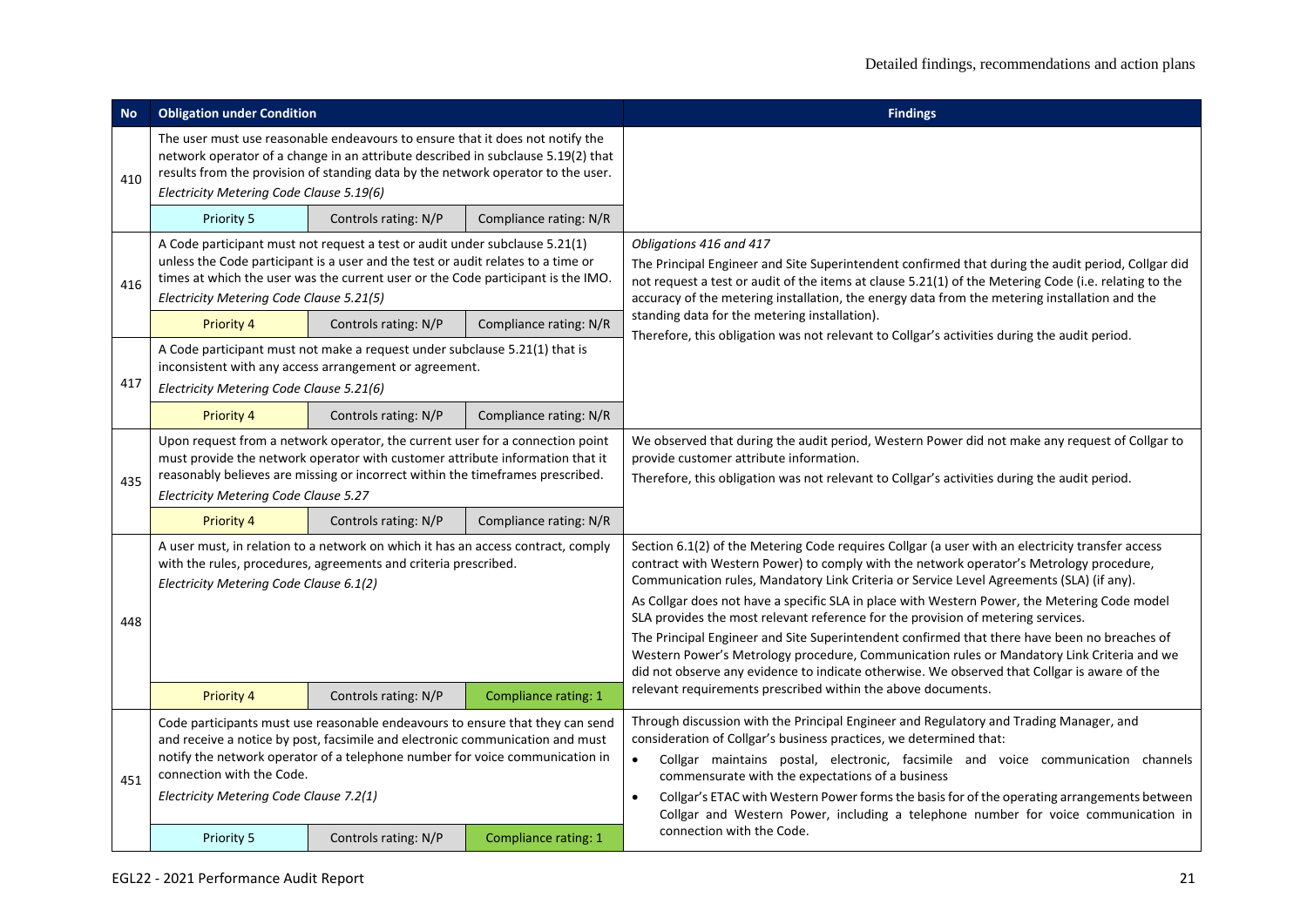| <b>No</b> | <b>Obligation under Condition</b>                                                                                                                                                                                                                                                                                                                                                      |                      |                        | <b>Findings</b>                                                                                                                                                                                                                                                                                                                                          |
|-----------|----------------------------------------------------------------------------------------------------------------------------------------------------------------------------------------------------------------------------------------------------------------------------------------------------------------------------------------------------------------------------------------|----------------------|------------------------|----------------------------------------------------------------------------------------------------------------------------------------------------------------------------------------------------------------------------------------------------------------------------------------------------------------------------------------------------------|
| 453       | If requested by a network operator with whom it has entered into an access<br>contract, the Code participant must notify its contact details to a network<br>operator within 3 business days after the request.<br>Electricity Metering Code Clause 7.2(4)                                                                                                                             |                      |                        | We observed that through the process of drafting and approving the ETAC between Collgar and<br>Western Power in 2009, Collgar had satisfied the requirement of notifying Western Power of its<br>contact details.<br>During the audit period Western Power did not make any further request for Collgar to provide its                                   |
|           | Priority 4                                                                                                                                                                                                                                                                                                                                                                             | Controls rating: N/P | Compliance rating: N/R | contact details.                                                                                                                                                                                                                                                                                                                                         |
| 454       | A Code participant must notify any affected network operator of any change to<br>the contact details it notified to the network operator under subclause 7.2(4) at<br>least 3 business days before the change takes effect.<br>Electricity Metering Code Clause 7.2(5)                                                                                                                 |                      |                        | We observed that since the ETAC was established in 2009, there had been no change to Collgar's<br>contact details.                                                                                                                                                                                                                                       |
|           | <b>Priority 4</b>                                                                                                                                                                                                                                                                                                                                                                      | Controls rating: N/P | Compliance rating: N/R |                                                                                                                                                                                                                                                                                                                                                          |
| 455       | A Code participant must subject to subclauses 5.17A and 7.6 not disclose, or<br>permit the disclosure of, confidential information provided to it under or in<br>connection with the Code and may only use or reproduce confidential<br>information for the purpose for which it was disclosed or another purpose<br>contemplated by the Code.<br>Electricity Metering Code Clause 7.5 |                      |                        | Obligations 455 and 456<br>The Principal Engineer and Site Superintendent confirmed that there have been no instances<br>where:<br>Collgar was aware of any confidential information in connection with the Metering Code,<br>which must not be disclosed<br>Collgar was required to disclose confidential information under a provision of the Metering |
|           | Priority 4                                                                                                                                                                                                                                                                                                                                                                             | Controls rating: N/P | Compliance rating: N/R | Code.                                                                                                                                                                                                                                                                                                                                                    |
| 456       | A Code participant must disclose or permit the disclosure of confidential<br>information that is required to be disclosed by the Code.<br>Electricity Metering Code Clause 7.6(1)                                                                                                                                                                                                      |                      |                        | Therefore, these obligations were not relevant to Collgar's activities during the audit period.                                                                                                                                                                                                                                                          |
|           | Priority 4                                                                                                                                                                                                                                                                                                                                                                             | Controls rating: N/P | Compliance rating: N/R |                                                                                                                                                                                                                                                                                                                                                          |
| 457       | If any dispute arises between any Code participants then (subject to subclause<br>8.2(3)) representatives of disputing parties must meet within 5 business days<br>after a notice given by a disputing party to the other disputing parties and<br>attempt to resolve the dispute by negotiations in good faith.<br>Electricity Metering Code Clause 8.1(1)                            |                      |                        | Obligations 457 to 461<br>For the purposes of the Metering Code, 'disputes' refers to metering disputes between Collgar as a<br>Code Participant, a retailer, another generator, the network operator (Western Power), a user or<br>the AEMO.<br>The Principal Engineer and Site Superintendent confirmed that Collgar had not entered into any          |
|           | Priority 5                                                                                                                                                                                                                                                                                                                                                                             | Controls rating: N/P | Compliance rating: N/R | metering disputes with Western Power or any other Code Participant.                                                                                                                                                                                                                                                                                      |
| 458       | If a dispute is not resolved within 10 business days after the dispute is referred<br>to representative negotiations, the disputing parties must refer the dispute to a<br>senior management officer of each disputing party who must meet and attempt<br>to resolve the dispute by negotiations in good faith.<br>Electricity Metering Code Clause 8.1(2)                             |                      |                        | Therefore, these obligations were not relevant to Collgar's activities during the audit period.                                                                                                                                                                                                                                                          |
|           | Priority 5                                                                                                                                                                                                                                                                                                                                                                             | Controls rating: N/P | Compliance rating: N/R |                                                                                                                                                                                                                                                                                                                                                          |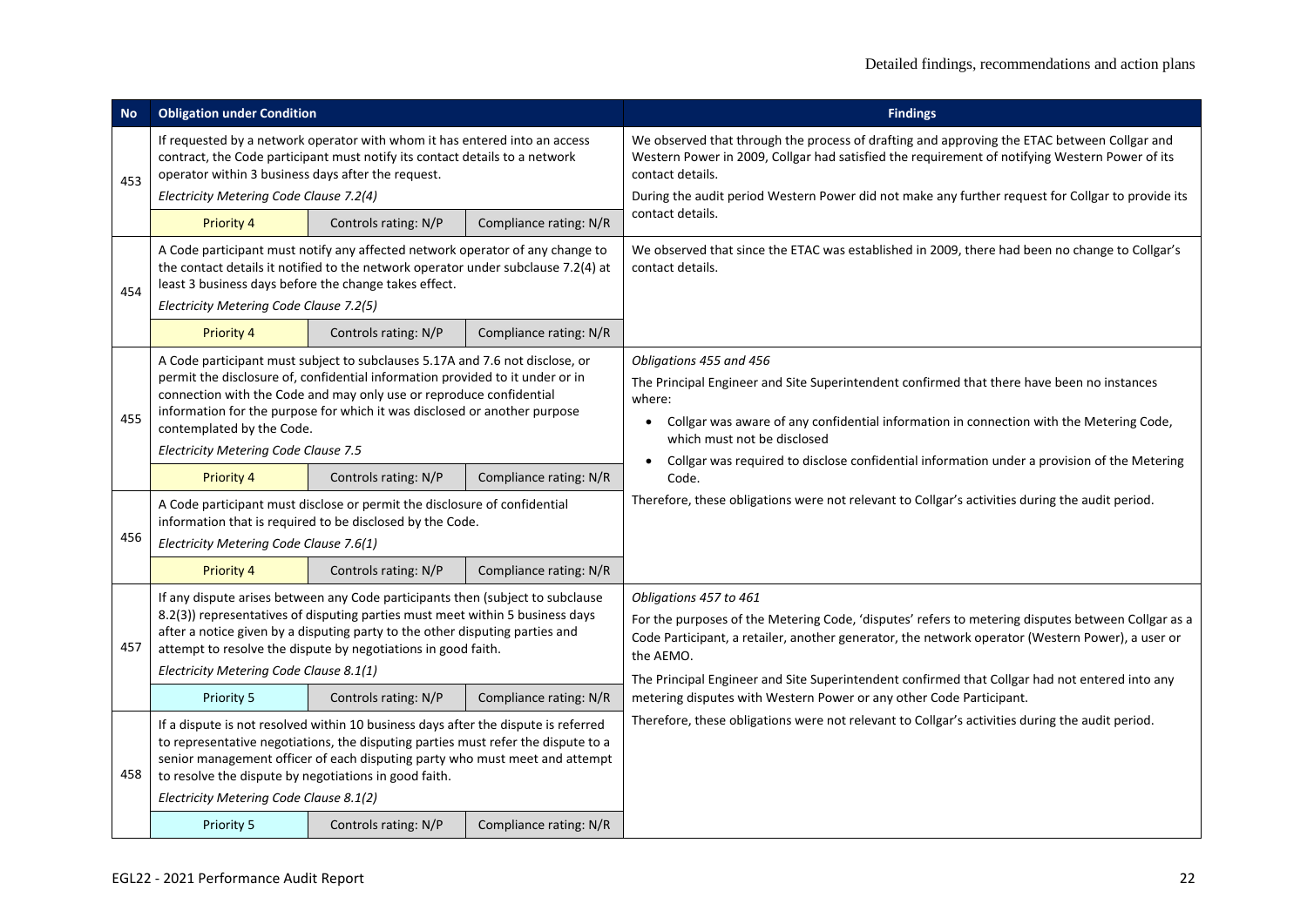| <b>No</b> | <b>Obligation under Condition</b>                                                                                                                                                                                                                                                                                                                                |                                                                                                                                                                                             |                        |  |
|-----------|------------------------------------------------------------------------------------------------------------------------------------------------------------------------------------------------------------------------------------------------------------------------------------------------------------------------------------------------------------------|---------------------------------------------------------------------------------------------------------------------------------------------------------------------------------------------|------------------------|--|
| 459       | If the dispute is not resolved within 10 business days after the dispute is<br>referred to senior management negotiations, the disputing parties must refer<br>the dispute to the senior executive officer of each disputing party who must<br>meet and attempt to resolve the dispute by negotiations in good faith.<br>Electricity Metering Code Clause 8.1(3) |                                                                                                                                                                                             |                        |  |
|           | Priority 5                                                                                                                                                                                                                                                                                                                                                       | Controls rating: N/P                                                                                                                                                                        | Compliance rating: N/R |  |
| 460       | If the dispute is resolved by representative negotiations, senior management<br>negotiations or CEO negotiations, the disputing parties must prepare a written<br>and signed record of the resolution and adhere to the resolution.<br>Electricity Metering Code Clause 8.1(4)                                                                                   |                                                                                                                                                                                             |                        |  |
|           | <b>Priority 4</b>                                                                                                                                                                                                                                                                                                                                                | Controls rating: N/P                                                                                                                                                                        | Compliance rating: N/R |  |
| 461       |                                                                                                                                                                                                                                                                                                                                                                  | The disputing parties must at all times conduct themselves in a manner which is<br>directed towards achieving the objective in subclause 8.3(1).<br>Electricity Metering Code Clause 8.3(2) |                        |  |
|           | Priority 5                                                                                                                                                                                                                                                                                                                                                       | Controls rating: N/P                                                                                                                                                                        | Compliance rating: N/R |  |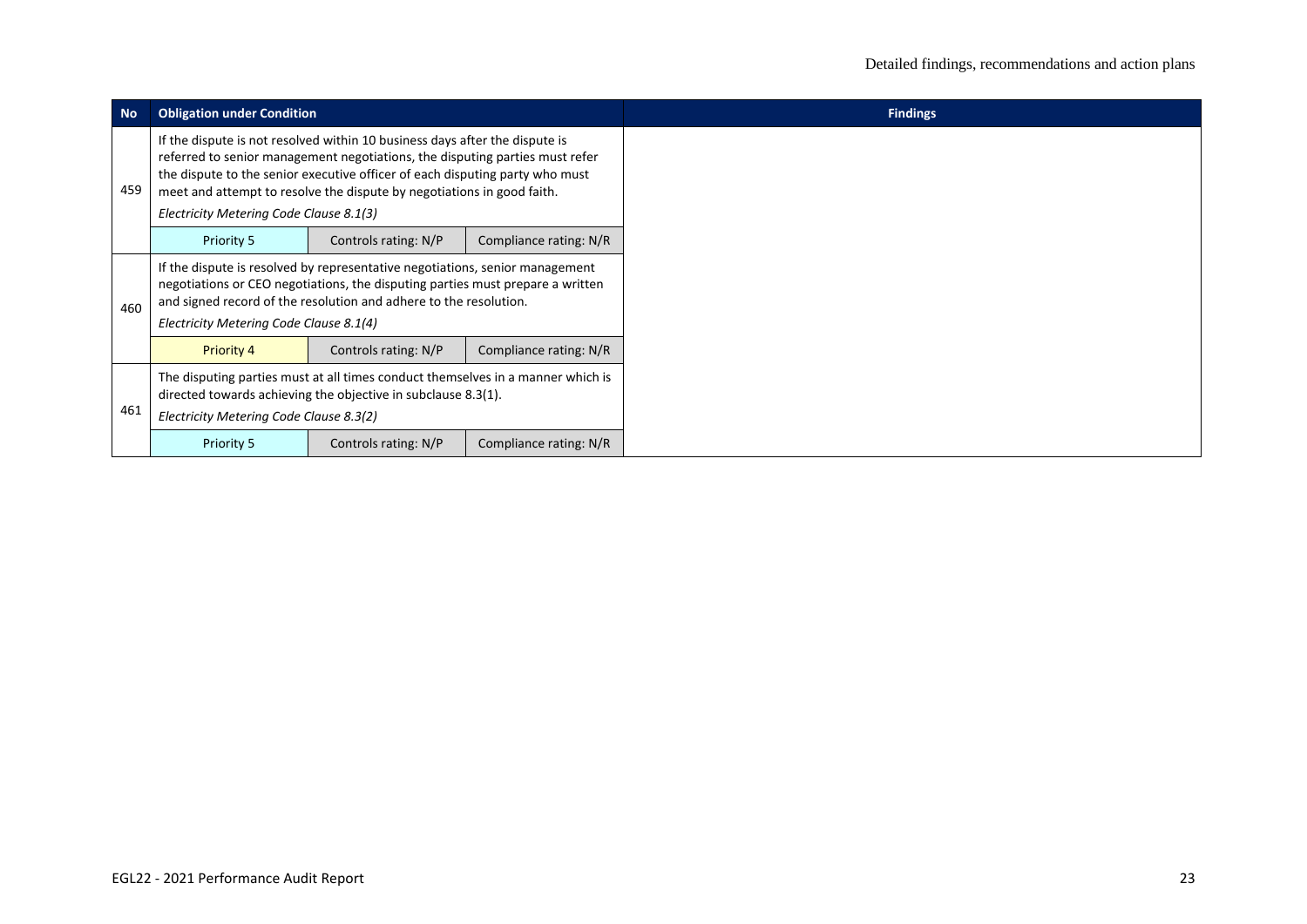## 5. Status of recommendations addressing non-compliances from the previous audit

<span id="page-23-0"></span>

| Reference<br>(no./year)                                                                                                         | Non-compliance / Controls improvement<br>Rating / Licence obligation reference number and licence obligation /<br>Details of noncompliance or inadequacy of controls) | Auditor's recommendation or action planned | Further action required (Yes/No/Not Applicable)<br>Details of further action required (including<br>current recommendation reference, if applicable) |  |  |
|---------------------------------------------------------------------------------------------------------------------------------|-----------------------------------------------------------------------------------------------------------------------------------------------------------------------|--------------------------------------------|------------------------------------------------------------------------------------------------------------------------------------------------------|--|--|
| A. Resolved during current audit period                                                                                         |                                                                                                                                                                       |                                            |                                                                                                                                                      |  |  |
| B. Unresolved at end of current audit period                                                                                    |                                                                                                                                                                       |                                            |                                                                                                                                                      |  |  |
| Not applicable – there were no recommendations addressing non-compliances or controls improvement from the previous 2016 audit. |                                                                                                                                                                       |                                            |                                                                                                                                                      |  |  |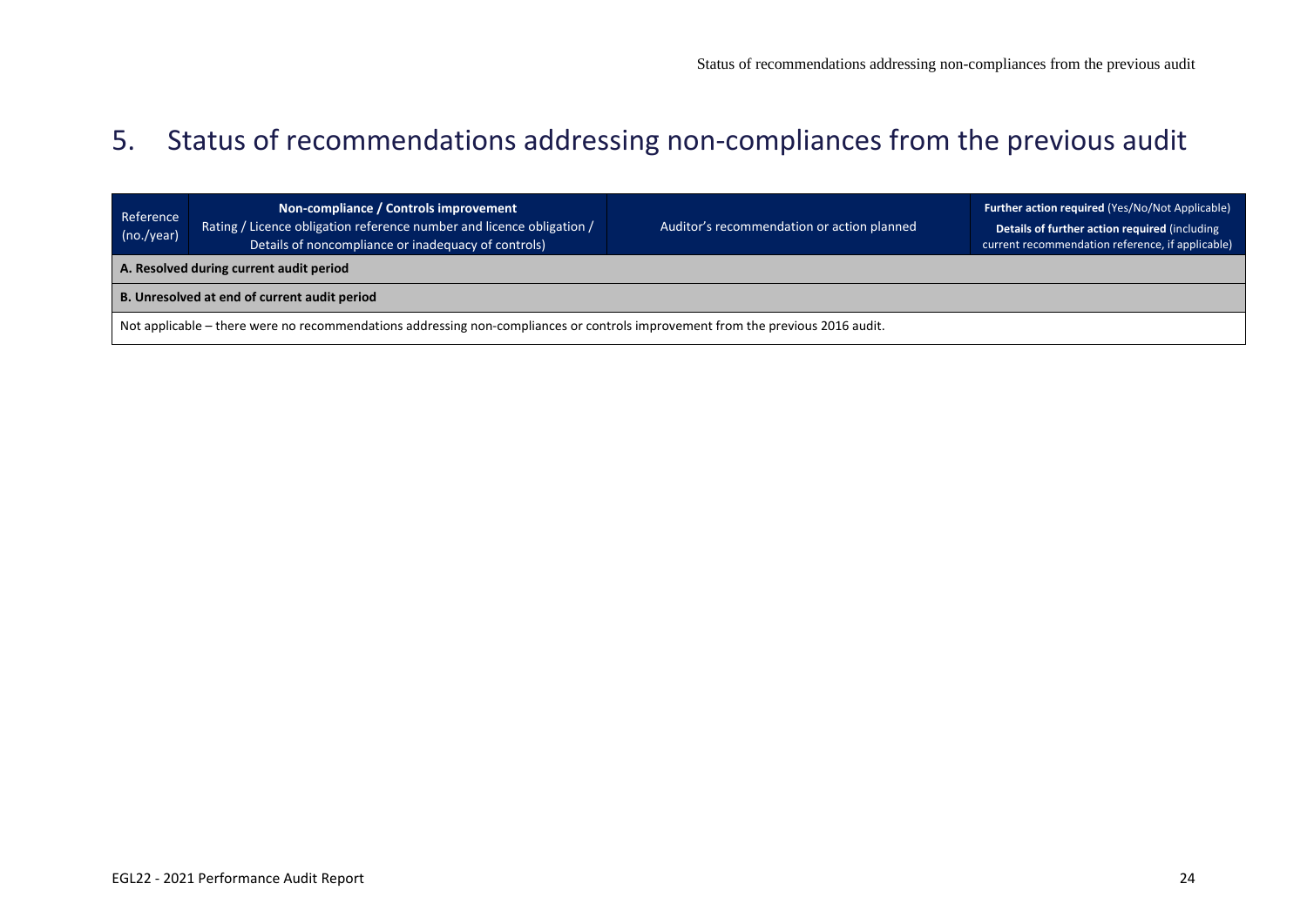<span id="page-24-0"></span>Appendix A – Audit Plan



# **Collgar Wind Farm Pty Ltd**

Electricity Generation Licence (EGL22)

2021 Performance Audit

Audit Plan

26 October 2021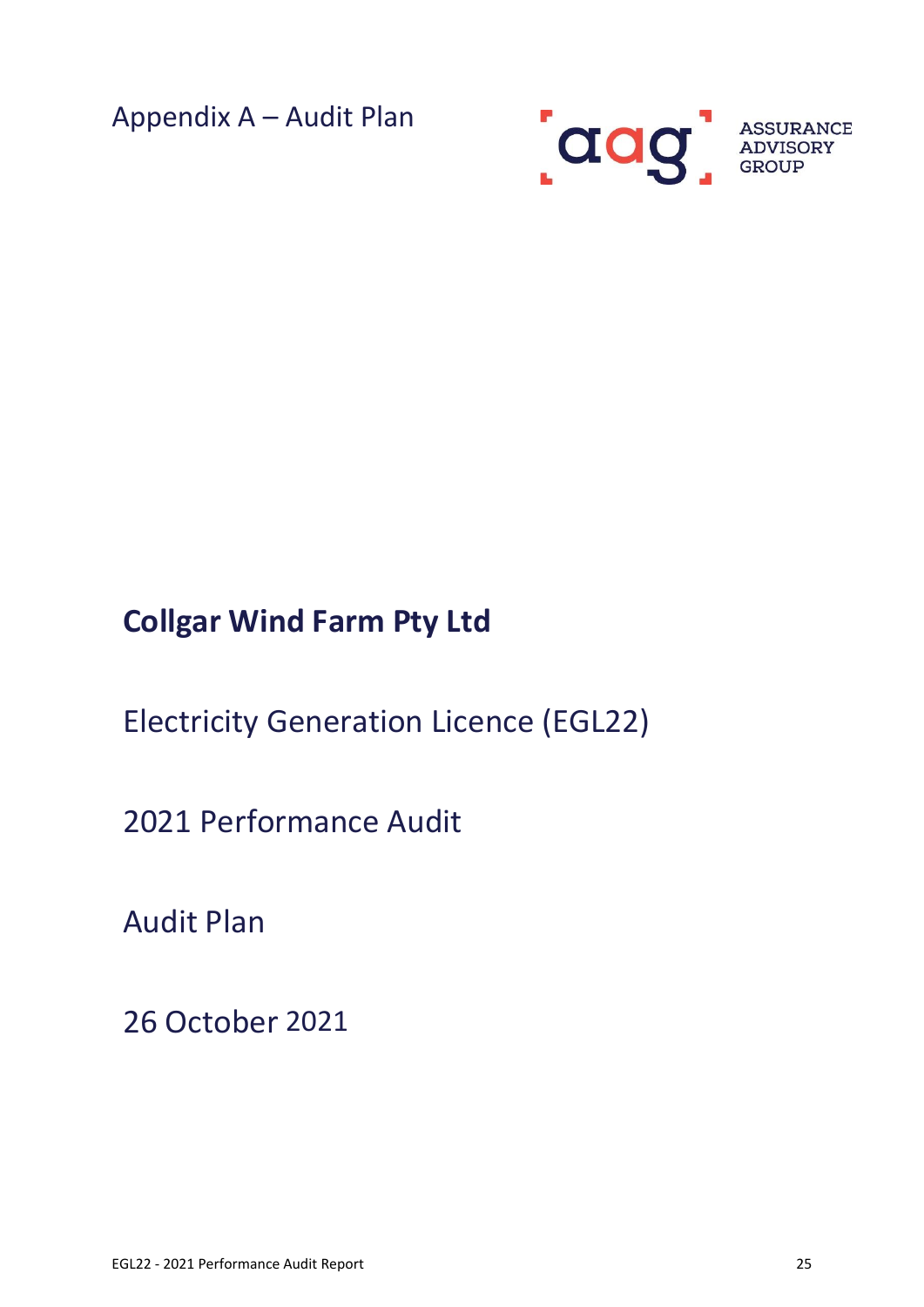# Table of Contents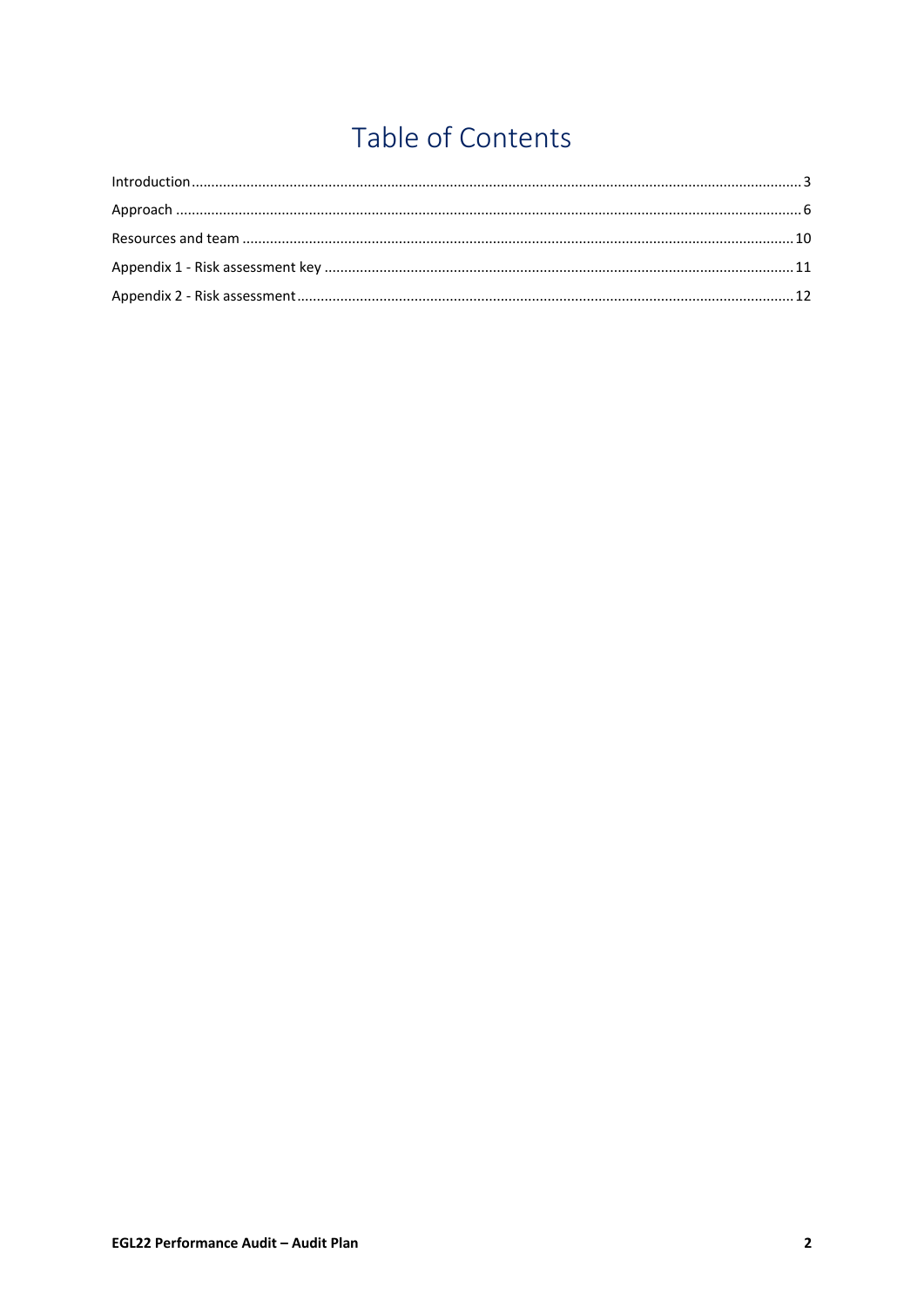### <span id="page-26-0"></span>Introduction

#### **Overview**

The Economic Regulation Authority (the **ERA**) has under the provisions of the Electricity Industry Act 2004 (the **Act**), issued to Collgar Wind Farm Pty Ltd (Collgar Wind Farm) an Electricity Generation Licence (EGL 22) (the **Licence**).

Section 13 of the Act requires Collgar Wind Farm to provide to the ERA a performance audit (the audit) conducted by an independent expert acceptable to the ERA within 24 months after the commencement date, and every 24 months thereafter, unless otherwise approved by the ERA. With the ERA's approval, Assurance Advisory Group (**AAG**) has been appointed to conduct the audit for the 60-month period 1 November 2016 to 31 October 2021 (**audit period**).

The Licence relates to Collgar Wind Farm's operation of a 222 MW wind farm located on 18,000 hectares of mostly farming land, approximately 25km south east of Merredin in the central wheatbelt of Western Australia. Collgar Wind Farm utilises 111 Vestas V90 turbines to deliver electricity into the South West Interconnected System (**SWIS**) via the Merredin to Kalgoorlie 220kV line. All power produced by the wind farm is purchased under agreement by Synergy. Collgar Wind Farm also owns and operates 33kV underground / overhead collection facilities and a 220 kV substation which provides two points of connection to a contiguous Western Power-owned substation.

The audit will be conducted in accordance with the ERA's March 2019 issue of the *Audit and Review Guidelines: Electricity and Gas Licences* (**Audit Guidelines**). In accordance with the Audit Guidelines this document represents the Audit Plan (the **Plan**) that is to be agreed upon by AAG and Collgar Wind Farm and presented to the ERA for approval.

#### **Objective**

A performance audit is defined as an examination of the measures taken by Collgar Wind Farm to meet the performance criteria specified in its Licence. The purpose of the audit is to assess the effectiveness of measures taken by Collgar Wind Farm to meet the conditions of its Licence.

The audit will specifically consider the following:

- *Process compliance* the effectiveness of systems and procedures in place throughout the audit period, including the adequacy of internal controls
- *Outcome compliance* the actual performance against standards prescribed in the Licence throughout the audit period
- *Output compliance* the existence of the output from systems and procedures throughout the audit period (specifically, proper records which provide assurance that procedures are consistently followed and controls are maintained)
- *Integrity of performance* the completeness and accuracy of the compliance and performance reports provided to the ERA
- *Compliance with any individual licence conditions* the actual performance against the requirements imposed on Collgar Wind Farm by the ERA or specific matters raised by the ERA.

#### **Scope**

The ERA provides guidance on those aspects of the Licence and Collgar Wind Farm 's performance criteria, which it expects to be reported upon and included in the scope of the performance audit in its *Electricity Compliance Reporting Manual* (**Reporting Manual**).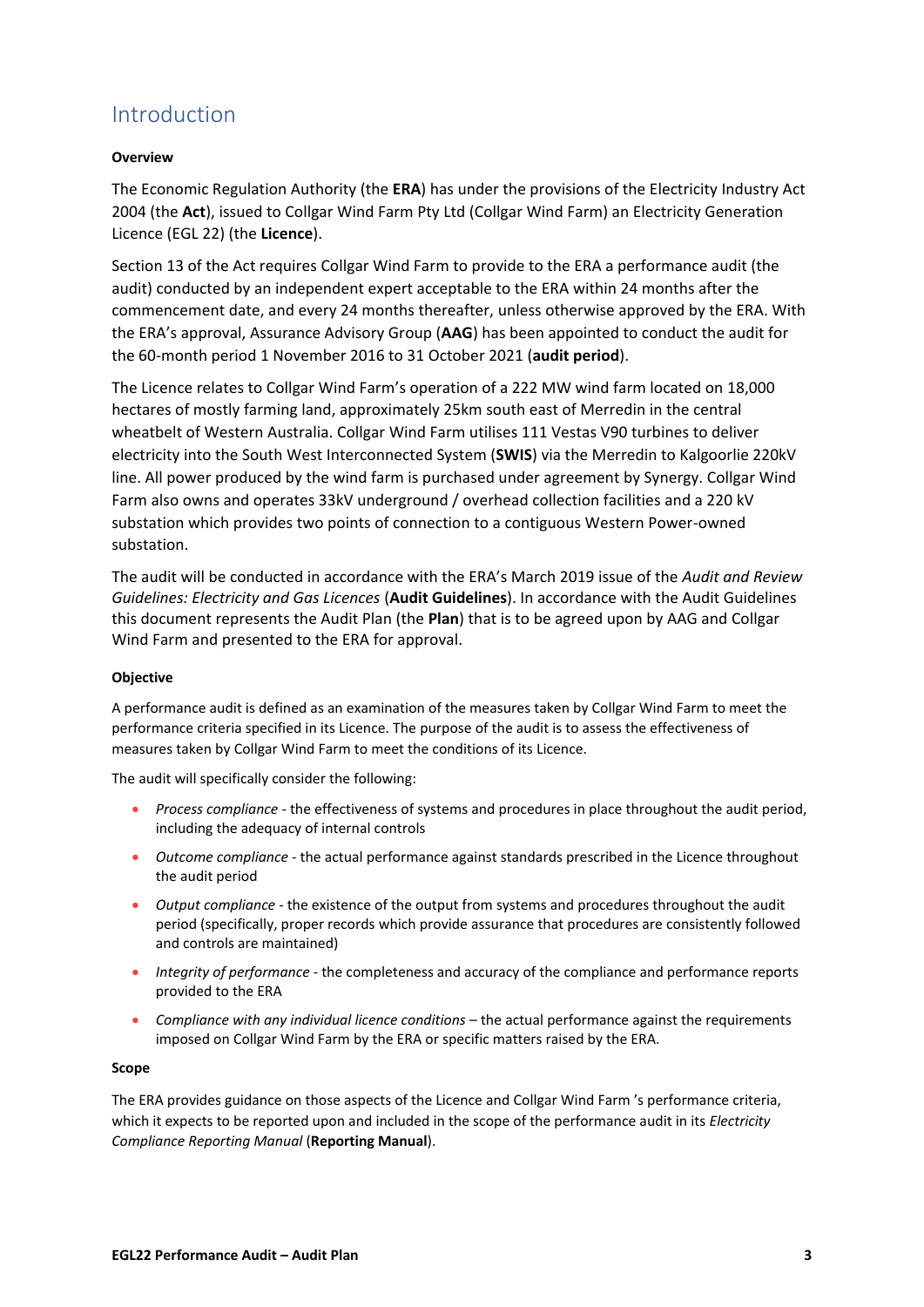The audit approach applies the singular audit priority assessment approach to identify all applicable licence obligations. Each of the compliance requirements identified in the Reporting Manual have been evaluated for applicability to Collgar Wind Farm's operations and used as the basis for determining the performance criteria to be considered for the audit. All applicable compliance requirements are listed at **Appendix 2**.

The audit period is 1 November 2016 to 31 October 2021. This is Collgar Wind Farm 's third performance audit. Since the last audit, the Reporting Manual has undergone three revisions to reflect changes in electricity licensees' obligations. The revised versions of the Reporting Manual were issued in July 2017, July 2018 and June 2020.

The audit will address all relevant obligations contained in each of the October 2016, July 2017, July 2018 and June 2020 versions of the Reporting Manual. As there were no significant changes to generation licence obligations throughout the period subject to audit, this audit will use the current June 2020 version of the Reporting Manual as the primary audit reference.

**Table 1** below outlines the compliance requirements that apply to Collgar Wind Farm 's electricity generation operations during the period subject to audit. Where necessary, further explanation is provided to describe the obligation application.

Note that due to Collgar Wind Farm's current operating arrangements, a number of those obligations are not likely to be triggered during the period subject to audit. In such instances, the obligation remains applicable to the scope of this audit, with the audit report to identify and describe instances where an obligation cannot be assessed and rated.

| Legislative element                       | <b>Application to Collgar Wind Farm's electricity operations</b>                                                                 |
|-------------------------------------------|----------------------------------------------------------------------------------------------------------------------------------|
| Electricity Industry Act 2004             | Seven of the 11 Electricity Industry Act obligations are applicable<br>to Collgar Wind Farm's electricity generation operations. |
| <b>Electricity Licences</b>               | Eight of the 14 Electricity Licence obligations are applicable to<br>Collgar Wind Farm's electricity generation operations.      |
| <b>Electricity Industry Metering Code</b> | 27 of the 149 Metering Code obligations are applicable to Collgar<br>Wind Farm's electricity generation operations.              |

#### **Table 1 – Application of legislative elements to Collgar Wind Farm's electricity generation operations**

#### **Collgar Wind Farm's responsibility for compliance with the conditions of the Licence**

Collgar Wind Farm is responsible for:

- Compliance with the Licence
- Identifying risks that threaten the conditions within the Licence being met
- Identifying suitable compliance requirements as specified by the ERA
- Identifying, designing and implementing controls to enable the conditions within the Licence to be met and to monitor ongoing compliance
- Implementing corrective actions for any instances of non-compliance.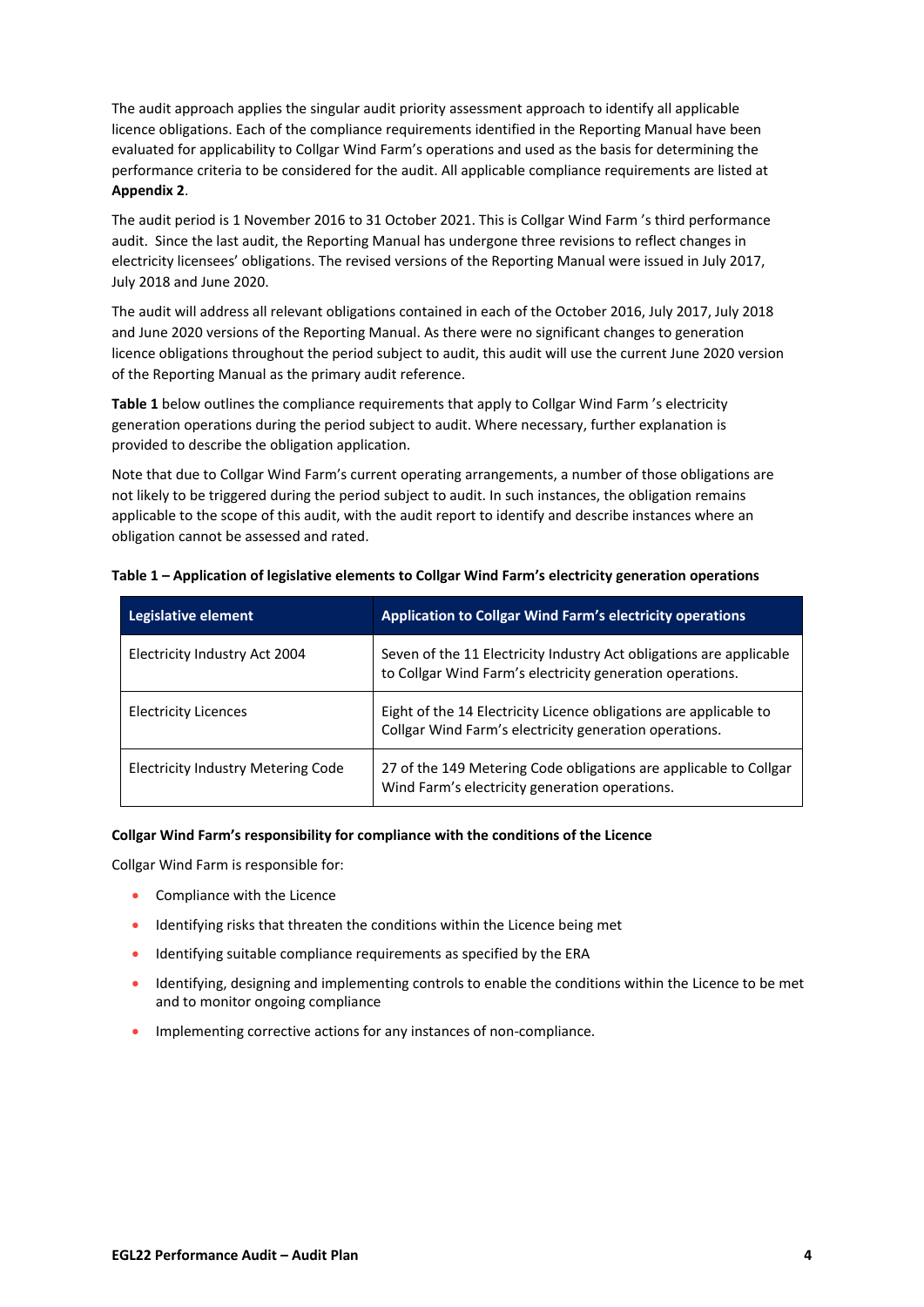#### **AAG's responsibility**

Our responsibility is to express an opinion on Collgar Wind Farm 's compliance, in all material respects, with the licence obligations as evaluated against its Licence Conditions for the period from 1 November 2016 to 31 October 2021. We will conduct our engagement in accordance with the Audit Guidelines and the Standard on Assurance Engagements ASAE 3100 Compliance Engagements (**ASAE 3100**) issued by the Auditing and Assurance Standards Board.

ASAE 3100 requires that we plan and perform our procedures to obtain reasonable assurance about whether Collgar Wind Farm has complied, in all material respects, with the licence obligations as evaluated against its Licence Conditions. This assurance engagement will involve performing procedures to obtain evidence about the compliance activity and controls implemented to meet the conditions within the Licence. The procedures selected depend on our judgement, including the identification and assessment of risks of material noncompliance with the relevant licence conditions.

#### **Limitations of use**

Our report will be produced solely for the information and internal use of Collgar Wind Farm and is not intended to be and should not be used by any other person or entity. No other person or entity is entitled to rely, in any manner or for any purpose, on our report.

We understand that a copy of our report will be provided to the ERA for the purpose of meeting Collgar Wind Farm's reporting requirements of section 13 of the Act. We agree that a copy of our report may be provided to the ERA for its information in connection with this purpose, however we accept no responsibility to the ERA or to anyone who is provided with or obtains a copy of our report.

#### **Inherent limitations**

Reasonable assurance means a high but not absolute level of assurance. Absolute assurance is very rarely attainable as a result of factors such as: the use of selective testing, the inherent limitations of internal control, the fact that much of the evidence available to us is persuasive rather than conclusive and the use of judgement in gathering and evaluating evidence and forming conclusions based on that evidence.

We cannot, in practice, examine every activity and procedure, nor can we be a substitute for management's responsibility to maintain adequate controls over all levels of operations and their responsibility to prevent and detect irregularities, including fraud.

Accordingly, readers of our report should not rely on the report to identify all potential instances of noncompliance which may occur.

An assurance engagement relating to the period from 1 November 2016 to 31 October 2021 will not provide assurance on whether compliance with the Licence will continue in the future.

#### **Independence**

In conducting our engagement, we will comply with the independence requirements of the Australian professional accounting bodies.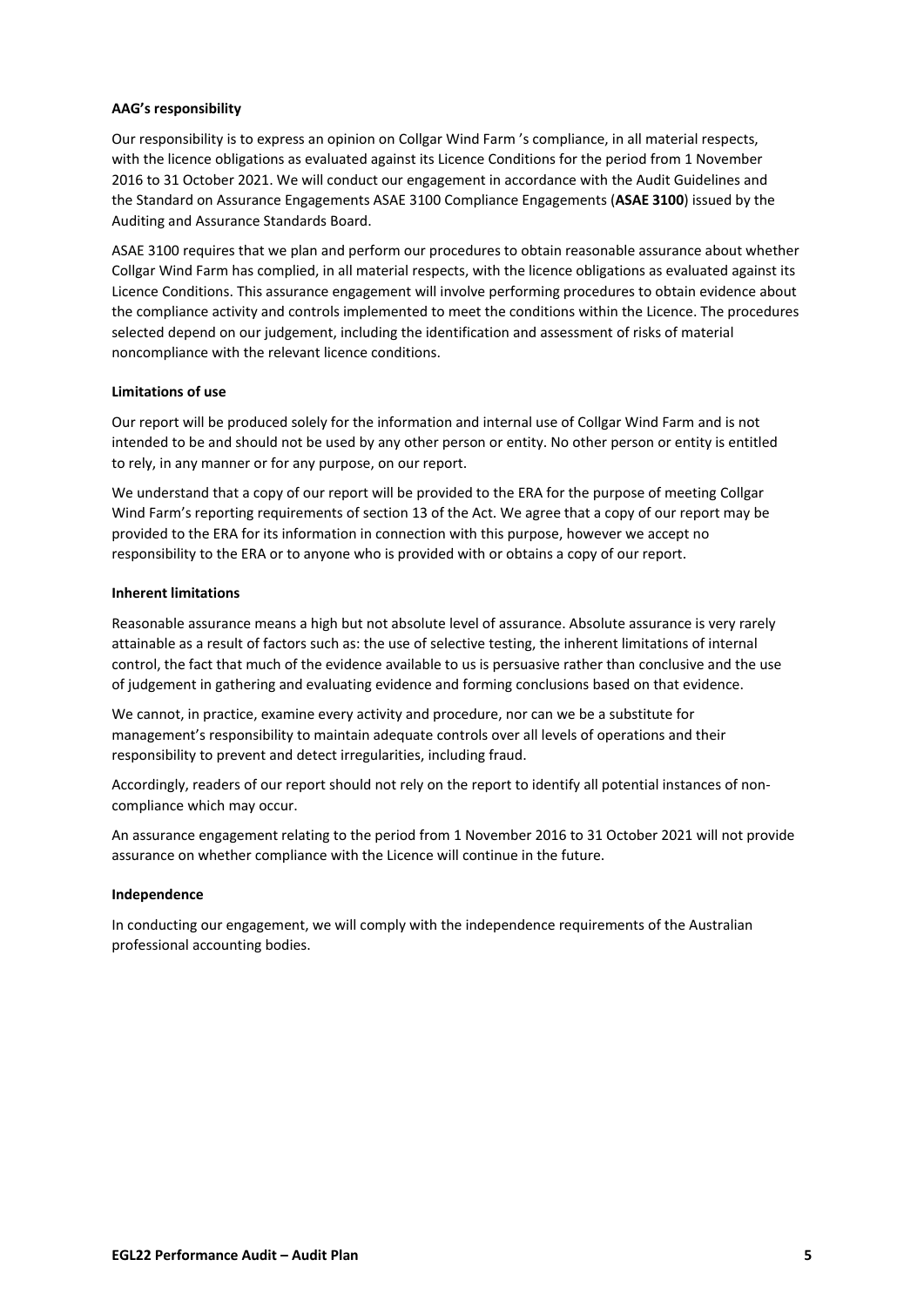### <span id="page-29-0"></span>Approach

The audit will be conducted in three distinct phases, being a risk assessment, system analysis/walkthrough and testing and review. From the audit results, a report will be produced to outline findings, overall compliance assessments and recommendations for improvement in line with the Audit Guidelines. Each step of the audit is discussed in detail below.

#### **Risk assessment**

The audit will focus on identifying or assessing those activities and management control systems to be examined and the matters subject to audit. Therefore, the purpose of conducting the risk assessment as a preliminary phase enables the auditor to focus on pertinent/high risk areas of Collgar Wind Farm's licence obligations. The risk assessment considers any changes to Collgar Wind Farm 's systems and processes and any matters of significance raised by the ERA and/or Collgar Wind Farm. The levels of risk and materiality of the process determine the level of audit required, i.e. the greater the materiality and the higher the risk, the more audit effort to be applied.

The first step of the risk assessment is the rating of the potential consequences of Collgar Wind Farm not complying with its licence obligations, in the absence of mitigating controls.

As the Reporting Manual is prescriptive in its criteria for classifying the consequences of non-compliance (refer to Appendix 1-1) the risk assessment applies the Reporting Manual's classifications for each obligation subject to audit.

Once the consequence has been determined, the likelihood of Collgar Wind Farm not complying with its obligations is assessed using the likelihood rating listed at Table 17 of the Audit Guidelines (refer to Appendix 1-2). The assessment of likelihood is based on the expected frequency of Collgar Wind Farm's non-compliance with the relevant licence obligation over a period of time.

Table 2 below (sourced from the Audit Guidelines) outlines the combination of consequence and likelihood ratings to determine the level of inherent risk associated with each individual obligation.

|            |               | Consequence   |             |  |  |  |  |  |  |  |
|------------|---------------|---------------|-------------|--|--|--|--|--|--|--|
| Likelihood | <b>Minor</b>  | Moderate      | Major       |  |  |  |  |  |  |  |
| Likely     | <b>Medium</b> | <b>High</b>   | <b>High</b> |  |  |  |  |  |  |  |
| Probable   | Low           | <b>Medium</b> | <b>High</b> |  |  |  |  |  |  |  |
| Unlikely   | Low           | <b>Medium</b> | <b>High</b> |  |  |  |  |  |  |  |

#### **Table 2: Inherent risk rating**

Once the level of inherent risk has been determined, the adequacy of existing controls is assessed in order to determine the level of control risk. Controls are assessed and prioritised as weak, moderate or strong dependant on their suitability to mitigate the risks identified. The control adequacy ratings used by this risk assessment are aligned to the ratings specified in the Audit Guidelines (refer to Appendix 1-3). Once inherent risks and control risks are established, the audit priority can then be determined using the matrix specified in the Audit Guidelines (refer to Table 3 below). Essentially, the higher the level of risk the more substantive testing is required.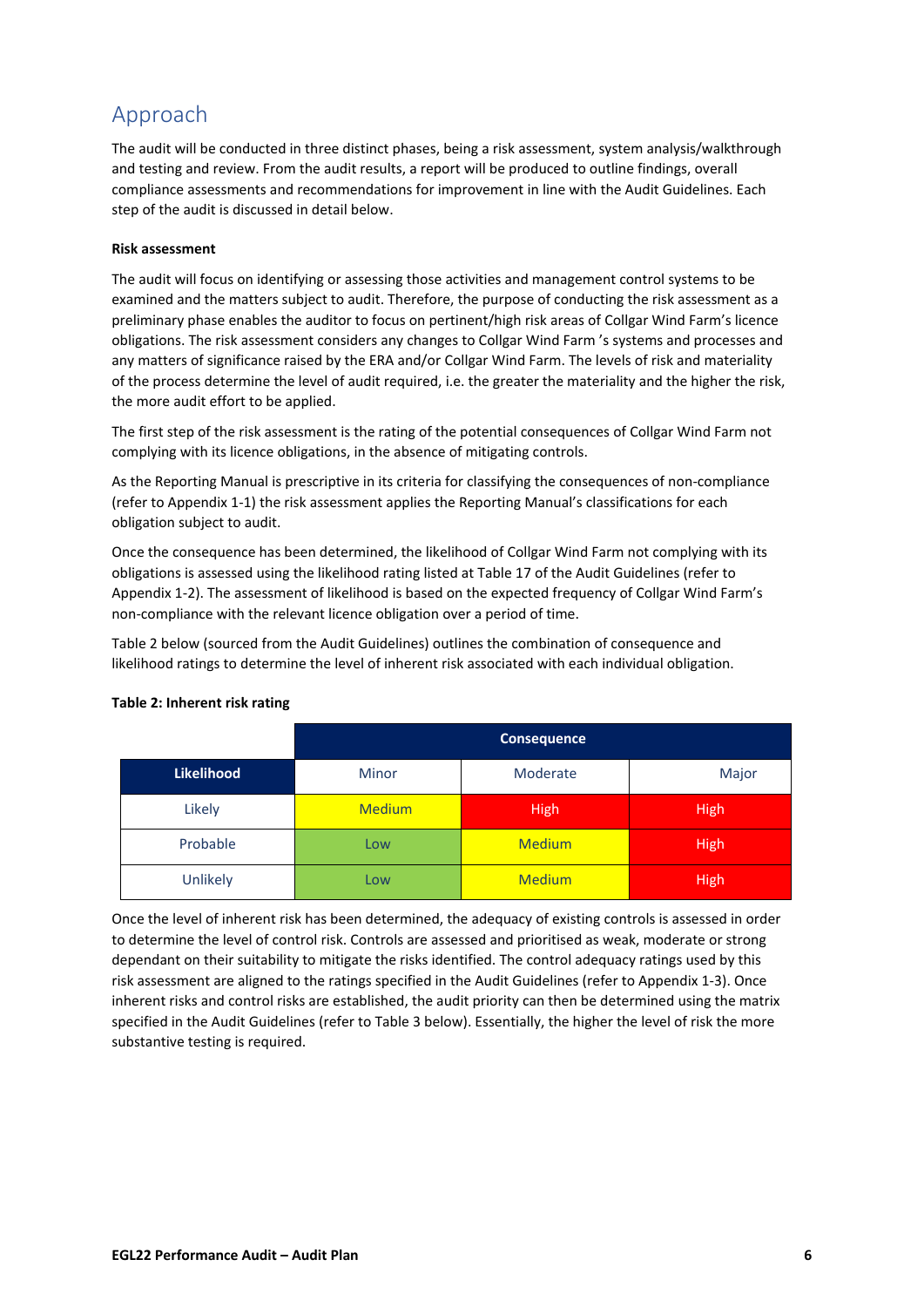#### **Table 3: Assessment of Audit Priority**

|                      |                  | Preliminary adequacy of existing controls |  |  |  |  |  |  |  |
|----------------------|------------------|-------------------------------------------|--|--|--|--|--|--|--|
| <b>Inherent Risk</b> | Weak             | <b>Moderate</b><br><b>Strong</b>          |  |  |  |  |  |  |  |
| <b>High</b>          | Audit priority 1 | <b>Audit Priority 2</b>                   |  |  |  |  |  |  |  |
| <b>Medium</b>        | Audit priority 3 | <b>Audit Priority 4</b>                   |  |  |  |  |  |  |  |
| Low                  |                  | <b>Audit Priority 5</b>                   |  |  |  |  |  |  |  |

The following table outlines the audit requirement for each level of audit priority. Testing can range from extensive substantive testing around the controls and activities of processes to confirming the existence of controls through discussions with relevant staff.

#### **Table 4: Audit Priority Table**

| <b>Priority rating</b>  | <b>Audit requirement</b>                                                                                                                                                                                                                                                                                                                                                                    |  |  |  |  |
|-------------------------|---------------------------------------------------------------------------------------------------------------------------------------------------------------------------------------------------------------------------------------------------------------------------------------------------------------------------------------------------------------------------------------------|--|--|--|--|
| <b>Audit Priority 1</b> | Via interview and walkthrough, understand relevant processes and controls<br>Examine relevant documents, including compliance registers and reports<br>Obtain evidence of policies, procedures and controls being in place and<br>working effectively                                                                                                                                       |  |  |  |  |
|                         | Extensive substantive testing of activities and/or transactions<br>Follow-up and if necessary, re-test matters previously reported.                                                                                                                                                                                                                                                         |  |  |  |  |
| <b>Audit Priority 2</b> | Via interview and walkthrough, understand relevant processes and controls<br>Examine relevant documents, including compliance registers and reports<br>Obtain evidence of policies, procedures and controls being in place and<br>working effectively<br>Moderate substantive testing of activities and/or transactions<br>Follow-up and if necessary, re-test matters previously reported. |  |  |  |  |
| <b>Audit Priority 3</b> | Via interview and walkthrough, understand relevant processes and controls<br>۰<br>Examine relevant documents, including compliance registers and reports<br>Limited controls testing (moderate sample size) to assess whether policies,<br>procedures and controls are in place and working effectively<br>Follow-up of matters previously reported.                                        |  |  |  |  |
| <b>Audit Priority 4</b> | Confirmation of existing controls via walk through of key processes and<br>۰<br>examination of key documents including policies and procedures,<br>compliance/breach registers and reports<br>Follow-up of matters previously reported.                                                                                                                                                     |  |  |  |  |
| <b>Audit Priority 5</b> | Confirmation of existing controls via observation, discussions with key staff<br>۰<br>and/or reliance on key references including policies and procedures,<br>compliance/breach registers and reports ("desktop review").                                                                                                                                                                   |  |  |  |  |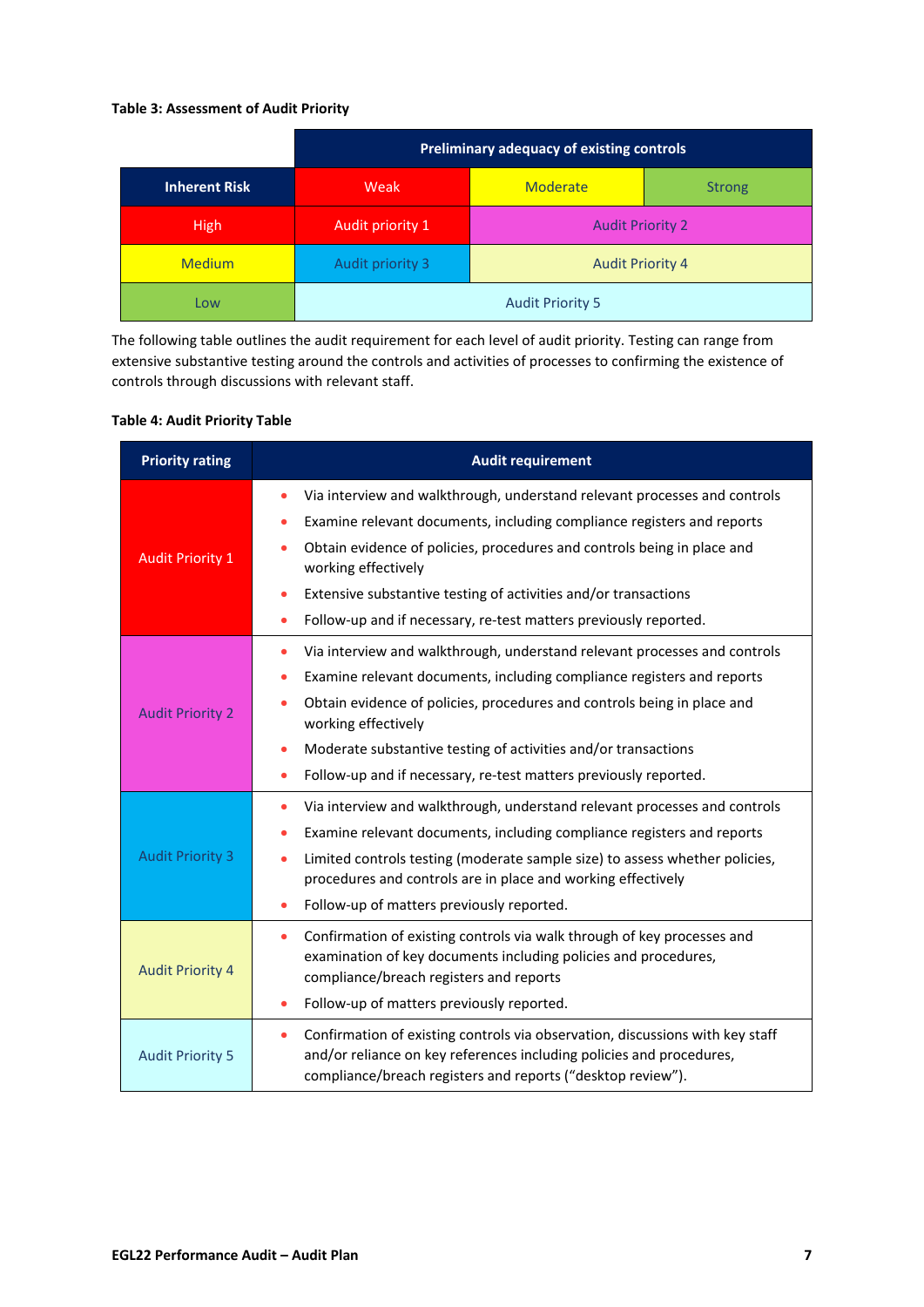The risk assessment has been discussed with Collgar Wind Farm representatives to gain their input as to the appropriateness and factual accuracy of risk and control ratings and associated explanations. The key sources considered in reaching our preliminary assessment of the risk and control ratings were based on:

- Review of annual compliance reports lodged by Collgar Wind Farm for each of the years 2017 to 2021
- Our understanding of Collgar Wind Farm's regulatory environment
- Any other factors that may influence the level or strength of controls
- Consideration of relevant circumstances and activity that trigger specific compliance obligations.

Note that the previous audit did not make any recommendations for improvement or corrective action.

At this stage, the risk assessment can only be a preliminary assessment based on reading of documentation and interviews by the auditors. It is possible that the ratings and risk assessment comments may be revised as we conduct our work and new evidence comes to light. The performance audit risk assessment is attached at Appendix 2.

#### **System analysis / walkthrough**

The systems analysis required will be determined utilising the audit priority scale outlined above. Once the priority level has been defined, the testing component will take place by way of interviewing key operational and administrative staff who will outline information that displays compliance with the Licence requirements.

In performing this analysis/walkthrough, we will consider the following:

- The control environment: Collgar Wind Farm's management philosophy and operating style, organisational structure, assignment of authority and responsibilities, the use of internal audit, the use of information technology and the skills and experience of key staff members
- Information systems: The appropriateness of Collgar Wind Farm's information systems to record the information needed to comply with the Licence, the accuracy of data, the security of data and documentation describing the information system
- Control procedures: The presence of systems and procedures to ensure compliance with the Licence, effectiveness of Collgar Wind Farm's internal control structure to detect and correct non-compliance. Specific consideration will be given to significant changes in relevant systems and procedures implemented during the period subject to audit
- Compliance attitude: Action taken by Collgar Wind Farm in response to any previous non-compliances. Consideration will be given to the timing of action taken during the period subject to audit and whether the action has a permanent impact on Collgar Wind Farm's level of compliance
- Outcome compliance: Actual performance against standards prescribed in the Licence throughout the audit period.

Where required, an observation of processes, procedures and operations and review of key documents will occur to assist in the determination of Collgar Wind Farm's compliance with Licence obligations. Key documents, which may be subject to audit, are not specifically disclosed in this plan. A list of documents examined will be included in the audit report.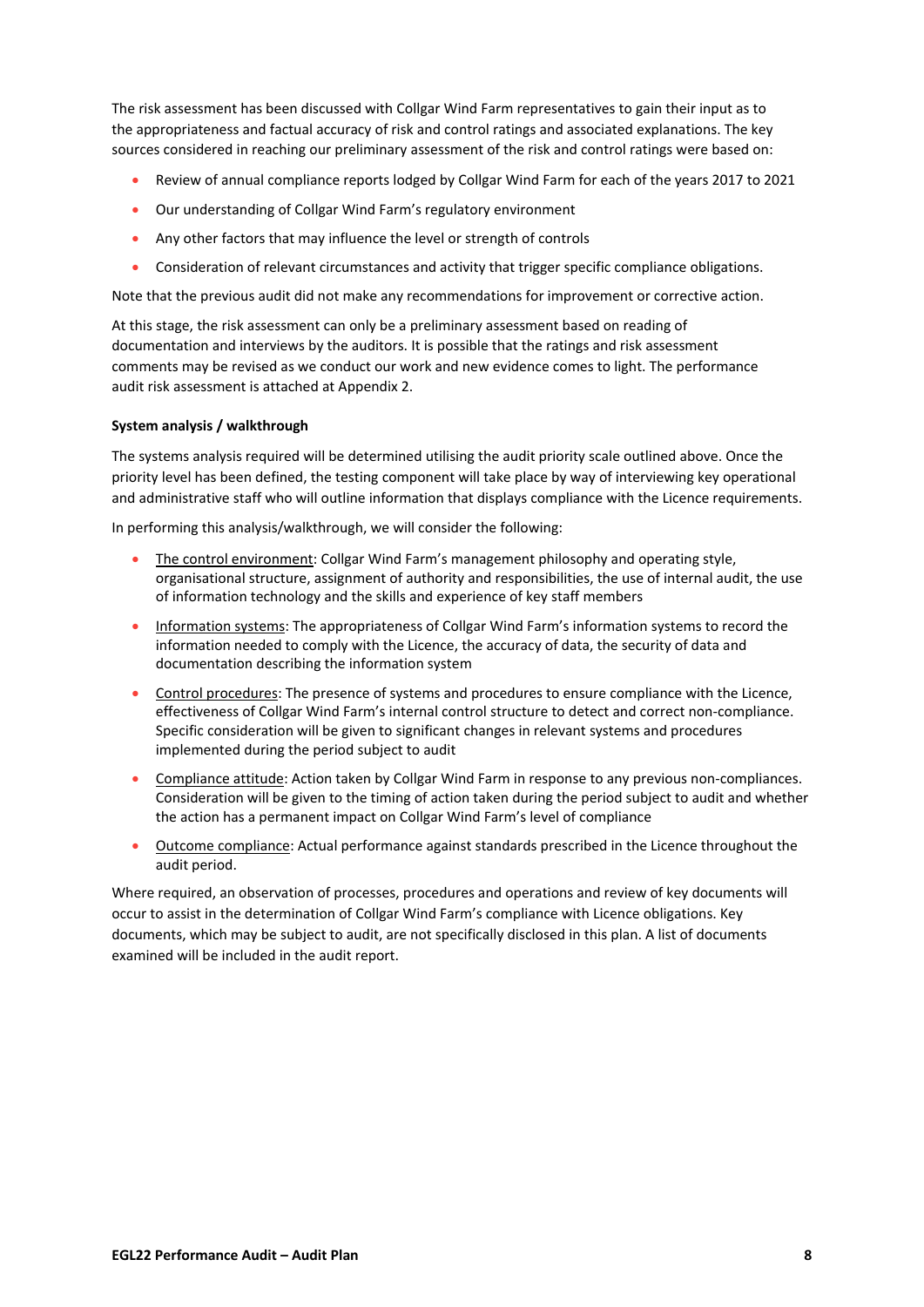#### **Testing/review**

Using the results of the risk assessment and systems analysis, detailed testing and analysis will be performed to compare those standards maintained by Collgar Wind Farm with the relevant sections and schedules of the Licence.

Control testing is performed for those licence obligations with an audit priority 3 and above (refer to table 4), and where there is relevant activity. This method of testing will involve:

- Understanding the population of transactions
- Selecting a sample of transactions to examine compliance with relevant sections of applicable legislation, codes and regulations
- Comparing the sample selected to expected requirements as mandated by relevant sections of applicable legislation, codes and regulations.

A full work program will be completed to record the specific aspects of our testing and analyses for each licence obligation. This work program will be based on:

- The audit priority determined by the risk assessment applicable to each licence obligation
- The results of the systems analysis performed, as described above
- AAG's sampling methodology, which is in accordance with ASA 530 (Audit Sampling) and takes account of the volume and frequency (e.g. daily, weekly, monthly, annual) of relevant transactions. Sample sizes typically range from 1 to 30, increasing with the volume and frequency of transactions
- The location of personnel and transactions to be tested.

Audit fieldwork will be performed remotely and where appropriate at Collgar Wind Farm premises.

#### **Reporting**

The performance audit report will also be structured to address all of the minimum contents specified in section 5 of the Audit Guidelines.

In accordance with the Audit Guidelines, all aspects of compliance with the Licence will be assessed according to the rating scale based on the work performed. Refer to **Table 5** below for the compliance levels that will be used for the performance audit.

#### **Table 5: Compliance and control rating scales**

|               | <b>Controls Rating</b>                                    | <b>Compliance Rating</b> |                                                                  |  |  |
|---------------|-----------------------------------------------------------|--------------------------|------------------------------------------------------------------|--|--|
| <b>Rating</b> | <b>Description</b>                                        | <b>Rating</b>            | <b>Description</b>                                               |  |  |
| A             | Adequate controls - no improvement<br>needed              | 1                        | Compliant                                                        |  |  |
| B             | Generally adequate controls -<br>improvement needed       | 2                        | Non-compliant – minor impact on<br>customers or third parties    |  |  |
|               | Inadequate controls - significant<br>improvement required | 3                        | Non-compliant – moderate impact on<br>customers or third parties |  |  |
| D             | No controls evident                                       | 4                        | Non-compliant – major impact on<br>customers or third parties    |  |  |
| N/P           | Not performed $-$ A controls rating<br>was not required   | N/R                      | Not rated - No activity took place<br>during the audit period    |  |  |

Collgar Wind Farm is responsible for providing a separate post audit implementation plan, if required.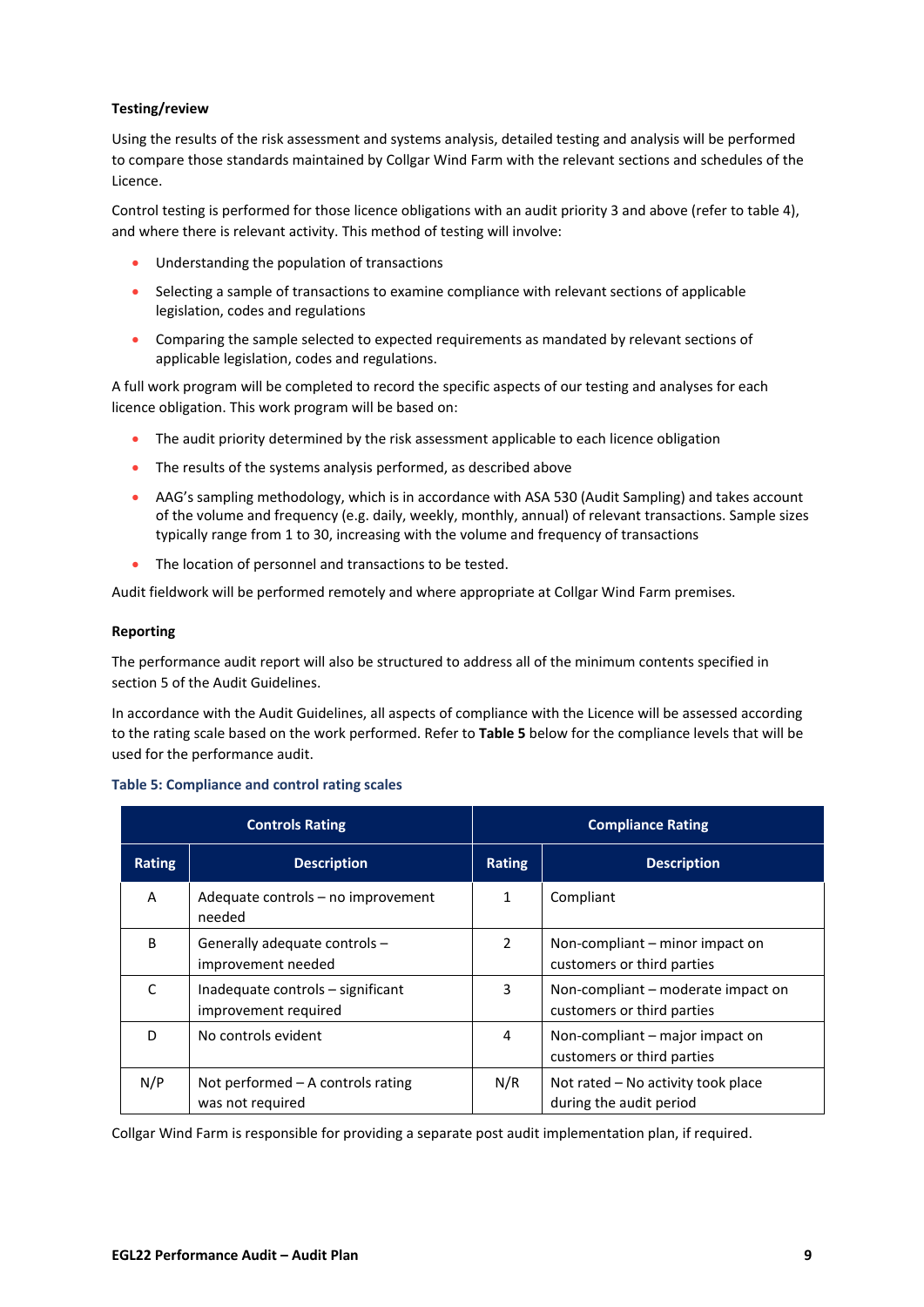### <span id="page-33-0"></span>Resources and team

#### **Key Collgar Wind Farm contacts**

The key contacts for this audit are:

- Dale Cartwright, Principal Engineer
- Rebecca White, Regulatory and Trading Manager
- Fan Zhang, CFO.

#### **AAG Staff**

AAG staff who will be involved with this assignment are:

- Andrew Baldwin **Executive Director**
- Margaret-Mary Gauci Consultant
- Stephen Linden Director (QA review).

Resumes for key AAG staff are outlined in the proposal accepted by Collgar Wind Farm and subsequently presented to the ERA.

#### **Timing**

The initial risk assessment phase was completed on 12 October 2021, after which the draft audit plan and risk assessment were presented to Collgar Wind Farm for comment prior to submission to the ERA for review and approval.

The remainder of the fieldwork phase is scheduled to be performed over the period October to December 2021, enabling draft and final reports to be submitted to the ERA by the due dates of 31 December 2021 and 31 January 2022 respectively.

AAG time and staff commitment to the completion of the audit is outlined in the proposal accepted by Collgar Wind Farm. In summary, the estimated time allocated to each performance audit activity is as follows:

| $\bullet$ | Planning (including risk assessment):                                 | 10 hours  |
|-----------|-----------------------------------------------------------------------|-----------|
| $\bullet$ | Fieldwork (including system analysis/walkthrough and testing/review): | 24 hours  |
| $\bullet$ | Reporting:                                                            | 11 hours. |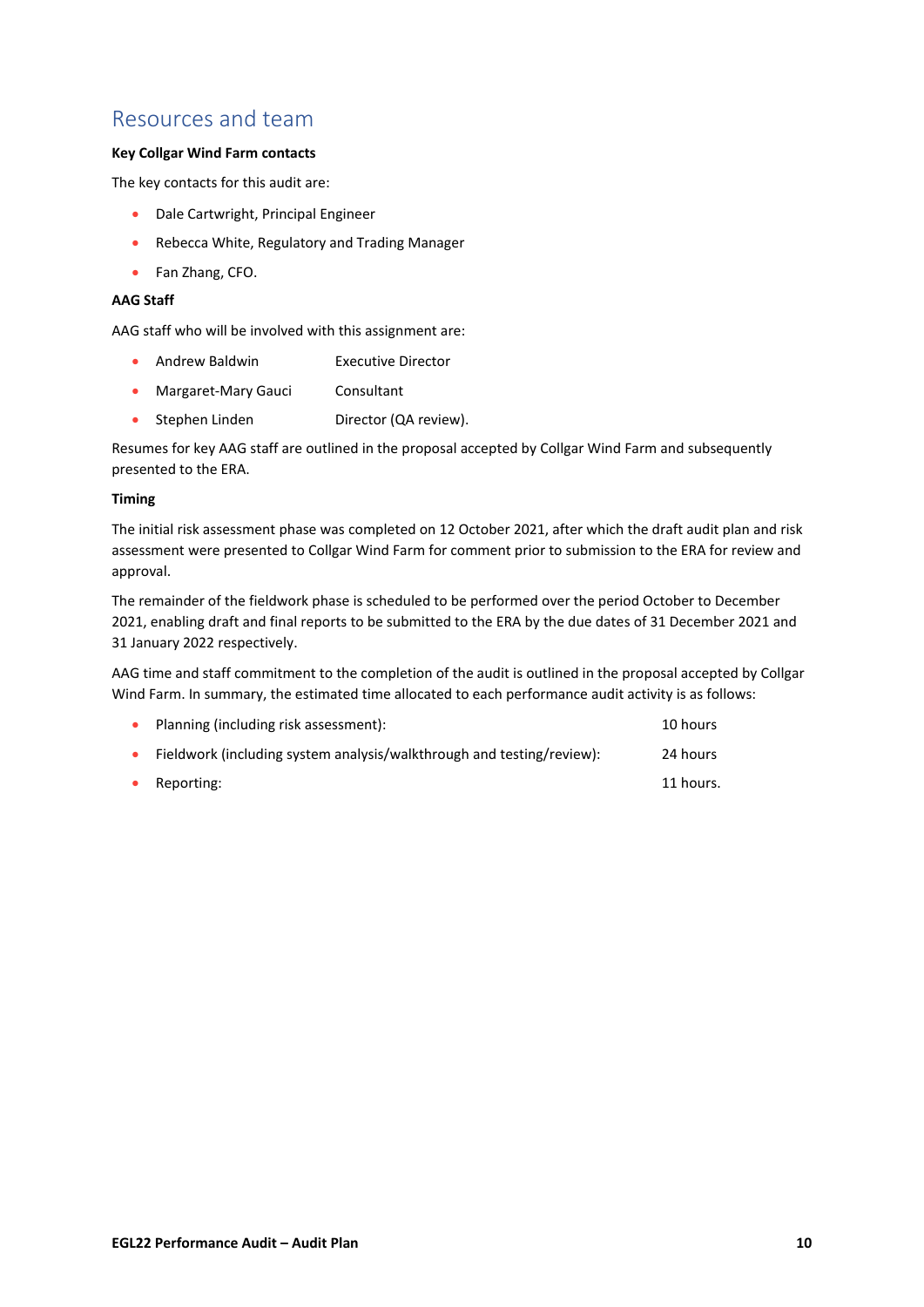## <span id="page-34-0"></span>Appendix 1 - Risk assessment key

#### 1-1 Criteria for classification of compliance obligations

#### *Source: Electricity Compliance Reporting Manual June 2020*

| <b>Rating</b><br>(type) | <b>Classification of</b><br><b>Non-Compliance</b> | <b>Criteria for classification</b>                                                                                                                                                                                                          |  |  |  |
|-------------------------|---------------------------------------------------|---------------------------------------------------------------------------------------------------------------------------------------------------------------------------------------------------------------------------------------------|--|--|--|
| 1                       | Major                                             | Classified on the bases that:                                                                                                                                                                                                               |  |  |  |
|                         |                                                   | The consequences of non-compliance would cause major damage, loss<br>$\bullet$<br>or disruption to customers; or                                                                                                                            |  |  |  |
|                         |                                                   | The consequences of non-compliance would endanger or threaten to<br>$\bullet$<br>endanger the safety or health of a person.                                                                                                                 |  |  |  |
| $\overline{2}$          | Moderate                                          | Classified on the basis that the consequences of non-compliance affect the<br>efficiency and effectiveness of the licensee's operations or service<br>provision, but do not cause major damage, loss or disruption to customers.            |  |  |  |
| NR (not                 | Minor                                             | Classified on the basis that:                                                                                                                                                                                                               |  |  |  |
| reportable)             |                                                   | The consequences of non-compliance are relatively minor $-$ i.e. non-<br>$\bullet$<br>compliance will have minimal effect on the licensee's operations or<br>service provision and do not cause damage, loss or disruption to<br>customers; |  |  |  |
|                         |                                                   | Compliance with the obligation is immeasurable;<br>$\bullet$                                                                                                                                                                                |  |  |  |
|                         |                                                   | The non-compliance is required to be reported to the ERA under<br>$\bullet$<br>another instrument, guideline or code;                                                                                                                       |  |  |  |
|                         |                                                   | The non-compliance is identified by a party other than the licensee; or<br>$\bullet$                                                                                                                                                        |  |  |  |
|                         |                                                   | The licensee only needs to use its reasonable or best endeavours to<br>$\bullet$<br>achieve compliance, or where the obligation does not otherwise<br>impose a firm obligation on the licensee.                                             |  |  |  |

#### 1-2 Likelihood ratings

*Source: Audit Guidelines: Electricity and Gas Licences March 2019*

|   | <b>Level</b> | <b>Criteria</b>                                                            |
|---|--------------|----------------------------------------------------------------------------|
|   | Likelv       | Non-compliance is expected to occur at least once or twice a year          |
| B | Probable     | Non-compliance is expected to occur every three years                      |
|   | Unlikelv     | Non-compliance is expected to occur at least once every 10 years or longer |

#### 1-3 Preliminary adequacy ratings for existing controls

*Source: Audit Guidelines: Electricity and Gas Licences March 2019*

| Level           | <b>Description</b>                                                    |
|-----------------|-----------------------------------------------------------------------|
| <b>Strong</b>   | Controls mitigate the identified risks to a suitable level            |
| <b>Moderate</b> | Controls only cover significant risks; improvement required           |
| Weak            | Controls are weak or non-existent and do little to mitigate the risks |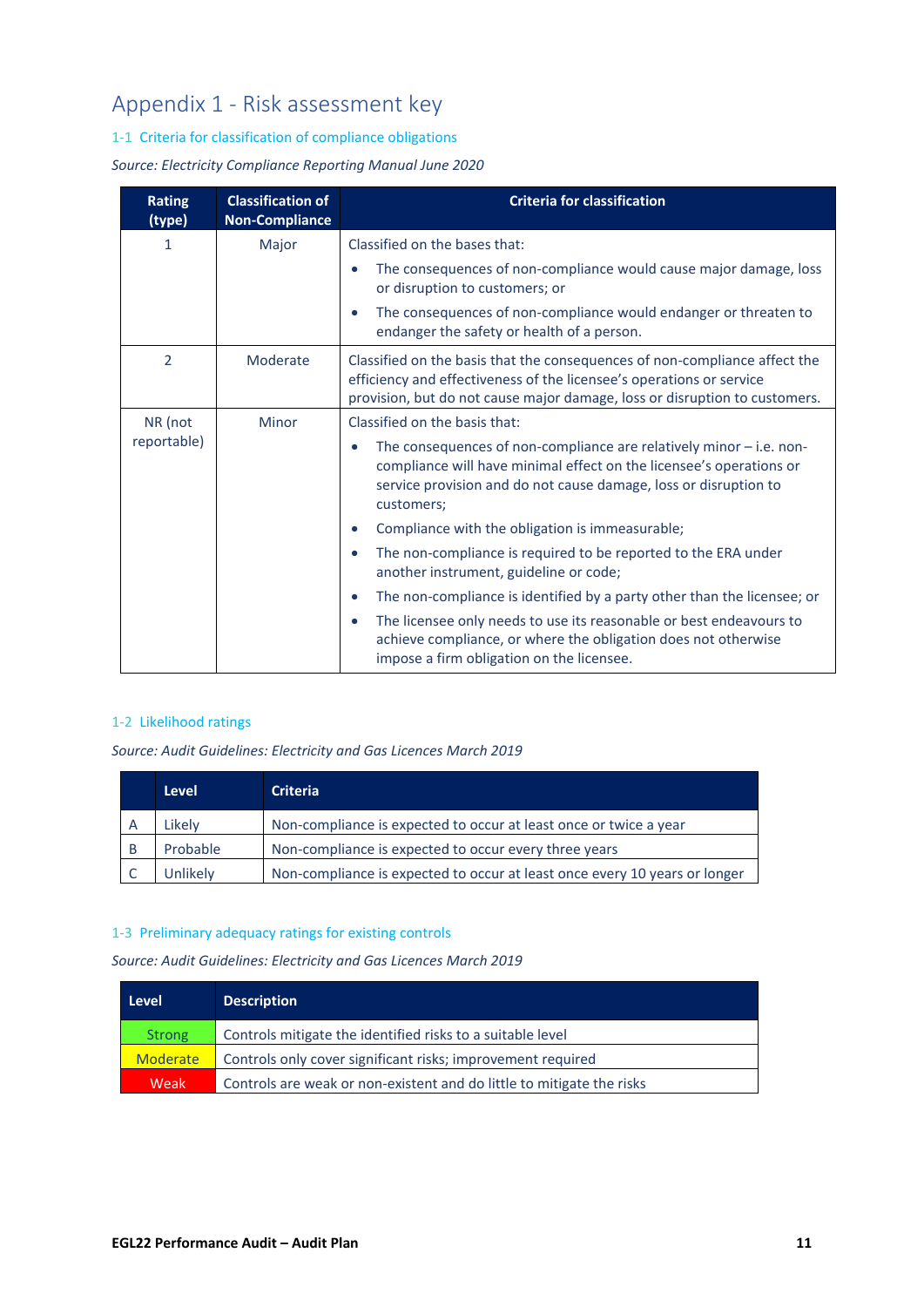## Appendix 2 - Risk assessment

Obligation numbers and references listed below are sourced from the June 2020 Reporting Manual.

<span id="page-35-0"></span>

| <b>No</b> | <b>Obligation reference</b>                                                                                                                                                                                                                                                                                                                                                                                                                                                                                                                                                                                                                                                                                                                                                                                                                                                                                                                                                                                                                                                                                                                                                                                                                                                                                                                                                                                                                                                                                                                                                                                                                                                                                                                                                                                                                                                                    | <b>Obligation description</b>                                                                                                                                                                                                                                    | <b>Type</b>    | <b>Consequence</b> | Likelihood | Inherent<br><b>Risk Rating</b> | Control<br><b>Assessment</b> | <b>Audit</b><br><b>Priority</b> |
|-----------|------------------------------------------------------------------------------------------------------------------------------------------------------------------------------------------------------------------------------------------------------------------------------------------------------------------------------------------------------------------------------------------------------------------------------------------------------------------------------------------------------------------------------------------------------------------------------------------------------------------------------------------------------------------------------------------------------------------------------------------------------------------------------------------------------------------------------------------------------------------------------------------------------------------------------------------------------------------------------------------------------------------------------------------------------------------------------------------------------------------------------------------------------------------------------------------------------------------------------------------------------------------------------------------------------------------------------------------------------------------------------------------------------------------------------------------------------------------------------------------------------------------------------------------------------------------------------------------------------------------------------------------------------------------------------------------------------------------------------------------------------------------------------------------------------------------------------------------------------------------------------------------------|------------------------------------------------------------------------------------------------------------------------------------------------------------------------------------------------------------------------------------------------------------------|----------------|--------------------|------------|--------------------------------|------------------------------|---------------------------------|
|           | 12 Electricity Industry Act - Licence Conditions and Obligations<br>A licensee must provide the ERA with a performance audit conducted by an<br>$\overline{2}$<br>Unlikely<br><b>Medium</b><br>Section 13(1)<br>Moderate<br>Moderate<br>independent expert acceptable to the ERA, not less than once every 24 months.<br><b>NR</b><br>Unlikely<br><b>Moderate</b><br>Section $14(1)(a)$<br>A licensee must provide for an asset management system.<br>Minor<br>Low<br>A licensee must notify details of the asset management system and any<br>$\overline{2}$<br>Section $14(1)(b)$<br>Moderate<br>Probable<br><b>Medium</b><br><b>Moderate</b><br>substantial changes to it to the ERA.<br>A licensee must provide the ERA with a report by an independent expert about<br>the effectiveness of its asset management system every 24 months, or such<br>$\overline{2}$<br><b>Medium</b><br>Unlikely<br>Moderate<br>Section $14(1)(c)$<br>Moderate<br>longer period as determined by the ERA.<br>A licensee must pay the prescribed licence fees to the ERA according to clauses<br><b>ERA (Licensing Funding)</b><br>6, 7 and 8 of the Economic Regulation Authority (Licensing Funding) Regulations<br>$\overline{2}$<br><b>Medium</b><br>Moderate<br>Probable<br>Moderate<br>Regulations 2014<br>2014.<br>A licensee must take reasonable steps to minimise the extent, or duration, of<br>any interruption, suspension or restriction of the supply of electricity due to an<br>Section 31(3)<br><b>NR</b><br>Minor<br>Probable<br><b>Moderate</b><br>Low<br>accident, emergency, potential danger or other unavoidable cause.<br>A licensee must pay the costs of taking an interest in land or an easement over<br>$\overline{2}$<br><b>Medium</b><br>Section 41(6)<br>Moderate<br>Probable<br><b>Moderate</b><br>land.<br>13. Electricity Licences - Licence Conditions and Obligations |                                                                                                                                                                                                                                                                  |                |                    |            |                                |                              |                                 |
| 101       |                                                                                                                                                                                                                                                                                                                                                                                                                                                                                                                                                                                                                                                                                                                                                                                                                                                                                                                                                                                                                                                                                                                                                                                                                                                                                                                                                                                                                                                                                                                                                                                                                                                                                                                                                                                                                                                                                                |                                                                                                                                                                                                                                                                  |                |                    |            |                                |                              | Priority 4                      |
| 102       |                                                                                                                                                                                                                                                                                                                                                                                                                                                                                                                                                                                                                                                                                                                                                                                                                                                                                                                                                                                                                                                                                                                                                                                                                                                                                                                                                                                                                                                                                                                                                                                                                                                                                                                                                                                                                                                                                                |                                                                                                                                                                                                                                                                  |                |                    |            |                                |                              | Priority 5                      |
| 103       |                                                                                                                                                                                                                                                                                                                                                                                                                                                                                                                                                                                                                                                                                                                                                                                                                                                                                                                                                                                                                                                                                                                                                                                                                                                                                                                                                                                                                                                                                                                                                                                                                                                                                                                                                                                                                                                                                                |                                                                                                                                                                                                                                                                  |                |                    |            |                                |                              | Priority 4                      |
| 104       |                                                                                                                                                                                                                                                                                                                                                                                                                                                                                                                                                                                                                                                                                                                                                                                                                                                                                                                                                                                                                                                                                                                                                                                                                                                                                                                                                                                                                                                                                                                                                                                                                                                                                                                                                                                                                                                                                                |                                                                                                                                                                                                                                                                  |                |                    |            |                                |                              | <b>Priority 4</b>               |
| 105       |                                                                                                                                                                                                                                                                                                                                                                                                                                                                                                                                                                                                                                                                                                                                                                                                                                                                                                                                                                                                                                                                                                                                                                                                                                                                                                                                                                                                                                                                                                                                                                                                                                                                                                                                                                                                                                                                                                |                                                                                                                                                                                                                                                                  |                |                    |            |                                |                              | <b>Priority 4</b>               |
| 106       |                                                                                                                                                                                                                                                                                                                                                                                                                                                                                                                                                                                                                                                                                                                                                                                                                                                                                                                                                                                                                                                                                                                                                                                                                                                                                                                                                                                                                                                                                                                                                                                                                                                                                                                                                                                                                                                                                                |                                                                                                                                                                                                                                                                  |                |                    |            |                                |                              | Priority 5                      |
| 107       |                                                                                                                                                                                                                                                                                                                                                                                                                                                                                                                                                                                                                                                                                                                                                                                                                                                                                                                                                                                                                                                                                                                                                                                                                                                                                                                                                                                                                                                                                                                                                                                                                                                                                                                                                                                                                                                                                                |                                                                                                                                                                                                                                                                  |                |                    |            |                                |                              | Priority 4                      |
|           |                                                                                                                                                                                                                                                                                                                                                                                                                                                                                                                                                                                                                                                                                                                                                                                                                                                                                                                                                                                                                                                                                                                                                                                                                                                                                                                                                                                                                                                                                                                                                                                                                                                                                                                                                                                                                                                                                                |                                                                                                                                                                                                                                                                  |                |                    |            |                                |                              |                                 |
| 119       | Licence condition 4.3.1                                                                                                                                                                                                                                                                                                                                                                                                                                                                                                                                                                                                                                                                                                                                                                                                                                                                                                                                                                                                                                                                                                                                                                                                                                                                                                                                                                                                                                                                                                                                                                                                                                                                                                                                                                                                                                                                        | A licensee and any related body corporate must maintain accounting records<br>that comply with the Australian Accounting Standards Board Standards or<br>equivalent International Accounting Standards.                                                          | $\overline{2}$ | Moderate           | Probable   | <b>Medium</b>                  | <b>Moderate</b>              | <b>Priority 4</b>               |
| 120       | Licence condition 5.2.4                                                                                                                                                                                                                                                                                                                                                                                                                                                                                                                                                                                                                                                                                                                                                                                                                                                                                                                                                                                                                                                                                                                                                                                                                                                                                                                                                                                                                                                                                                                                                                                                                                                                                                                                                                                                                                                                        | A licensee must comply with any individual performance standards prescribed<br>by the ERA.                                                                                                                                                                       | $\overline{2}$ | Moderate           | Unlikely   | <b>Medium</b>                  | <b>Moderate</b>              | Priority 4                      |
| 121       | Licence condition 5.3.2                                                                                                                                                                                                                                                                                                                                                                                                                                                                                                                                                                                                                                                                                                                                                                                                                                                                                                                                                                                                                                                                                                                                                                                                                                                                                                                                                                                                                                                                                                                                                                                                                                                                                                                                                                                                                                                                        | A licensee must comply, and require its auditor to comply, with the ERA's<br>standard audit guidelines for a performance audit.                                                                                                                                  | $\overline{2}$ | Moderate           | Unlikely   | <b>Medium</b>                  | Moderate                     | <b>Priority 4</b>               |
| 122       | Licence condition 5.1.5                                                                                                                                                                                                                                                                                                                                                                                                                                                                                                                                                                                                                                                                                                                                                                                                                                                                                                                                                                                                                                                                                                                                                                                                                                                                                                                                                                                                                                                                                                                                                                                                                                                                                                                                                                                                                                                                        | A licensee must comply, and must require the licensee's expert to comply, with<br>the relevant aspects of the ERA's standard audit guidelines for an asset<br>management system review.                                                                          | $\overline{2}$ | Moderate           | Unlikely   | <b>Medium</b>                  | <b>Moderate</b>              | <b>Priority 4</b>               |
| 123       | Licence condition 4.4.1                                                                                                                                                                                                                                                                                                                                                                                                                                                                                                                                                                                                                                                                                                                                                                                                                                                                                                                                                                                                                                                                                                                                                                                                                                                                                                                                                                                                                                                                                                                                                                                                                                                                                                                                                                                                                                                                        | In the manner prescribed, a licensee must notify the ERA, if it is under external<br>administration or if there is a significant change in the circumstances that the<br>licence was granted which may affect the licensee's ability to meet its<br>obligations. | $\overline{2}$ | Moderate           | Probable   | <b>Medium</b>                  | Moderate                     | <b>Priority 4</b>               |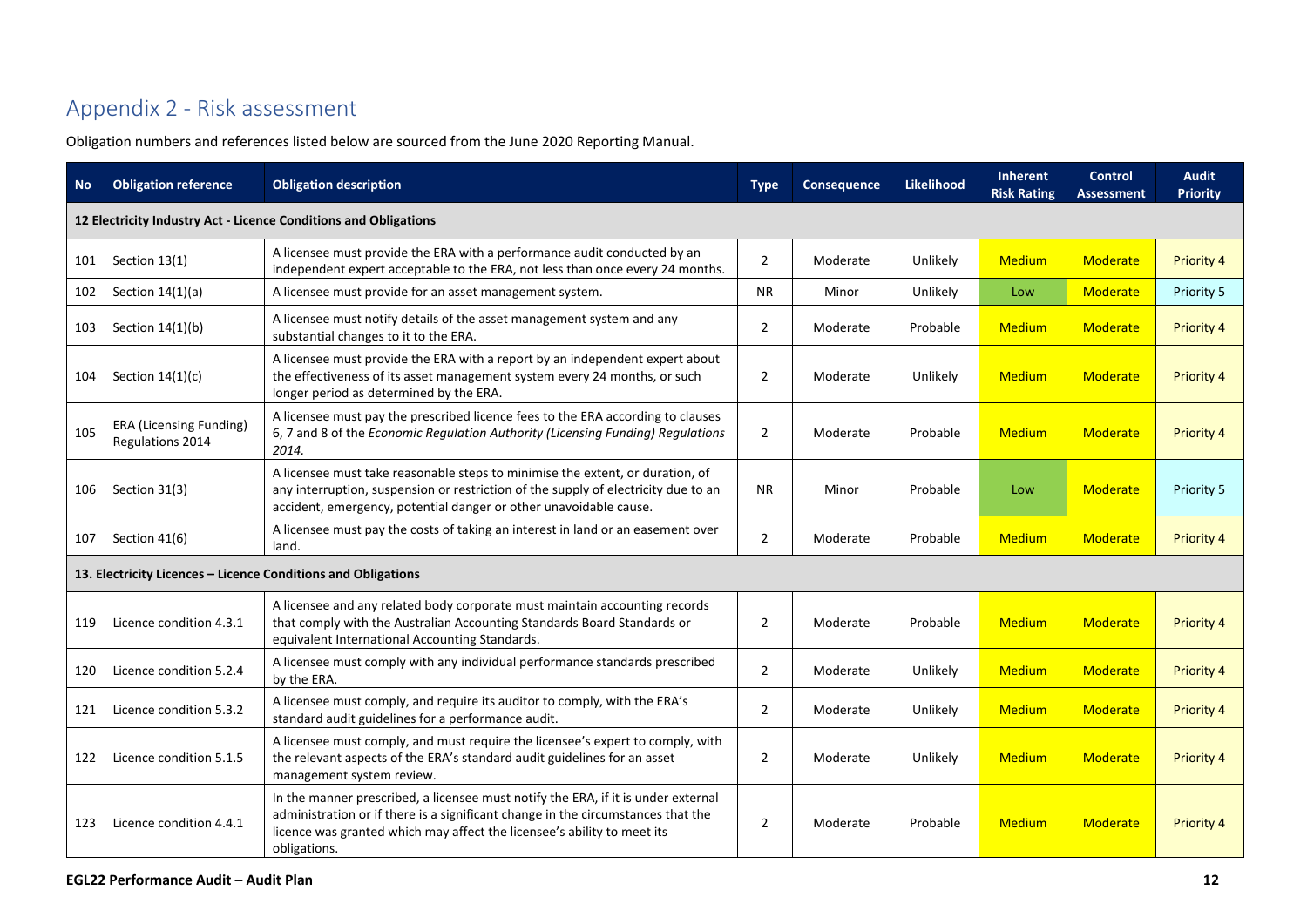| <b>No</b> | <b>Obligation reference</b>          | <b>Obligation description</b>                                                                                                                                                                                                                                                                                                               | <b>Type</b>    | <b>Consequence</b> | <b>Likelihood</b> | <b>Inherent</b><br><b>Risk Rating</b> | <b>Control</b><br><b>Assessment</b> | <b>Audit</b><br><b>Priority</b> |
|-----------|--------------------------------------|---------------------------------------------------------------------------------------------------------------------------------------------------------------------------------------------------------------------------------------------------------------------------------------------------------------------------------------------|----------------|--------------------|-------------------|---------------------------------------|-------------------------------------|---------------------------------|
| 124       | Licence condition 4.5.1              | A licensee must provide the ERA, in the manner prescribed, with any<br>information that the ERA requires in connection with its functions under the<br>Electricity Industry Act.                                                                                                                                                            | $\overline{2}$ | Moderate           | Probable          | <b>Medium</b>                         | Weak                                | <b>Priority 3</b>               |
| 125       | Licence condition 3.8.1<br>and 3.8.2 | A licensee must publish any information as directed by the ERA to publish,<br>within the timeframes specified.                                                                                                                                                                                                                              | $\overline{2}$ | Moderate           | Unlikely          | <b>Medium</b>                         | <b>Moderate</b>                     | Priority 4                      |
| 126       | Licence condition 3.7.1              | All notices must be in writing, unless otherwise specified.                                                                                                                                                                                                                                                                                 | $\overline{2}$ | Moderate           | Unlikely          | <b>Medium</b>                         | <b>Moderate</b>                     | Priority 4                      |
|           |                                      | 14 Electricity Industry Metering Code – Licence Conditions and Obligations                                                                                                                                                                                                                                                                  |                |                    |                   |                                       |                                     |                                 |
| 324       | Clause 3.3B                          | If a user is aware of bi-directional electricity flows at a metering point that was<br>not previously subject to a bi-directional flows or any changes in a customer's or<br>user's circumstances in a metering point that will result in bi-directional flows,<br>the user must notify the network operator within 2 business days.        | $\overline{2}$ | Moderate           | Unlikely          | <b>Medium</b>                         | <b>Moderate</b>                     | <b>Priority 4</b>               |
| 339       | Clause 3.11(3)                       | A Code participant who becomes aware of an outage or malfunction of a<br>metering installation must advise the network operator as soon as practicable.                                                                                                                                                                                     | $\overline{2}$ | Moderate           | Unlikely          | <b>Medium</b>                         | <b>Moderate</b>                     | <b>Priority 4</b>               |
| 371       | Clause $4.4(1)$                      | If there is a discrepancy between energy data held in a metering installation and<br>in the metering database, the affected Code participants and the network<br>operator must liaise to determine the most appropriate way to resolve the<br>discrepancy.                                                                                  | <b>NR</b>      | Minor              | Unlikely          | Low                                   | <b>Moderate</b>                     | Priority 5                      |
| 372       | Clause $4.5(1)$                      | A Code participant must not knowingly permit the registry to be materially<br>inaccurate.                                                                                                                                                                                                                                                   | <b>NR</b>      | Minor              | Unlikely          | Low                                   | <b>Moderate</b>                     | Priority 5                      |
| 373       | Clause 4.5(2)                        | Subject to subclause 5.19(6), if a Code participant, other than a network<br>operator, becomes aware of a change to, or inaccuracy in, an item of standing<br>data in the registry, then it must notify the network operator and provide<br>details of the change or inaccuracy within the timeframes prescribed.                           | $\overline{2}$ | Moderate           | Unlikely          | <b>Medium</b>                         | <b>Moderate</b>                     | <b>Priority 4</b>               |
| 388       | Clause 5.4(2)                        | A user must, when reasonably requested by a network operator, assist the<br>network operator to comply with the network operator's obligation under<br>subclause 5.4(1)                                                                                                                                                                     | $\overline{2}$ | Moderate           | Unlikely          | <b>Medium</b>                         | <b>Moderate</b>                     | <b>Priority 4</b>               |
| 401       | Clause 5.16                          | If a user collects or receives energy data from a metering installation then the<br>user must provide the network operator with the energy data (in accordance<br>with the communication rules) within the timeframes prescribed.                                                                                                           | $\overline{2}$ | Moderate           | Unlikely          | <b>Medium</b>                         | <b>Moderate</b>                     | <b>Priority 4</b>               |
| 402       | Clause 5.17(1)                       | A user must provide standing data and validated, and where necessary<br>substituted or estimated, energy data to the user's customer to which that<br>information relates where the user is required by an enactment or an<br>agreement to do so for billing purposes or for the purpose of providing<br>metering services to the customer. | $\overline{2}$ | Moderate           | Unlikely          | <b>Medium</b>                         | <b>Moderate</b>                     | <b>Priority 4</b>               |
| 405       | Clause 5.18                          | If a user collects or receives information regarding a change in the energisation<br>status of a metering point then the user must provide the network operator<br>with the prescribed information, including the stated attributes, within the<br>timeframes prescribed.                                                                   | $\overline{2}$ | Moderate           | Unlikely          | <b>Medium</b>                         | <b>Moderate</b>                     | <b>Priority 4</b>               |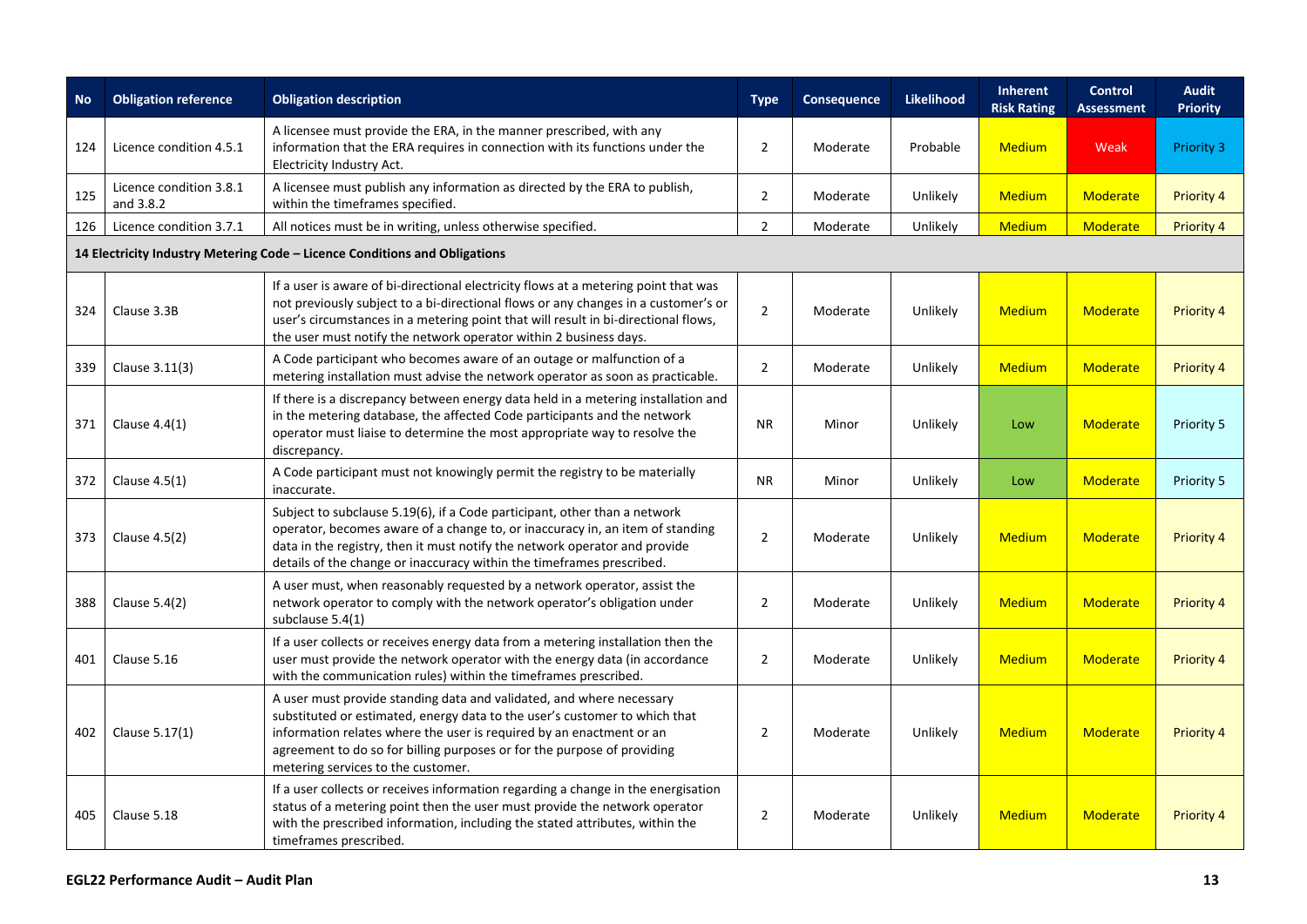| <b>No</b> | <b>Obligation reference</b> | <b>Obligation description</b>                                                                                                                                                                                                                                                                                                                                  | <b>Type</b>    | <b>Consequence</b> | <b>Likelihood</b> | Inherent<br><b>Risk Rating</b> | <b>Control</b><br><b>Assessment</b> | <b>Audit</b><br><b>Priority</b> |
|-----------|-----------------------------|----------------------------------------------------------------------------------------------------------------------------------------------------------------------------------------------------------------------------------------------------------------------------------------------------------------------------------------------------------------|----------------|--------------------|-------------------|--------------------------------|-------------------------------------|---------------------------------|
| 406       | Clause 5.19(1)              | A user must, when requested by the network operator acting in accordance<br>with good electricity industry practice, use reasonable endeavours to collect<br>information from customers, if any, that assists the network operator in<br>meeting its obligations described in the Code and elsewhere, and provide that<br>information to the network operator. | <b>NR</b>      | Minor              | Probable          | Low                            | <b>Moderate</b>                     | Priority 5                      |
| 407       | Clause 5.19(2)              | A user must, to the extent that it is able, collect and maintain a record of the<br>prescribed information in relation to the site of each connection point with<br>which the user is associated.                                                                                                                                                              | <b>NR</b>      | Minor              | Probable          | Low                            | <b>Moderate</b>                     | Priority 5                      |
| 408       | Clause 5.19(3)              | Subject to subclauses 5.19(3A) and 5.19(6), the user must, within 1 business day<br>after becoming aware of any change in an attribute described in subclause<br>5.19(2), notify the network operator of the change.                                                                                                                                           | $\overline{2}$ | Moderate           | Probable          | <b>Medium</b>                  | <b>Moderate</b>                     | <b>Priority 4</b>               |
| 410       | Clause 5.19(6)              | The user must use reasonable endeavours to ensure that it does not notify the<br>network operator of a change in an attribute described in subclause 5.19(2) that<br>results from the provision of standing data by the network operator to the user.                                                                                                          | <b>NR</b>      | Minor              | Probable          | Low                            | <b>Moderate</b>                     | Priority 5                      |
| 416       | Clause 5.21(5)              | A Code participant must not request a test or audit under subclause 5.21(1)<br>unless the Code participant is a user and the test or audit relates to a time or<br>times at which the user was the current user or the Code participant is the IMO.                                                                                                            | $\overline{2}$ | Moderate           | Unlikely          | <b>Medium</b>                  | <b>Moderate</b>                     | <b>Priority 4</b>               |
| 417       | Clause 5.21(6)              | A Code participant must not make a request under subclause 5.21(1) that is<br>inconsistent with any access arrangement or agreement.                                                                                                                                                                                                                           | $\overline{2}$ | Moderate           | Unlikely          | <b>Medium</b>                  | <b>Moderate</b>                     | <b>Priority 4</b>               |
| 435       | Clause 5.27                 | Upon request from a network operator, the current user for a connection point<br>must provide the network operator with customer attribute information that it<br>reasonably believes are missing or incorrect within the timeframes prescribed.                                                                                                               | $\overline{2}$ | Moderate           | Unlikely          | <b>Medium</b>                  | <b>Moderate</b>                     | Priority 4                      |
| 448       | Clause $6.1(2)$             | A user must, in relation to a network on which it has an access contract, comply<br>with the rules, procedures, agreements and criteria prescribed.                                                                                                                                                                                                            | $\overline{2}$ | Moderate           | Probable          | <b>Medium</b>                  | <b>Moderate</b>                     | <b>Priority 4</b>               |
| 451       | Clause 7.2(1)               | Code participants must use reasonable endeavours to ensure that they can send<br>and receive a notice by post, facsimile and electronic communication and must<br>notify the network operator of a telephone number for voice communication in<br>connection with the Code.                                                                                    | <b>NR</b>      | Minor              | Probable          | Low                            | <b>Moderate</b>                     | Priority 5                      |
| 453       | Clause 7.2(4)               | If requested by a network operator with whom it has entered into an access<br>contract, the Code participant must notify its contact details to a network<br>operator within 3 business days after the request.                                                                                                                                                | $\overline{2}$ | Moderate           | Probable          | <b>Medium</b>                  | Moderate                            | <b>Priority 4</b>               |
| 454       | Clause 7.2(5)               | A Code participant must notify any affected network operator of any change to<br>the contact details it notified to the network operator under subclause 7.2(4) at<br>least 3 business days before the change takes effect.                                                                                                                                    | $\overline{2}$ | Moderate           | Probable          | <b>Medium</b>                  | <b>Moderate</b>                     | <b>Priority 4</b>               |
| 455       | Clause 7.5                  | A Code participant must subject to subclauses 5.17A and 7.6 not disclose, or<br>permit the disclosure of, confidential information provided to it under or in<br>connection with the Code and may only use or reproduce confidential<br>information for the purpose for which it was disclosed or another purpose<br>contemplated by the Code                  | 2              | Moderate           | Unlikely          | <b>Medium</b>                  | Moderate                            | <b>Priority 4</b>               |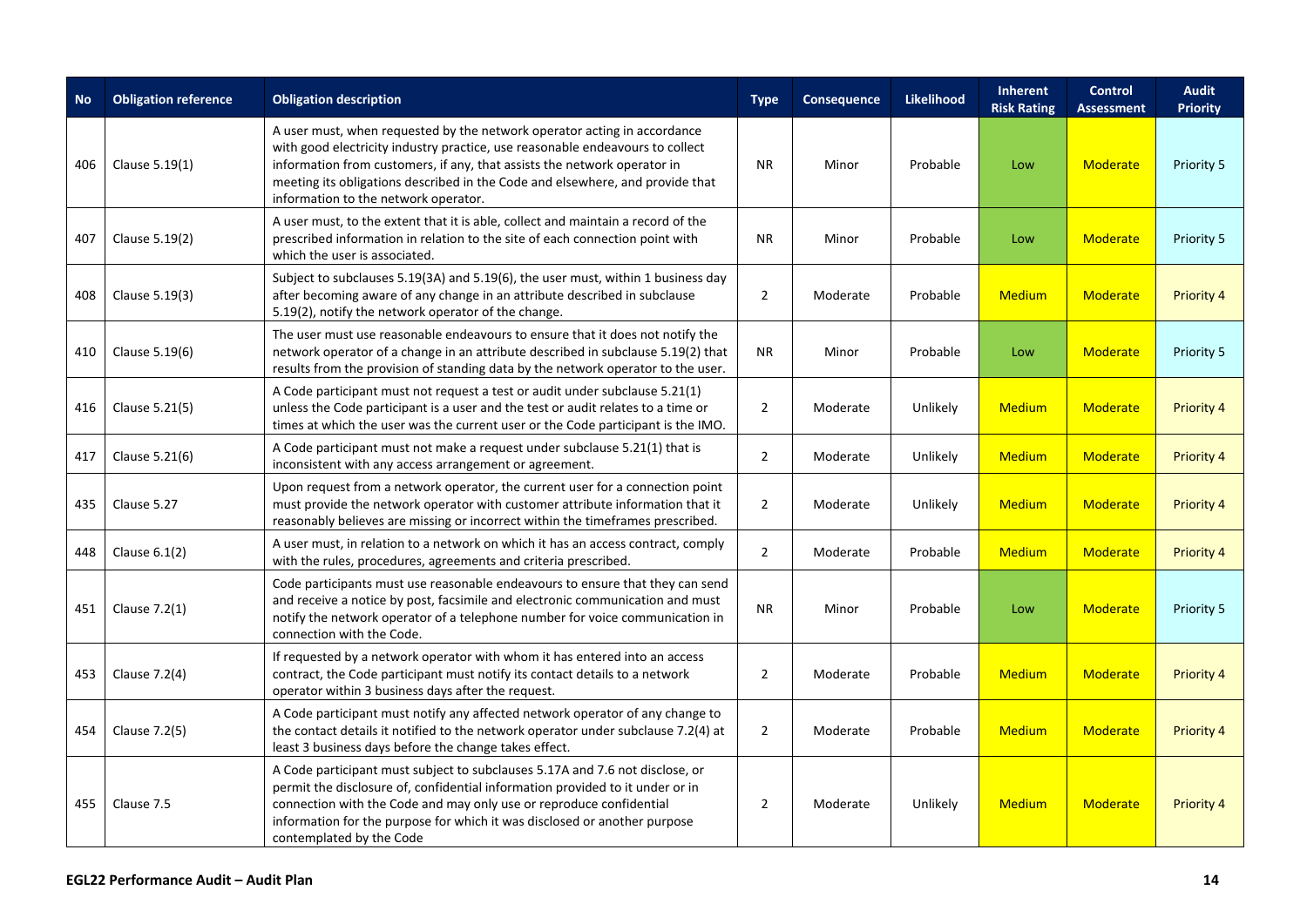| <b>No</b> | <b>Obligation reference</b> | <b>Obligation description</b>                                                                                                                                                                                                                                                                                         | <b>Type</b>    | <b>Consequence</b> | <b>Likelihood</b> | Inherent<br><b>Risk Rating</b> | Control<br><b>Assessment</b> | <b>Audit</b><br><b>Priority</b> |
|-----------|-----------------------------|-----------------------------------------------------------------------------------------------------------------------------------------------------------------------------------------------------------------------------------------------------------------------------------------------------------------------|----------------|--------------------|-------------------|--------------------------------|------------------------------|---------------------------------|
| 456       | Clause $7.6(1)$             | A Code participant must disclose or permit the disclosure of confidential<br>information that is required to be disclosed by the Code.                                                                                                                                                                                | $\overline{2}$ | Moderate           | Unlikely          | <b>Medium</b>                  | <b>Moderate</b>              | <b>Priority 4</b>               |
| 457       | Clause $8.1(1)$             | If any dispute arises between any Code participants then (subject to subclause<br>8.2(3)) representatives of disputing parties must meet within 5 business days<br>after a notice given by a disputing party to the other disputing parties and<br>attempt to resolve the dispute by negotiations in good faith.      | <b>NR</b>      | Minor              | Unlikely          | Low                            | <b>Moderate</b>              | Priority 5                      |
| 458       | Clause $8.1(2)$             | If a dispute is not resolved within 10 business days after the dispute is referred<br>to representative negotiations, the disputing parties must refer the dispute to a<br>senior management officer of each disputing party who must meet and attempt<br>to resolve the dispute by negotiations in good faith.       | <b>NR</b>      | Minor              | Unlikely          | Low                            | <b>Moderate</b>              | Priority 5                      |
| 459       | Clause $8.1(3)$             | If the dispute is not resolved within 10 business days after the dispute is<br>referred to senior management negotiations, the disputing parties must refer<br>the dispute to the senior executive officer of each disputing party who must<br>meet and attempt to resolve the dispute by negotiations in good faith. | <b>NR</b>      | Minor              | Unlikely          | Low                            | <b>Moderate</b>              | Priority 5                      |
| 460       | Clause $8.1(4)$             | If the dispute is resolved by representative negotiations, senior management<br>negotiations or CEO negotiations, the disputing parties must prepare a written<br>and signed record of the resolution and adhere to the resolution.                                                                                   | 2              | Moderate           | Unlikely          | <b>Medium</b>                  | <b>Moderate</b>              | <b>Priority 4</b>               |
| 461       | Clause $8.3(2)$             | The disputing parties must at all times conduct themselves in a manner which is<br>directed towards achieving the objective in subclause 8.3(1).                                                                                                                                                                      | <b>NR</b>      | Minor              | Unlikely          | Low                            | Moderate                     | Priority 5                      |